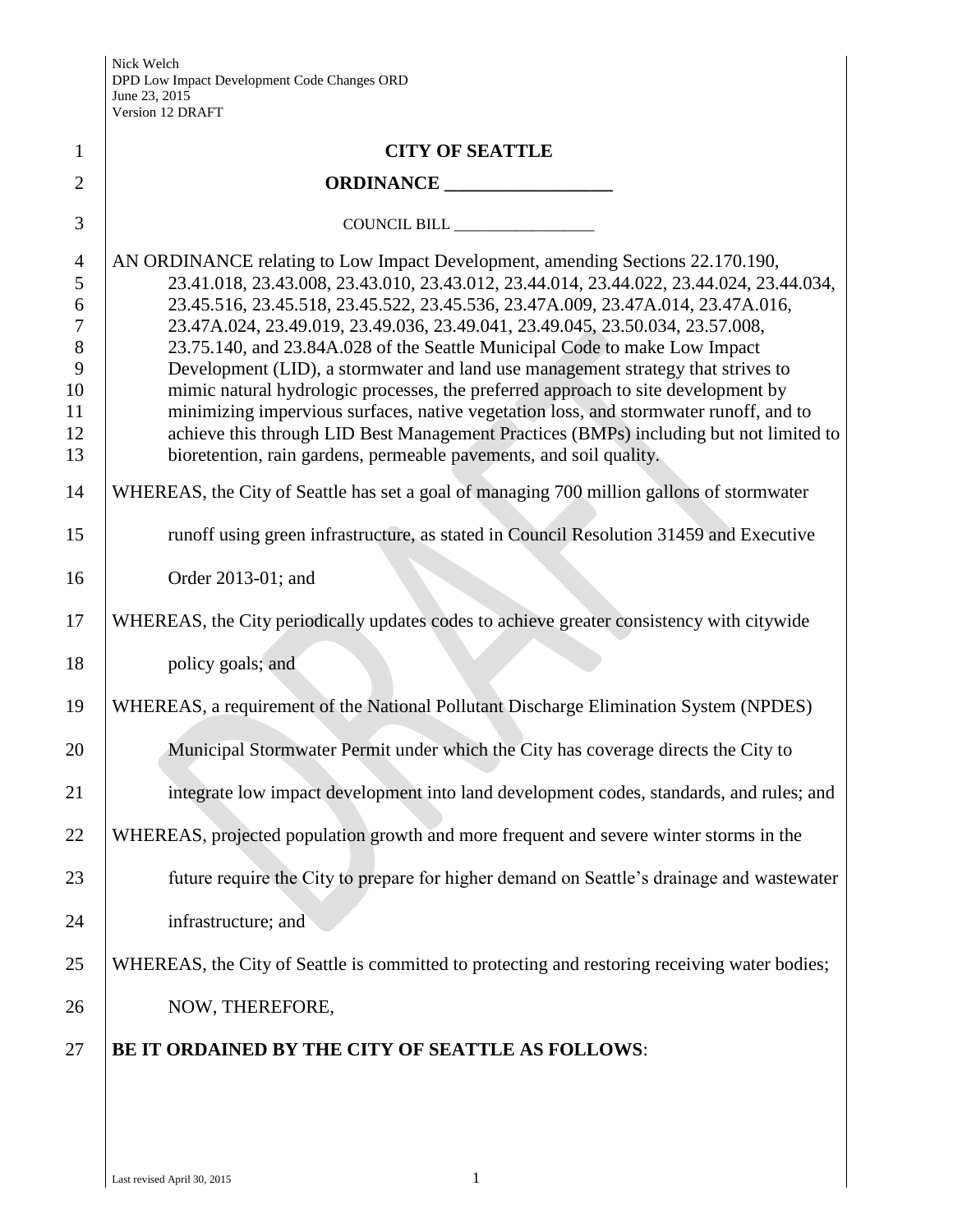| $\mathbf{1}$   | Section 1. Section 22.170.190 of the Seattle Municipal Code, last amended by Ordinance                             |
|----------------|--------------------------------------------------------------------------------------------------------------------|
| $\overline{2}$ | 123107, is amended as follows:                                                                                     |
| 3              | 22.170.190 General $((R))$ requirements                                                                            |
| $\overline{4}$ | ***                                                                                                                |
| 5              | G. Surface $(\mathbf{P})$ ) preparation. $((\mathbf{The\ ground\ surface}))$ Areas that will receive fill shall be |
| 6              | prepared ((to receive fill)) by removing vegetation, non-approved materials, topsoil, and other                    |
| $\tau$         | unsuitable materials, including, but not limited to, mud, peat, and other materials with                           |
| 8              | insufficient strength to satisfy the design, as determined by the Director.                                        |
| 9              | H. Native topsoil shall be retained in an undisturbed state to the maximum extent                                  |
| 10             | practicable. Topsoil from areas that will be graded shall be reapplied to the site, where feasible.                |
| 11             | Topsoil that will be reused on-site shall be stockpiled on-site in a designated, controlled area, not              |
| 12             | adjacent to critical areas.                                                                                        |
| 13             | I. Soil quality. Areas that have been cleared, graded, or compacted and that have not been                         |
| 14             | covered by impervious surface, incorporated into a drainage facility, or engineered as structural                  |
| 15             | fill or slope shall be amended with organic matter prior to final inspection.                                      |
| 16             | $((H))$ . Fills. Fills shall be located so that the base edge of the fill is located more than 12                  |
| 17             | feet horizontally from the top edge of an existing slope or a planned cut slope. A sloping fill shall              |
| 18             | not be placed on top of slopes that are steeper than $1.5((-4/2))$ horizontal to 1 vertical.                       |
| 19             | ((I))K. Requirements ((F))for ((F))fill ((M))material. Materials used in fills shall comply                        |
| 20             | with the following requirements:                                                                                   |
| 21             | 1. Material used in fills shall be appropriate to the site and the intended use of that                            |
| 22             | portion of the site.                                                                                               |
|                |                                                                                                                    |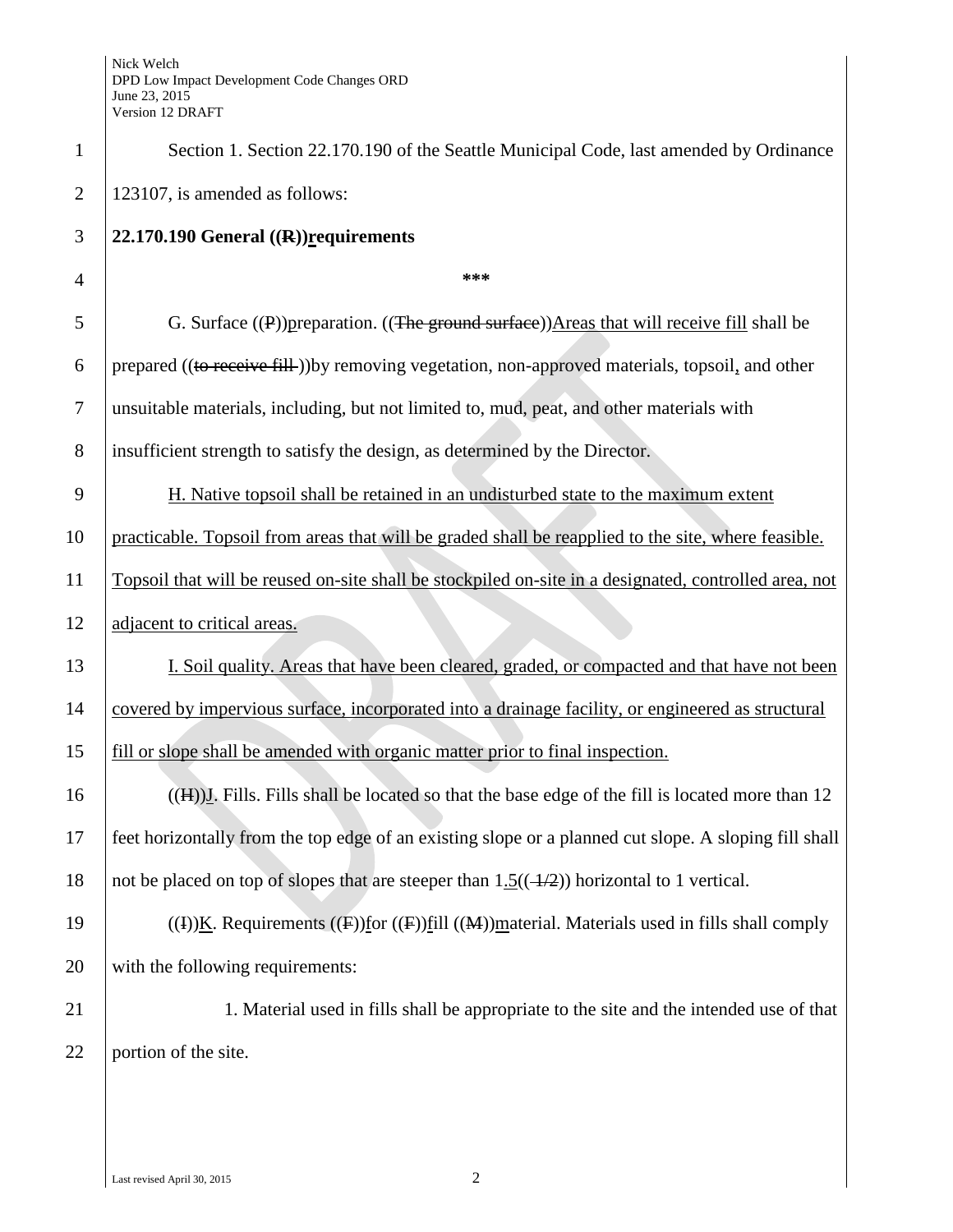| $\mathbf{1}$   | 2. Any rock or other similar irreducible material used in a fill shall have no                          |
|----------------|---------------------------------------------------------------------------------------------------------|
| $\overline{2}$ | dimension greater than 12 inches and shall compose not more than $20(\frac{4}{2})$ percent of the total |
| 3              | fill material.                                                                                          |
| $\overline{4}$ | 3. Topsoil shall not be used as a fill material except that the upper 12 inches of a                    |
| 5              | fill site may consist of topsoil.                                                                       |
| 6              | 4. No frozen or thawing material shall be used as fill.                                                 |
| 7              | 5. No solid waste, hazardous waste, or hazardous material may be used as fill.                          |
| 8              | 6. No organic material shall be used as fill unless approved by the Director.                           |
| 9              | 7. As necessary, the Director may specify other characteristics of the fill material                    |
| 10             | used, the degree of compaction, moisture content, and the method of placement appropriate to            |
| 11             | the site and the intended use of that portion of the site and the requirements for water retention,     |
| 12             | drainage control and erosion control                                                                    |
| 13             | $((J))$ . Terraces. The Director may require steps and terraces sufficient to control surface           |
| 14             | drainage and deposit of debris. Suitable access to the terraces shall be provided to permit proper      |
| 15             | maintenance.                                                                                            |
| 16             | $((K))$ M. Subsurface $((D))$ drainage. Cut and fill slopes shall be provided with subsurface           |
| 17             | drainage when needed to maintain slope stability.                                                       |
| 18             | $((E))$ N. Access. When an adjoining site relies on the site to be graded for pedestrian or             |
| 19             | vehicular access, the Director may require reasonable access to be maintained to the adjoining          |
| 20             | site.                                                                                                   |
| 21             | $((M))Q$ . Stockpiling of $((E))$ earth $((M))$ materials $((.)$                                        |
| 22             | 1. General. Stockpiling of any kind shall not adversely affect the lateral support or                   |
| 23             | significantly increase the stresses in or pressure upon any adjacent or contiguous property.            |
|                |                                                                                                         |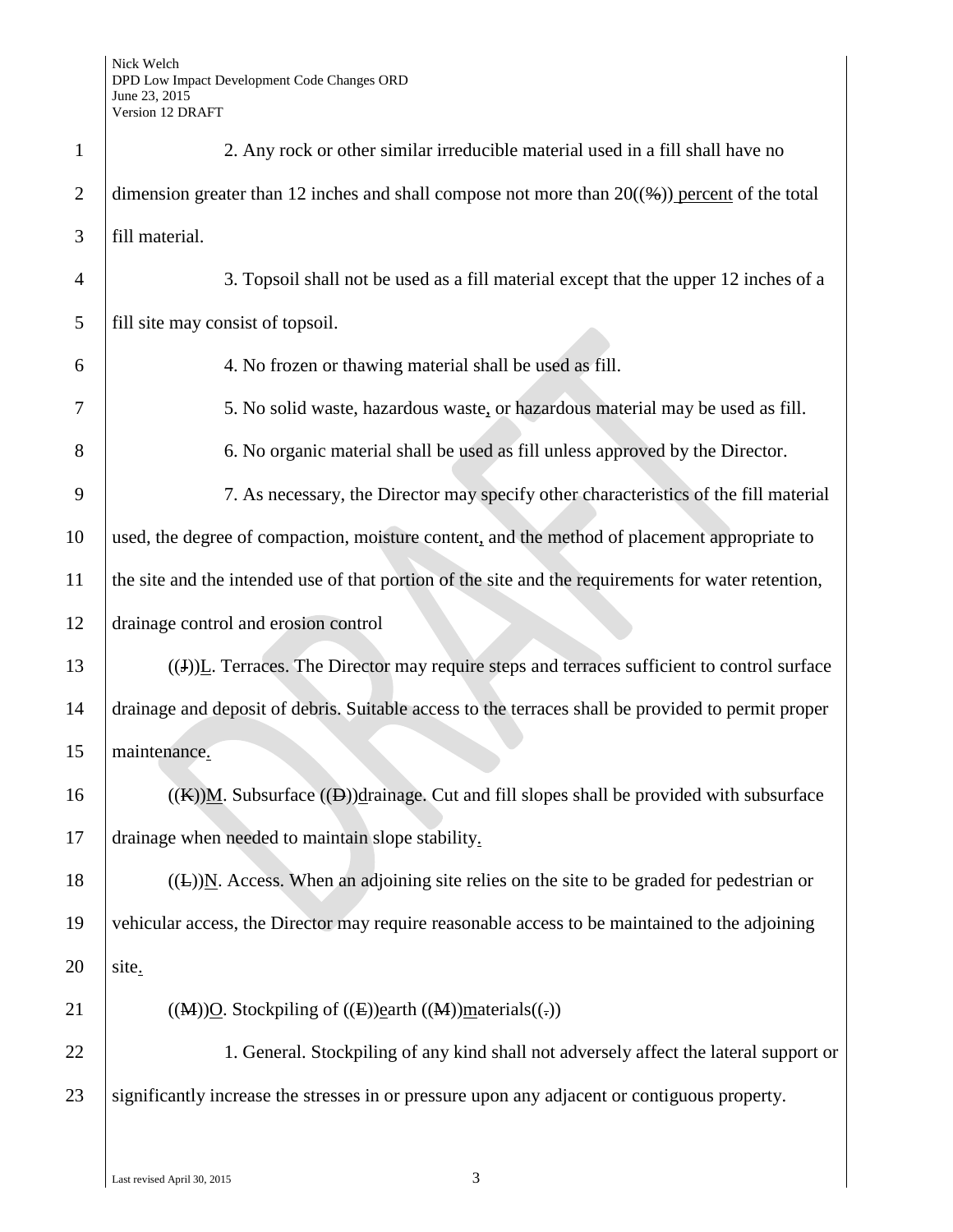| $\mathbf{1}$   | Stockpiling shall comply with the applicable erosion control requirements for temporarily                                        |
|----------------|----------------------------------------------------------------------------------------------------------------------------------|
| $\overline{2}$ | exposed soils set forth in ((SMC-))Section 22.805.010 and rules promulgated under that                                           |
| 3              | $((s))$ Section 22.805.010.                                                                                                      |
| $\overline{4}$ | 2. Temporary $((S))$ stockpiling $((D))$ during $((C))$ construction or $((G))$ grading.                                         |
| 5              | Temporary stockpiles of earth materials during construction or grading shall not exceed 10 feet                                  |
| 6              | in height. Stockpiles shall have slopes no steeper than one horizontal to one vertical.                                          |
| 7              | 3. Stockpiling and $((H))$ handling of $((E))$ earth $((M))$ materials in $((P))$ processing.                                    |
| 8              | Earth materials consumed or produced in a process may be stockpiled and handled on a site if the                                 |
| 9              | process is the principal use of the site.                                                                                        |
| 10             | 4. Removal. Temporary stockpiles shall be removed prior to final inspection for a                                                |
| 11             | grading permit where no building permit is issued on the same site. Where grading is approved                                    |
| 12             | as a component of a building permit, temporary stockpiles shall be removed prior to issuance of                                  |
| 13             | a Final Certificate of Occupancy or approval for occupancy after a final inspection.                                             |
| 14             | $((A))P$ . Exploratory $((E))P$ xcavations. Exploratory excavations shall be performed under                                     |
| 15             | the direction of a licensed civil engineer or geotechnical engineer. No stockpiles of materials                                  |
| 16             | shall remain after completion of the exploratory activities. The grading shall comply with other                                 |
| 17             | requirements that may be established by the Director.                                                                            |
| 18             | $((\Theta))Q$ . Excavations $((\mathbb{A}))$ near $((\mathbb{F}))$ footings or $((\mathbb{F}))$ foundations. Excavations for any |
| 19             | purpose shall not remove lateral support from any footing or foundation without first                                            |
| 20             | underpinning or protecting the footing or foundation against settlement or lateral translation.                                  |
| 21             | ***                                                                                                                              |
| 22             | Section 2. Section 23.41.018 of the Seattle Municipal Code, last amended by Ordinance                                            |
| 23             | 123564, is amended as follows:                                                                                                   |
|                |                                                                                                                                  |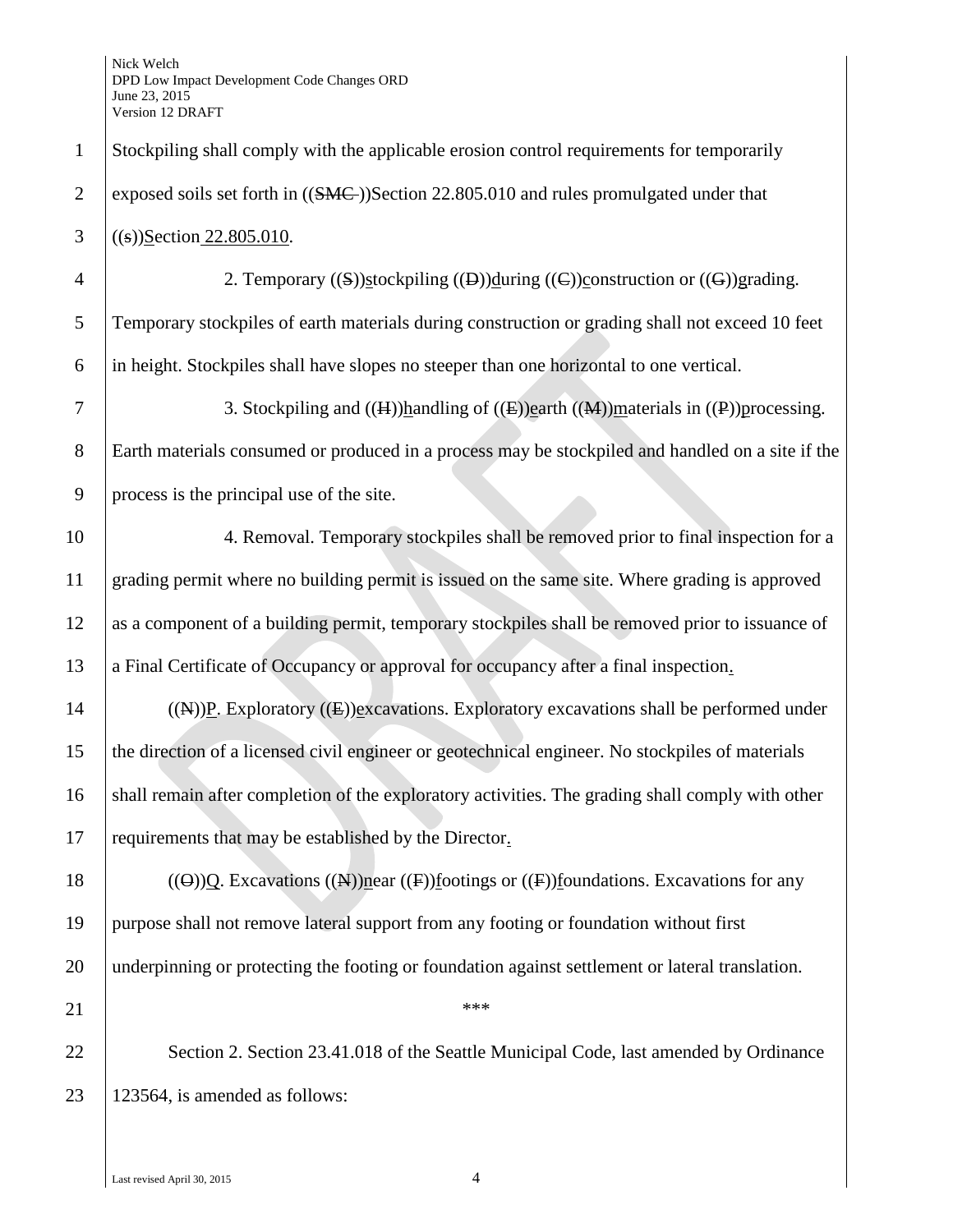| 1              | 23.41.018 Streamlined administrative design review (SDR) process                                 |
|----------------|--------------------------------------------------------------------------------------------------|
| $\overline{2}$ | ***                                                                                              |
| 3              | D. SDR decision( $\left(\frac{1}{2}\right)$ )                                                    |
| $\overline{4}$ | ***                                                                                              |
| 5              | 3. The Director may allow the adjustments listed in subsection 23.41.018.D.4, if                 |
| 6              | the adjustments are consistent with the SDR design guidance report and the adjustments would     |
| 7              | result in a development that:                                                                    |
| 8              | a. $((\theta))$ Eetter meets the intent of the adopted design guidelines and/or                  |
| 9              | b. $((\theta))$ Provides a better response to environmental and/or site conditions,              |
| 10             | including but not limited to topography, the location of trees, stormwater management, or        |
| 11             | adjacent uses and structures.                                                                    |
| 12             | 4. If the criteria listed in subsection 23.41.018.D.3 are met, the Director may                  |
| 13             | allow adjustments to the following development standards to the extent listed for each standard: |
| 14             | a. Setbacks and separation requirements may be reduced by a maximum of                           |
| 15             | 50 percent;                                                                                      |
| 16             | b. Amenity areas may be reduced by a maximum of 10 percent;                                      |
| 17             | c. Landscaping and screening may be reduced by a maximum of 25                                   |
| 18             | percent;                                                                                         |
| 19             | d. Structure width, structure depth, and facade length may be increased by                       |
| 20             | a maximum of 10 percent; and                                                                     |
| 21             | e. Screening of parking may be reduced by a maximum of 25 percent.                               |
| 22             | ***                                                                                              |
|                |                                                                                                  |
|                |                                                                                                  |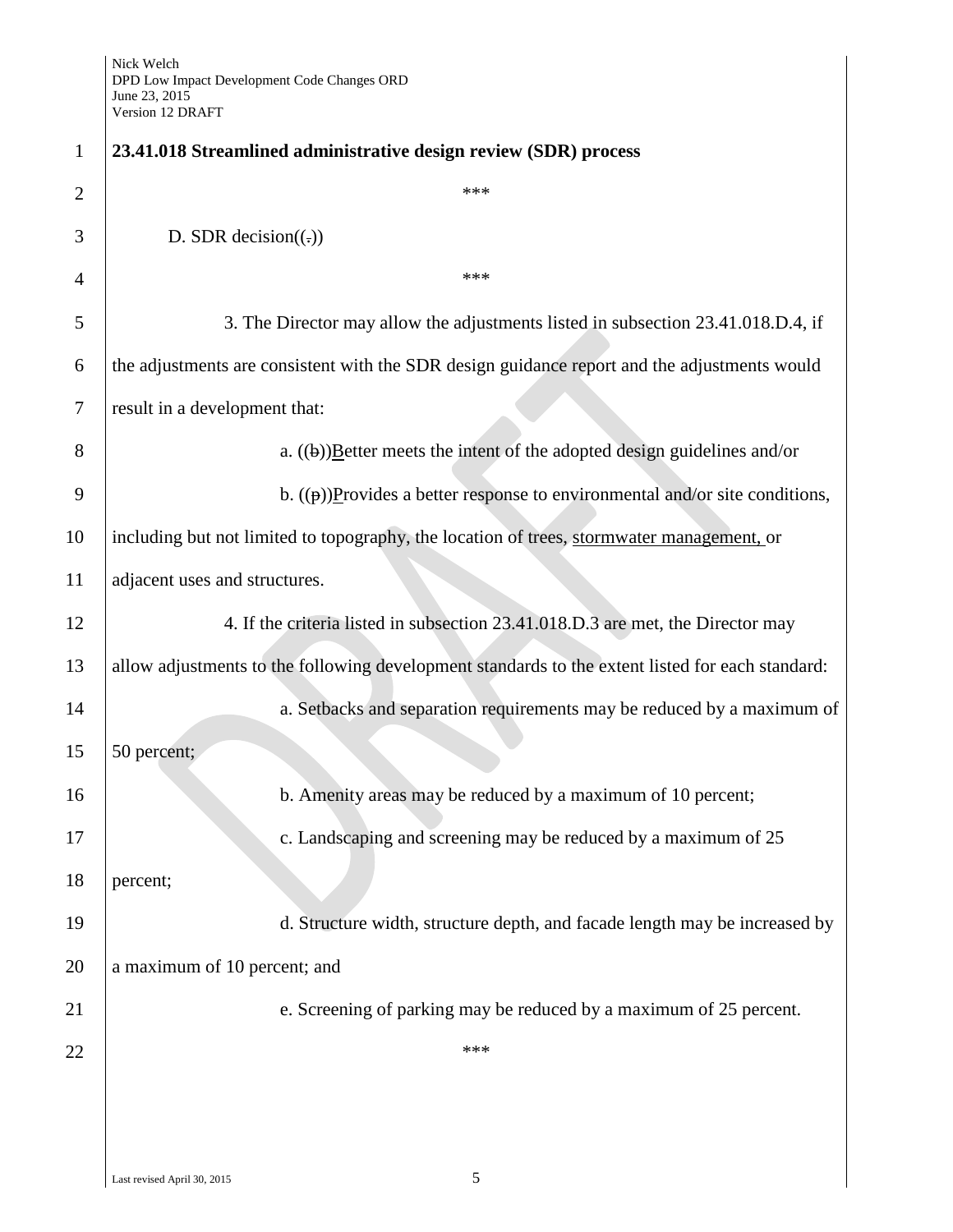| $\mathbf{1}$   | Section 3. Section 23.44.008 of the Seattle Municipal Code, last amended by Ordinance                |
|----------------|------------------------------------------------------------------------------------------------------|
| $\overline{2}$ | 124378, is amended as follows:                                                                       |
| 3              | 23.43.008 Development standards for one dwelling unit per lot                                        |
| 4              | ***                                                                                                  |
| 5              | D. Yards and setbacks                                                                                |
| 6              | 1. Front and rear yards $((.)$                                                                       |
| 7              | ***                                                                                                  |
| 8              | 3. Exceptions from standard yard and setback requirements. The following parts                       |
| 9              | of structures may project into a required yard or setback, provided that the applicable restrictions |
| 10             | in subsections 23.43.008.D.3 and 23.43.008.D.4 are met:                                              |
| 11             | ***                                                                                                  |
| 12             | d. Cisterns and above-grade bioretention facilities are permitted without                            |
| 13             | yard or setback restrictions if:                                                                     |
| 14             | 1) Each cistern and bioretention facility is less than 4.5 feet tall                                 |
| 15             | excluding piping;                                                                                    |
| 16             | 2) Each cistern and bioretention facility is less than 4 feet wide;                                  |
| 17             | and                                                                                                  |
| 18             | 3) The system's total storage capacity is no greater than 600                                        |
| 19             | gallons.                                                                                             |
| 20             | e. Cisterns and above-grade bioretention facilities larger than what is                              |
| 21             | allowed in subsection 23.43.008.D.3.d are permitted within a required yard or setback if:            |
| 22             | 1) It does not exceed 10 percent coverage in any yard or setback                                     |
| 23             | area;                                                                                                |
|                |                                                                                                      |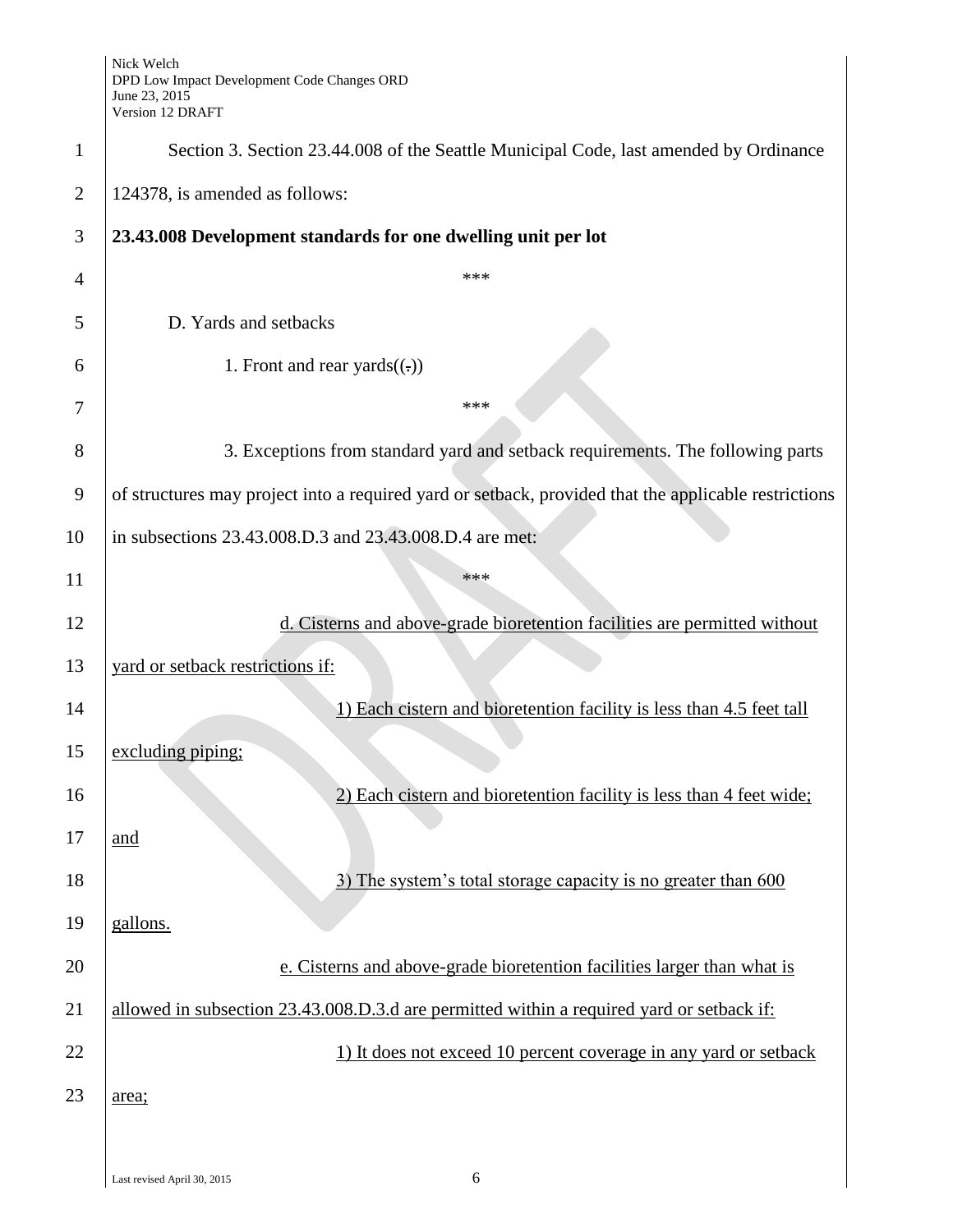|                | Version 12 DRAF I                                                                                |
|----------------|--------------------------------------------------------------------------------------------------|
| 1              | 2) It is not located closer than 2.5 feet from a side lot line; and                              |
| $\overline{2}$ | 3) It projects no more than 5 feet into the front or rear setback area.                          |
| 3              | ***                                                                                              |
| 4              | Section 4. Section 23.44.010 of the Seattle Municipal Code, last amended by Ordinance            |
| 5              | 124378, is amended as follows:                                                                   |
| 6              | 23.43.010 Tandem housing                                                                         |
| 7              | ***                                                                                              |
| 8              | C. Yards and setbacks                                                                            |
| 9              | ***                                                                                              |
| 10             | 7. Exceptions from standard yard, setback, and interior separation requirements.                 |
| 11             | For all developments, only structures that comply with the following may project into a required |
| 12             | yard, setback, or interior separation:                                                           |
| 13             | ***                                                                                              |
| 14             | d. Cisterns and above-grade bioretention facilities are permitted without                        |
| 15             | yard, setback, or interior separation restrictions if:                                           |
| 16             | 1) Each cistern and bioretention facility is less than 4.5 feet tall                             |
| 17             | excluding piping;                                                                                |
| 18             | 2) Each cistern and bioretention facility is less than 4 feet wide;                              |
| 19             | and                                                                                              |
| 20             | 3) The system's total storage capacity is no greater than 600                                    |
| 21             | gallons.                                                                                         |
| 22             | e. Cisterns and above-grade bioretention facilities larger than what is                          |
| 23             | allowed in subsection 23.43.010.C.7.d are permitted within a required yard or setback if:        |
|                |                                                                                                  |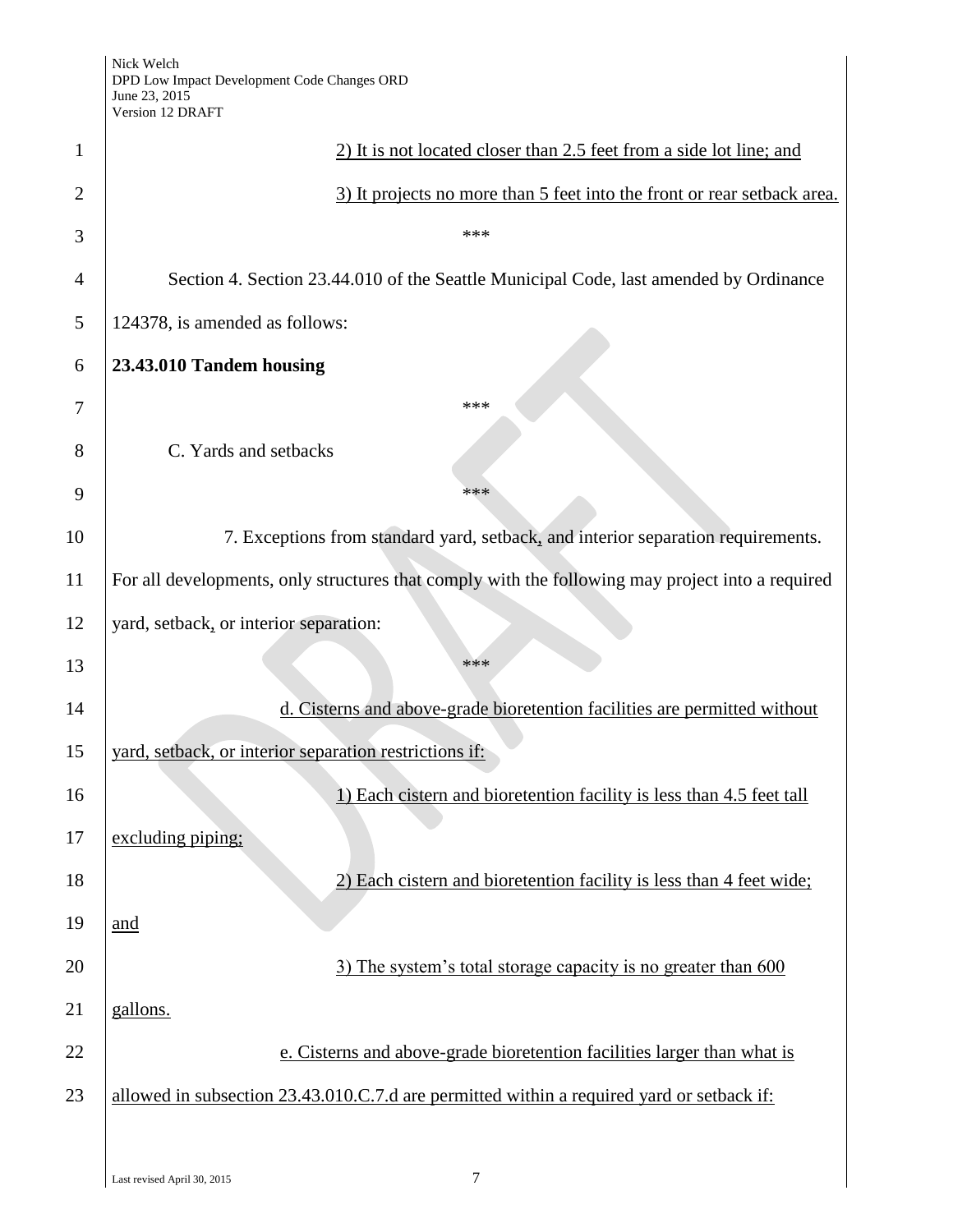| $\mathbf{1}$   | 1) It does not exceed 10 percent coverage in any yard, setback, or                               |
|----------------|--------------------------------------------------------------------------------------------------|
| $\overline{2}$ | interior separation area;                                                                        |
| 3              | 2) It is not located closer than 2.5 feet from a side lot line; and                              |
| 4              | 3) It projects no more than 5 feet into the front or rear setback area.                          |
| 5              | ***                                                                                              |
| 6              | Section 5. Section 23.44.012 of the Seattle Municipal Code, last amended by Ordinance            |
| 7              | 124378, is amended as follows:                                                                   |
| 8              | 23.43.012 Cottage Housing Developments (CHDs)                                                    |
| 9              | ***                                                                                              |
| 10             | E. Yards and setbacks                                                                            |
| 11             | ***                                                                                              |
| 12             | 5. Exceptions from standard yard, setback, and interior separation requirements.                 |
| 13             | For all developments, only structures that comply with the following may project into a required |
| 14             | yard, setback, or interior separation:                                                           |
| 15             | ***                                                                                              |
| 16             | d. Cisterns and above-grade bioretention facilities are permitted without                        |
| 17             | yard, setback, or interior separation restrictions if:                                           |
| 18             | 1) Each cistern and bioretention facility is less than 4.5 feet tall                             |
| 19             | excluding piping;                                                                                |
| 20             | 2) Each cistern and bioretention facility is less than 4 feet wide;                              |
| 21             | and                                                                                              |
| 22             | 3) The system's total storage capacity is no greater than 600                                    |
| 23             | gallons.                                                                                         |
|                |                                                                                                  |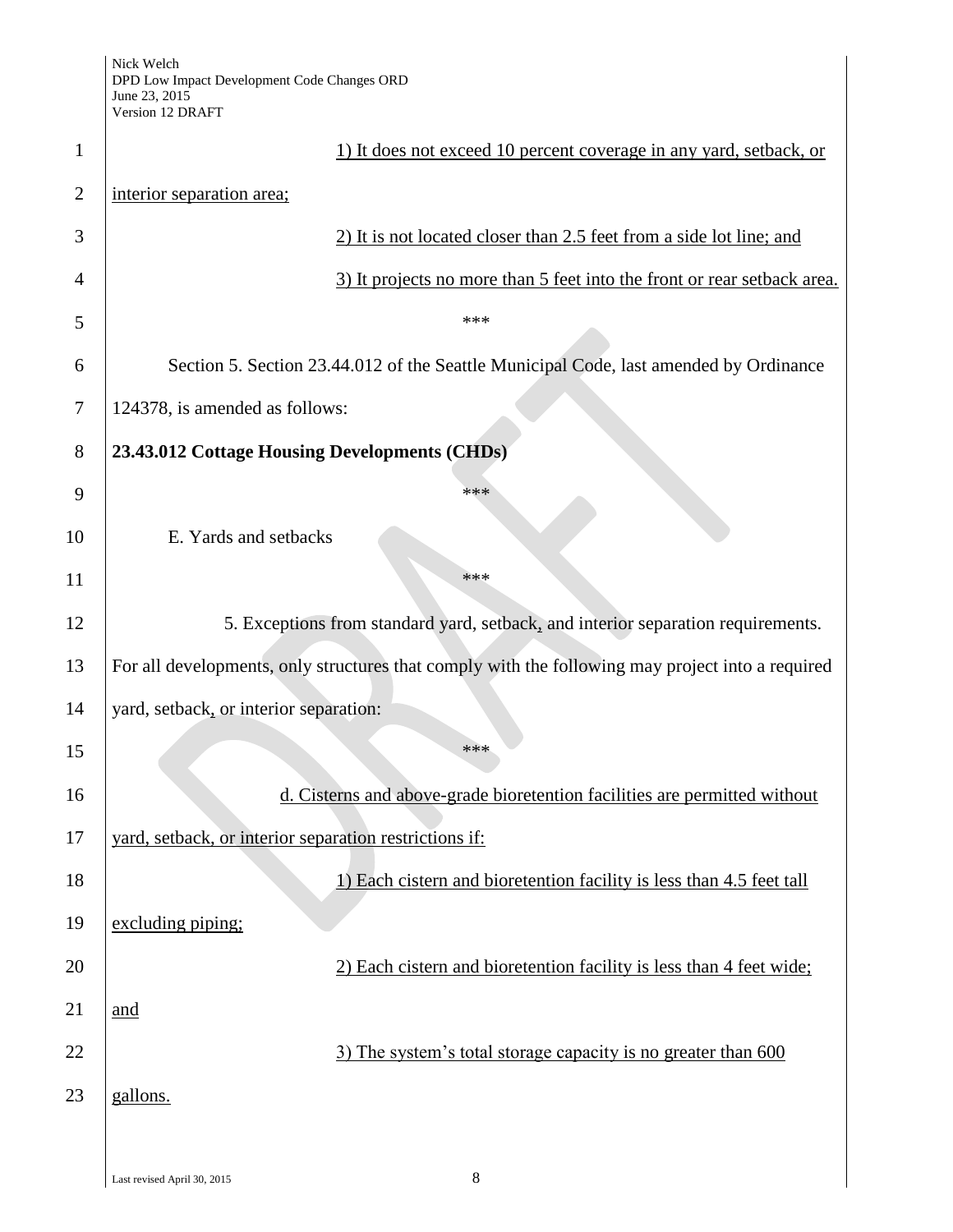| 1              | e. Cisterns and above-grade bioretention facilities larger than what is                                |
|----------------|--------------------------------------------------------------------------------------------------------|
| $\overline{2}$ | allowed in subsection 23.43.012.E.5.d are permitted within a required yard or setback if:              |
| 3              | 1) It does not exceed 10 percent coverage in any yard, setback, or                                     |
| $\overline{4}$ | interior separation area;                                                                              |
| 5              | 2) It is not located closer than 2.5 feet from a side lot line; and                                    |
| 6              | 3) It projects no more than 5 feet into the front or rear setback area.                                |
| 7              | ***                                                                                                    |
| 8              | Section 6. Section 23.44.014 of the Seattle Municipal Code, last amended by Ordinance                  |
| 9              | 124378, is amended as follows:                                                                         |
| 10             | 23.44.014 Yards                                                                                        |
| 11             | Yards are required for every lot in a single-family zone. A yard that is larger than the               |
| 12             | minimum size may be provided.                                                                          |
| 13             | ***                                                                                                    |
| 14             | D. Exceptions from standard yard requirements. No structure shall be placed in a required              |
| 15             | yard except pursuant to the following:                                                                 |
| 16             | ***                                                                                                    |
| 17             | 17. ((Cisterns))Stormwater management. ((Rain barrels and cisterns may extend                          |
| 18             | into a required yard according to the following: ))                                                    |
| 19             | a. ((Stand alone cisterns))Cisterns and above-grade bioretention facilities                            |
| 20             | ((or connected systems shall be allowed)) are permitted in required ((without setback)) yards          |
| 21             | ((restrictions))if: ((each cistern is less than 4.5 feet tall excluding piping, less than 4 feet wide, |
| 22             | and the system's total storage capacity is no greater than 600 gallons.)                               |
|                |                                                                                                        |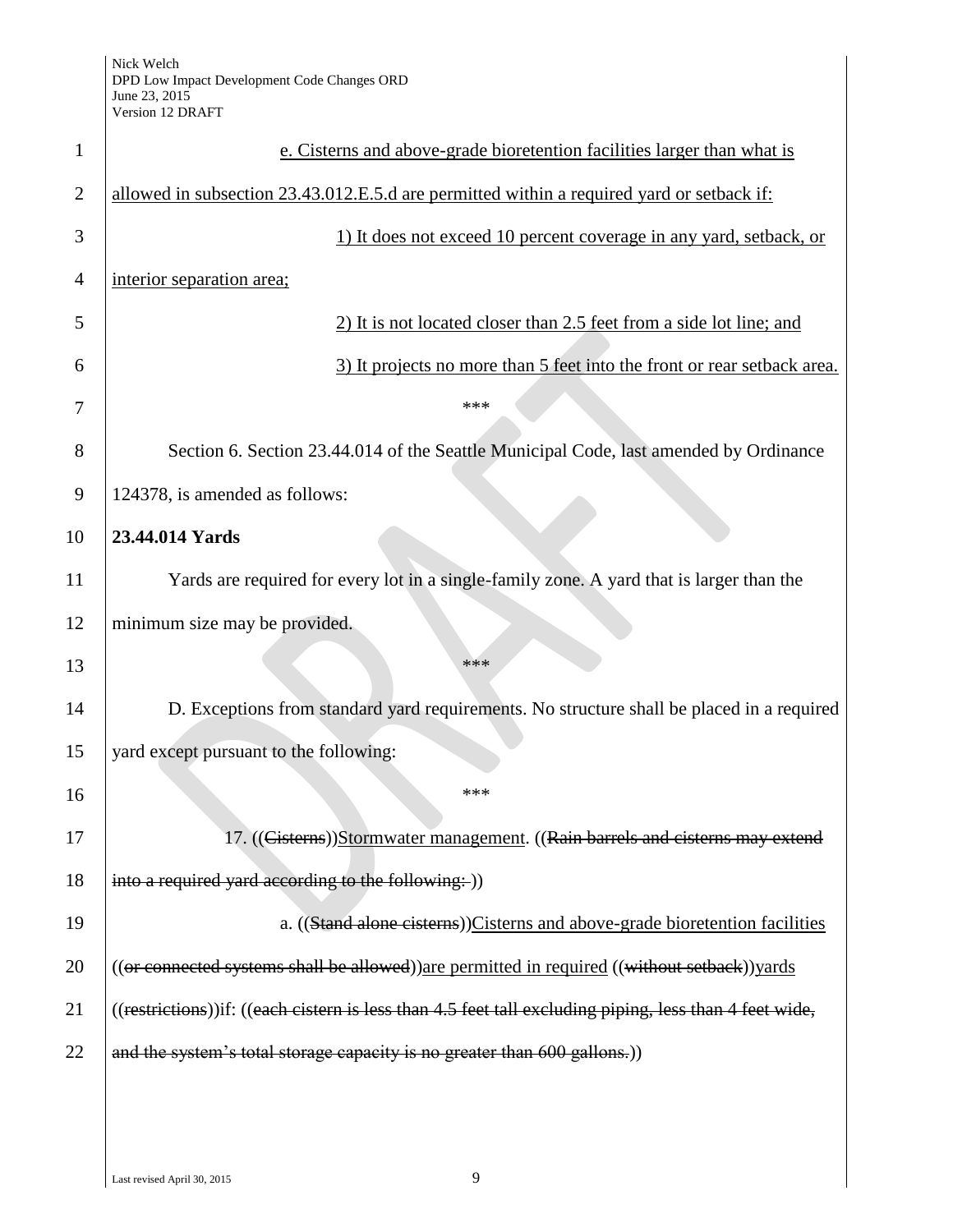Nick Welch DPD Low Impact Development Code Changes ORD June 23, 2015 Version 12 DRAFT

|                | Version 12 DRAF I                                                                                                              |
|----------------|--------------------------------------------------------------------------------------------------------------------------------|
| $\mathbf{1}$   | 1) Each cistern and bioretention facility is less than 4.5 feet tall                                                           |
| $\overline{2}$ | excluding piping;                                                                                                              |
| 3              | 2) Each cistern and bioretention facility is less than 4 feet wide;                                                            |
| $\overline{4}$ | and                                                                                                                            |
| 5              | 3) The system's total storage capacity is no greater than 600                                                                  |
| 6              | gallons.                                                                                                                       |
| 7              | b. Cisterns and above-grade bioretention facilities ((E))larger ((eisterns or                                                  |
| 8              | systems))than what is allowed in subsection 23.44.014.D.17.a are ((may be))permitted in                                        |
| 9              | required yards provided that they do not exceed $((\text{ten}))10$ percent coverage in any required                            |
| 10             | yard( $(\frac{1}{2})$ ) and ( $(\frac{1}{2})$ ) are not located closer than 2.5 feet from a side lot line, 20 feet from a rear |
| 11             | lot line or centerline of an alley abutting the rear lot line, or 15 feet from the front lot line.                             |
| 12             | ***                                                                                                                            |
| 13             | Section 7. Section 23.44.022 of the Seattle Municipal Code, last amended by Ordinance                                          |
| 14             | 124475, is amended as follows:                                                                                                 |
| 15             | 23.44.022 Institutions                                                                                                         |
| 16             | ***                                                                                                                            |
| 17             | I. Landscaping(( <del>. Landscaping shall be required to integrate the institution with adjacent</del>                         |
| 18             | areas, reduce the potential for erosion or extensive stormwater runoff, reduce the coverage of the                             |
| 19             | site by impervious surfaces, screen parking from adjacent residentially zoned lots or streets or to                            |
| 20             | reduce the appearance of bulk of the institution.                                                                              |
| 21             | Landscaping plant materials shall be species compatible with surrounding flora. Existing                                       |
| 22             | plant material may be required to be retained. Maintenance of landscaped areas shall be the                                    |
| 23             | continuing responsibility of the owner.))                                                                                      |
|                |                                                                                                                                |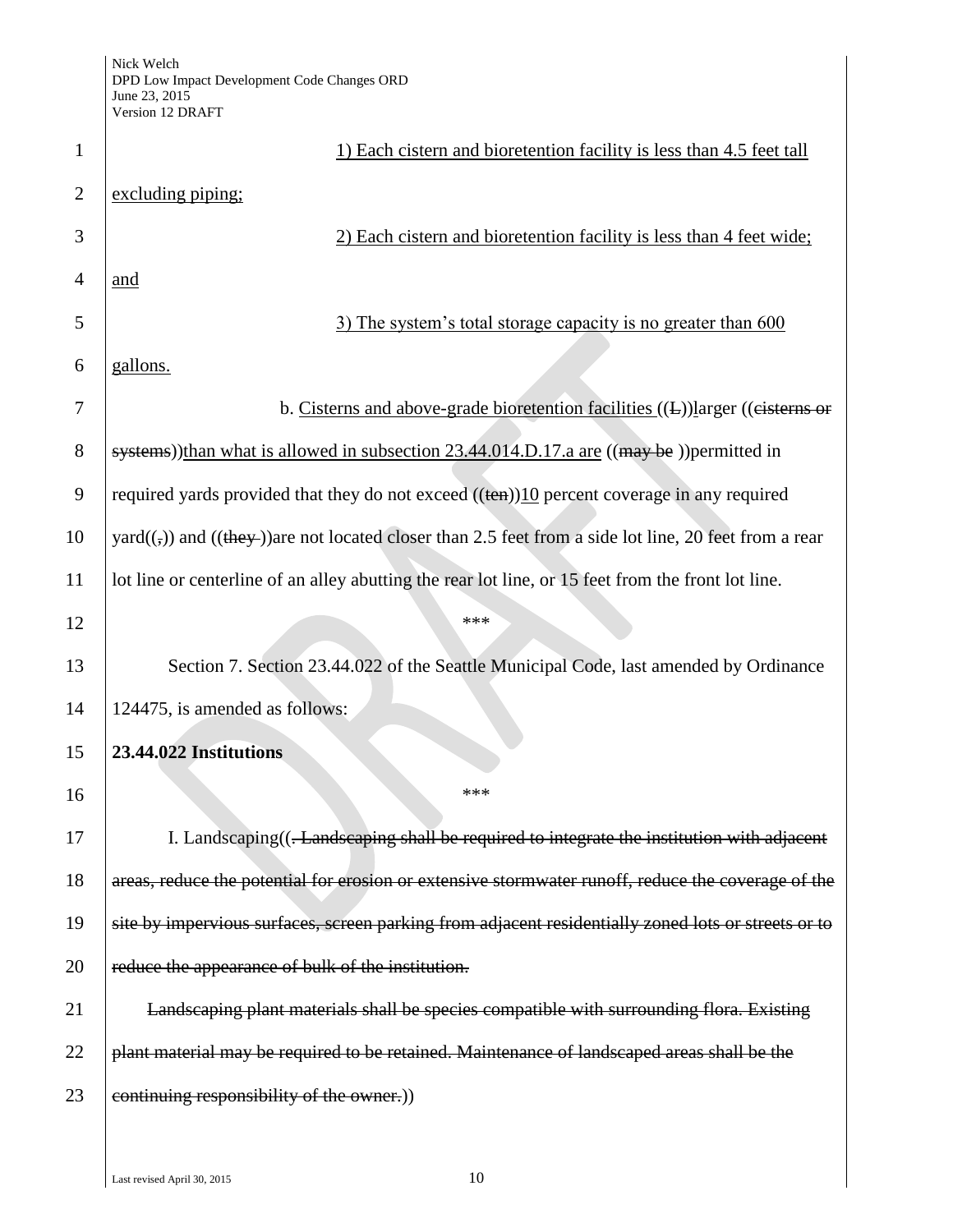| $\mathbf{1}$   | 1. The Director shall promulgate rules to foster the long-term health, viability, and              |
|----------------|----------------------------------------------------------------------------------------------------|
| $\overline{2}$ | coverage of plantings. The rules shall address, at a minimum, the type and size of plants, spacing |
| 3              | of plants, use of drought-tolerant plants, and access to light and air for plants. All landscaping |
| $\overline{4}$ | provided to meet the requirements of this Section 23.44.022 shall comply with these rules.         |
| 5              | 2. Landscaping that achieves a Green Factor score of 0.3 or greater, pursuant to                   |
| 6              | Section 23.86.019, is required for any lot with:                                                   |
| 7              | a. development containing more than four new dwelling units; or                                    |
| 8              | b. development, either a new structure or an addition to an existing                               |
| 9              | structure, containing more than 4,000 new square feet of non-residential uses; or                  |
| 10             | c. any parking lot containing more than 20 new parking spaces for                                  |
| 11             | automobiles.                                                                                       |
| 12             | ***                                                                                                |
| 13             | Section 8. Section 23.44.024 of the Seattle Municipal Code, last amended by Ordinance              |
| 14             | 122050, is amended as follows:                                                                     |
| 15             | 23.44.024 Clustered housing planned developments((,))                                              |
| 16             | Clustered housing planned developments (CHPDs) may be permitted as an administrative               |
| 17             | conditional use in single-family zones. A CHPD is intended to enhance and preserve natural         |
| 18             | features, encourage the construction of affordable housing, allow for development and design       |
| 19             | flexibility, and protect and prevent harm in environmentally critical areas. CHPDs shall be        |
| 20             | subject to the following provisions:                                                               |
| 21             | A. Site $((R))$ requirements $((.)$                                                                |
| 22             | 1. The minimum size of a CHPD is $((\text{shall be}))$ two $((2))$ acres $((.)$ ,                  |
| 23             | excluding submerged land and any land ((Land which is))designated an environmentally critical      |
|                |                                                                                                    |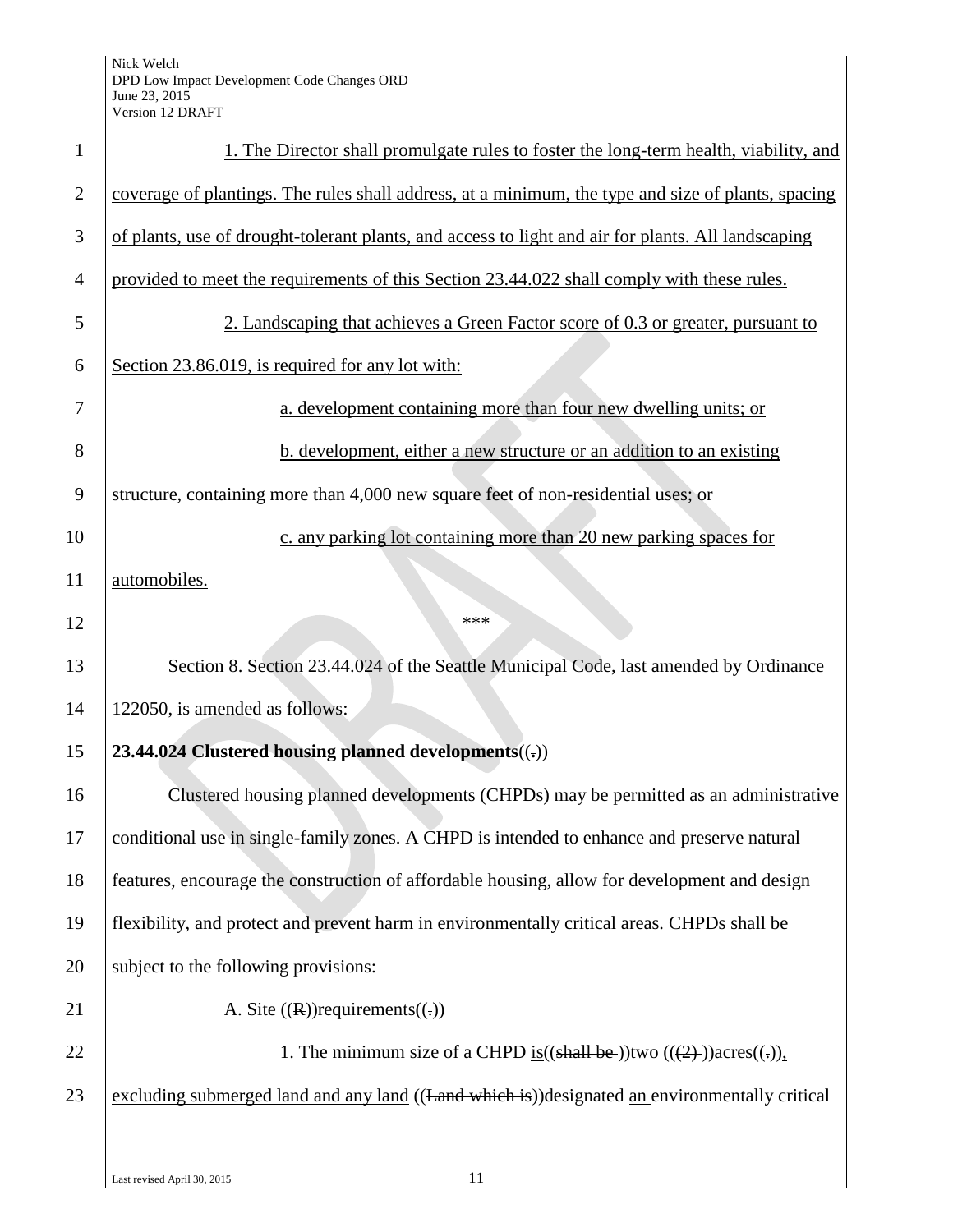| $\mathbf{1}$   | area or buffer due to the presence of a riparian corridor, wetland, wetland buffer, priority habitat               |
|----------------|--------------------------------------------------------------------------------------------------------------------|
| $\overline{2}$ | area, steep slope, or steep slope buffer according to Chapter 25.09, Regulations for                               |
| 3              | Environmentally Critical Areas((, and submerged land shall not be used to meet minimum size                        |
| $\overline{4}$ | requirements)).                                                                                                    |
| 5              | 2. Where portions of a site are designated an environmentally critical area                                        |
| 6              | or buffer due to the presence of a riparian corridor, wetland, wetland buffer, priority habitat area,              |
| 7              | steep slope, or steep slope buffer according to Chapter 25.09, Regulations for Environmentally                     |
| $8\,$          | Critical Areas, the conditional use ((clustered development-))provisions under Section 25.09.260                   |
| 9              | shall apply, superseding the standards of this ((section))Section 23.44.024.                                       |
| 10             | 3. The Director may exclude land from a CHPD if it is separated from the                                           |
| 11             | site by ((topographical conditions)) topography, if it has a poor functional relationship with the                 |
| 12             | site, or if ((inclusion of))including the land would have a negative ((negatively))impact on                       |
| 13             | adjacent single-family zoned lots.                                                                                 |
| 14             | B. Type of $((\theta))$ dwelling $((\theta))$ units $((\theta))$ permitted. Only single-family dwelling            |
| 15             | units shall be permitted in a CHPD.                                                                                |
| 16             | C. Number of $((\theta))$ dwelling $((\theta))$ units $((\theta))$ permitted $((\cdot))$                           |
| 17             | 1. The number of dwelling units permitted in a CHPD shall be calculated                                            |
| 18             | by dividing the CHPD land area by the minimum lot ((size))area required in((permitted by))                         |
| 19             | subsection ((A of Section 23.44.010))23.44.010.A ((in))for the single-family zone where((in                        |
| 20             | $\overline{\text{which}}$ ) the CHPD is located. Land ((which) that is designated an environmentally critical area |
| 21             | or buffer due to the presence of a riparian corridor, wetland, wetland buffer, priority habitat area,              |
| 22             | steep slope, or steep slope buffer and submerged land shall be excluded from the land used to                      |
| 23             | calculate ((density))the permitted number of dwelling units in a CHPD. For CHPDs ((which                           |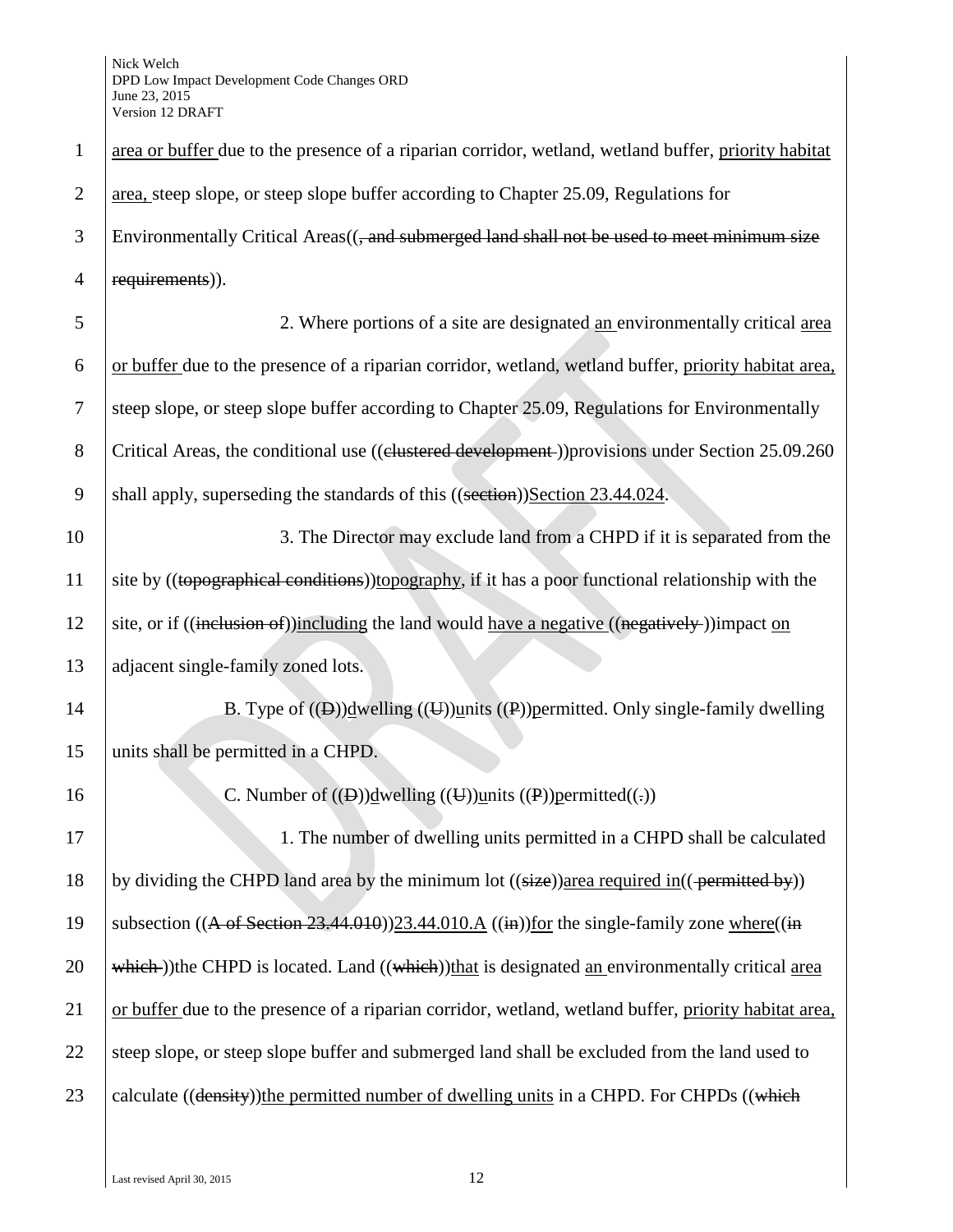| $\mathbf{1}$   | $\frac{\text{include}}{\text{include}}$ ))located in more than one (( $\left(\frac{1}{2}\right)$ )zone, the number of dwelling units shall be calculated |
|----------------|----------------------------------------------------------------------------------------------------------------------------------------------------------|
| $\overline{2}$ | based on the proportion of land area in each zone.                                                                                                       |
| 3              | 2. Where portions of a site are designated an environmentally critical area                                                                              |
| $\overline{4}$ | or buffer due to the presence of a riparian corridor, wetland, wetland buffer, priority habitat area,                                                    |
| 5              | steep slope, or steep slope buffer according to Chapter 25.09, Regulations for Environmentally                                                           |
| 6              | Critical Areas, the administrative conditional use provisions ((for regaining development credit                                                         |
| 7              | and clustering )) under Section 25.09.260 shall apply.                                                                                                   |
| 8              | 3. One $((1))$ additional detached single-family structure may be                                                                                        |
| 9              | permitted if the development includes one or more of the following ((recreational, meeting and/or                                                        |
| 10             | $day$ care)) facilities open to the surrounding community((-)):                                                                                          |
| 11             | a. Usable open space and other recreational facilities approved by                                                                                       |
| 12             | the Director;                                                                                                                                            |
| 13             | b. Community center; and                                                                                                                                 |
| 14             | c. Child care facility.                                                                                                                                  |
| 15             | D. Subdivision. A CHPD may be subdivided into lots of less than the minimum                                                                              |
| 16             | $area((size))$ required by subsection $((A \text{ of Section 23.44.010}))23.44.010.A$ .                                                                  |
| 17             | E. Yards. Yards shall be required for structures within a CHPD. For the purposes                                                                         |
| 18             | of this subsection 23.44.024.E, setbacks shall be considered yards, and the provisions relating to                                                       |
| 19             | accessory structures in required yards of the applicable single-family zone shall apply.                                                                 |
| 20             | 1. Structures shall be set back a minimum distance of $((\text{twenty}(\cdot))20((\cdot)))$                                                              |
| 21             | feet from the street ((property)) lot line of a CHPD.                                                                                                    |
| 22             | 2. No dwelling unit in a CHPD shall be closer than $((\text{five}(\cdot))5(())$ feet to a                                                                |
| 23             | side lot line of an abutting single-family zoned lot.                                                                                                    |
|                |                                                                                                                                                          |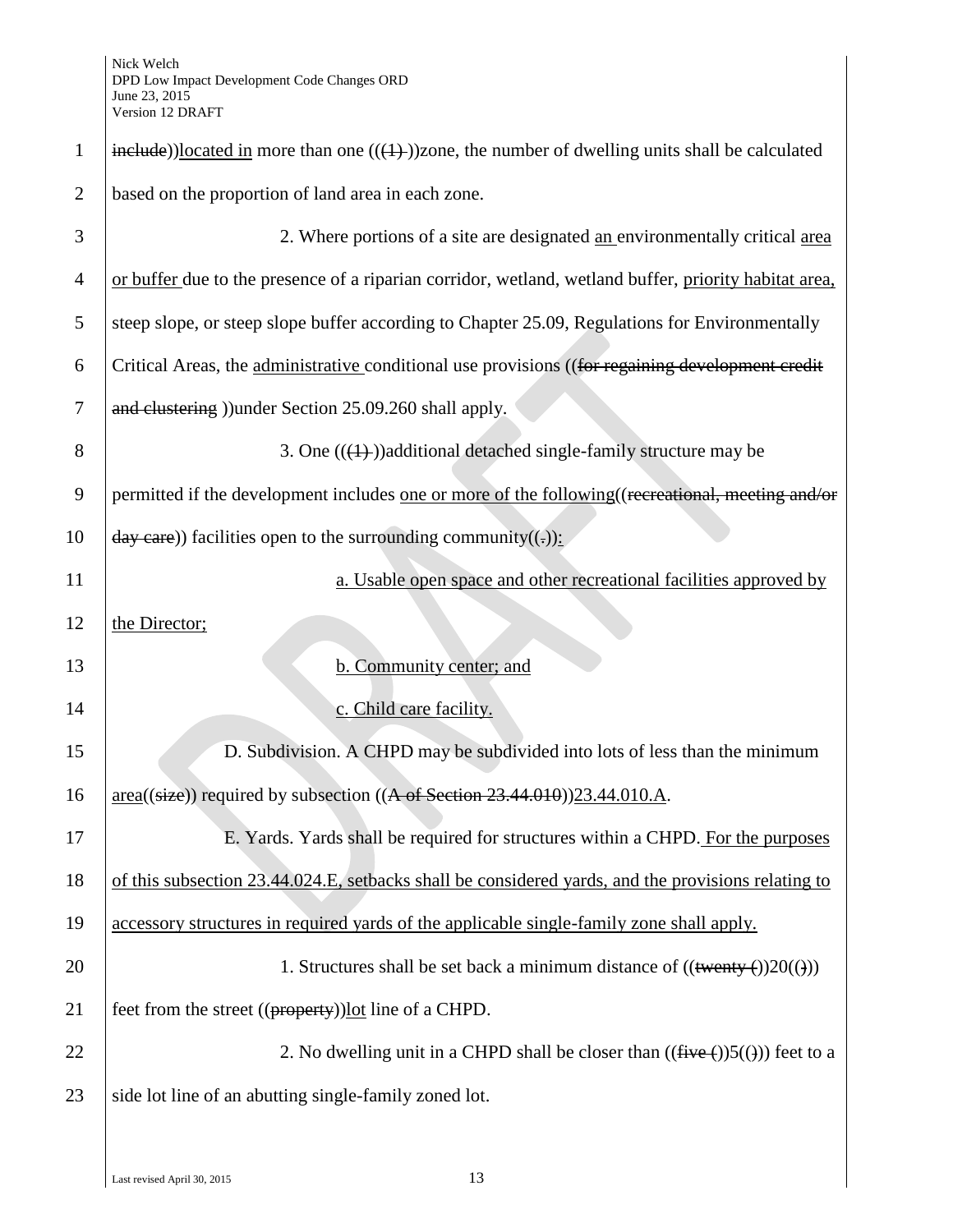| $\mathbf{1}$   | 3. No dwelling unit in a CHPD shall be closer than $((\text{twenty-five}())25(\theta))$                           |
|----------------|-------------------------------------------------------------------------------------------------------------------|
| $\overline{2}$ | feet to a rear lot line of an abutting single-family zoned lot.                                                   |
| 3              | 4. No dwelling unit in a CHPD shall be closer than $((\text{five} (+))5(())$ feet to                              |
| $\overline{4}$ | any lot line of an abutting non-single-family zoned lot.                                                          |
| 5              | 5. There shall be a minimum distance of $((\text{ten}(-))10((\text{}))$ feet between                              |
| 6              | principal structures ((which are )) within ((one hundred $\epsilon$ )) 100(())) feet of the ((property)) lot line |
| 7              | of a CHPD.                                                                                                        |
| 8              | 6. To provide a sense of privacy( $\left(\frac{1}{2}\right)$ ) and to mitigate the effects of shadows             |
| 9              | between structures $located((which are)) more than ((one hundred()))100(())) feet from the$                       |
| 10             | ((property))lot line of a CHPD, the required ((yards))separation between structures in the CHPD                   |
| 11             | shall vary depending on the design of the facing facades as follows:                                              |
| 12             | a. Walls of interior facades that do not have a principal entrance                                                |
| 13             | shall be $((not less than))$ at least $((ten-))10(())$ feet apart at any point.                                   |
| 14             | b. A principal entrance to a structure shall be at least ((fifteen                                                |
| 15             | $\Theta(15(\theta))$ feet from the nearest interior facade that does not have a((which contains no)) principal    |
| 16             | entrance.                                                                                                         |
| 17             | c. A principal entrance to a structure shall be at least ((twenty                                                 |
| 18             | $\Theta$ )20( $\Theta$ )) feet from the nearest interior facade ((which contains)) with a principal entrance.     |
| 19             | 7. The Director may increase the minimum required yards or require                                                |
| 20             | alternate spacing or placement of structures in order to:                                                         |
| 21             | <u>a.</u> preserve or enhance topographical conditions( $\left(\frac{1}{2}\right)$ );                             |
| 22             | b. enhance the relationship with adjacent uses and the layout of the                                              |
| 23             | project;                                                                                                          |
|                |                                                                                                                   |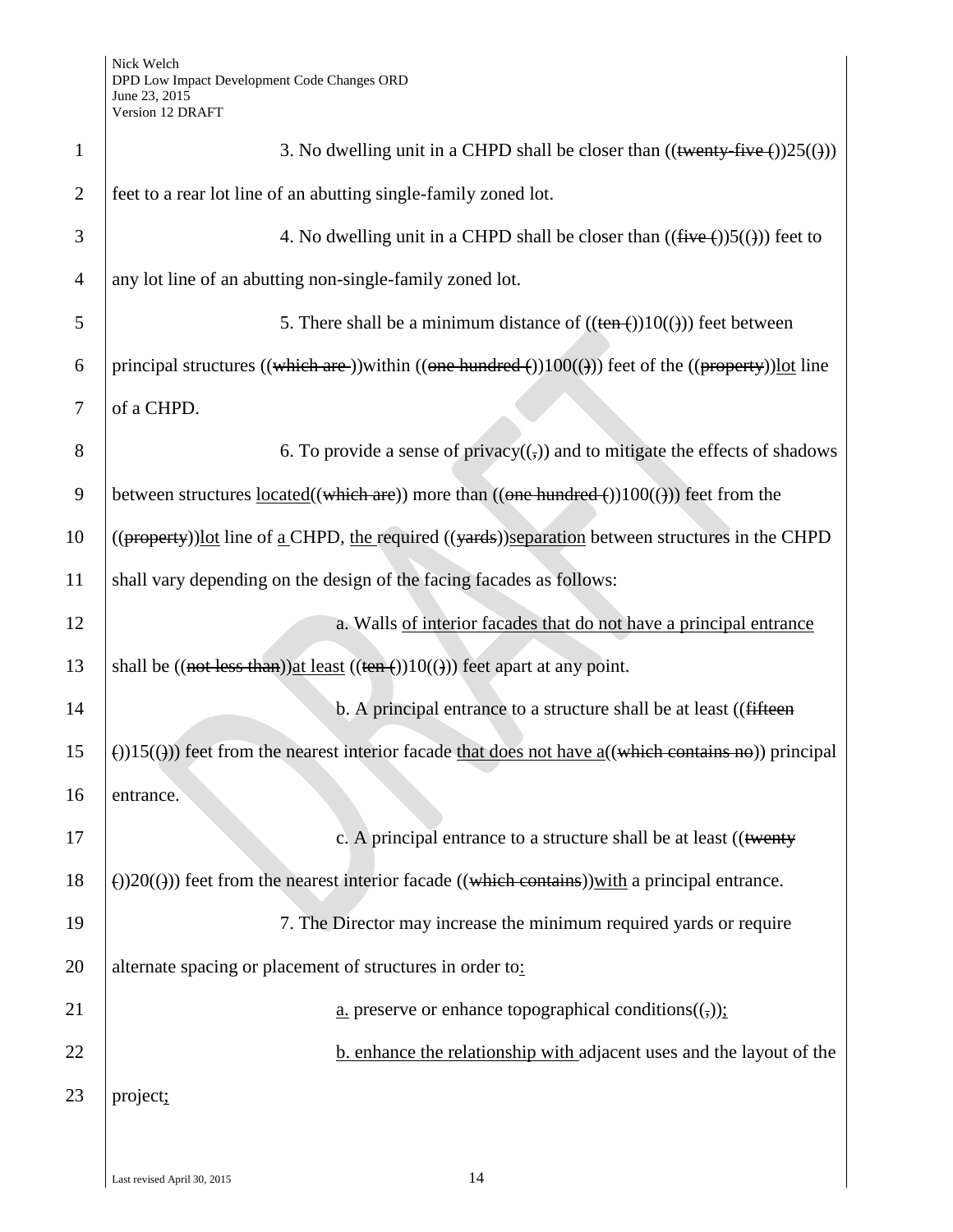| 1              | c. promote green stormwater infrastructure and other measures to                                    |
|----------------|-----------------------------------------------------------------------------------------------------|
| $\overline{2}$ | reduce stormwater runoff; and/or                                                                    |
| 3              | $\underline{d}$ . ((and to)) maintain a compatible scale and design with the                        |
| $\overline{4}$ | surrounding community.                                                                              |
| 5              | F. Landscaping. The Director may require retention of existing mature                               |
| 6              | landscaping or provision of new landscaping that is compatible with surrounding flora and favors    |
| 7              | native species to achieve one or more of the following: ((along some or all exterior lot lines of a |
| 8              | CHPD to minimize the effect of the CHPD on adjacent uses. The Director may require the              |
| 9              | retention of existing mature landscaping. In addition, landscaping may be required to reduce the    |
| 10             | potential for erosion or excessive stormwater runoff, reduce the site coverage by impervious        |
| 11             | surfaces, and screen the parking from the view of adjacent residentially zoned lots and the street. |
| 12             | Plant species shall be compatible with surrounding flora. Maintenance of the                        |
| 13             | landscaping shall be the continuing responsibility of the owner.)                                   |
| 14             | 1. Minimize the impacts of the CHPD on adjacent land uses along some or                             |
| 15             | all exterior lot lines;                                                                             |
| 16             | 2. Reduce stormwater runoff, potential erosion, and impervious surfaces;                            |
| 17             | and                                                                                                 |
| 18             | 3. Screen parking from the view of adjacent residentially zoned lots and                            |
| 19             | the street.                                                                                         |
| 20             | G. Maintenance of required landscaping and open space. Maintenance of required                      |
| 21             | landscaping and open space shall be the continuing responsibility of the owner.                     |
| 22             | Section 9. Section 23.44.034 of the Seattle Municipal Code, last amended by Ordinance               |
| 23             | 123495, is amended as follows:                                                                      |
|                |                                                                                                     |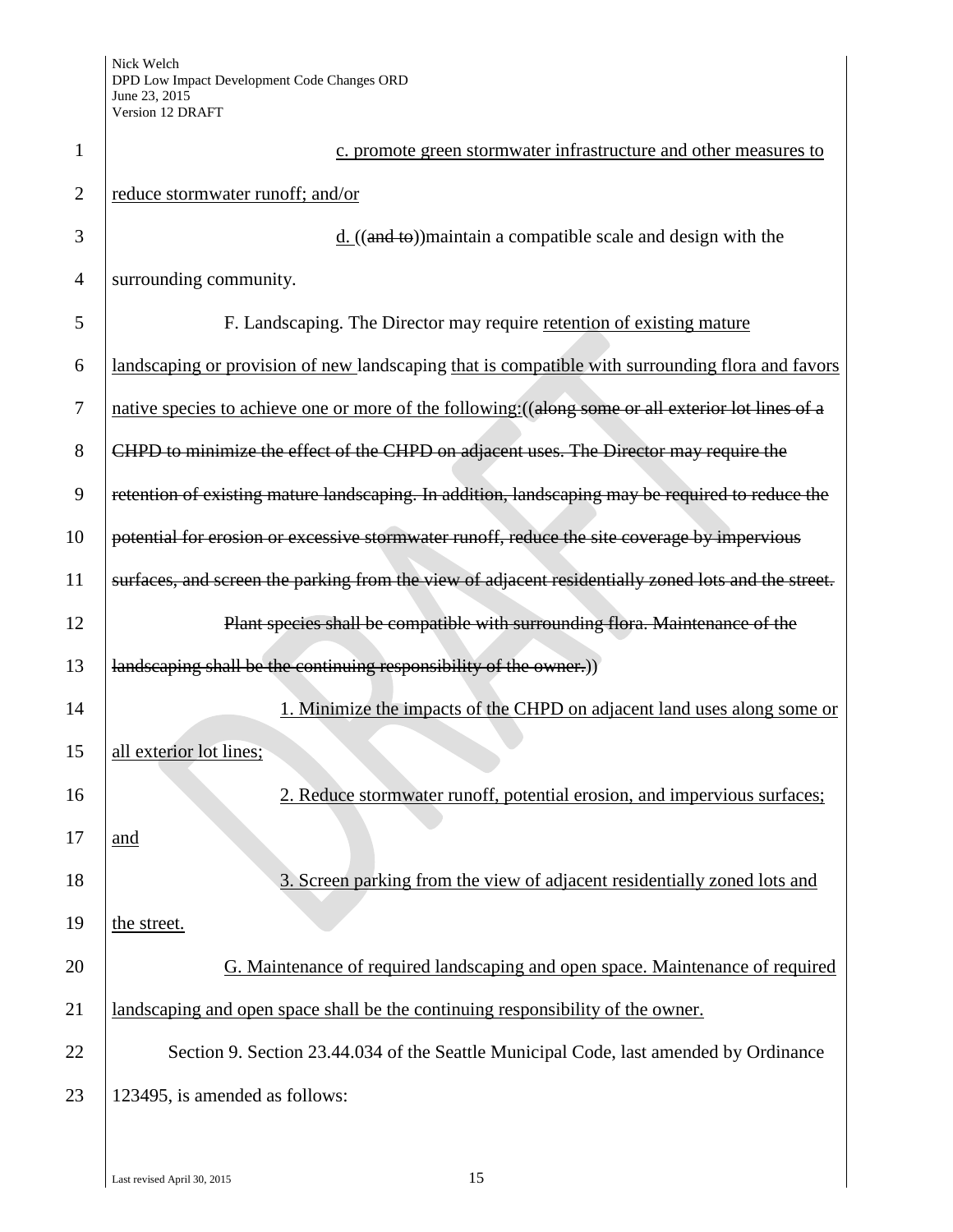| $\mathbf{1}$   | <b>Part 2 Council Conditional Uses</b>                                                               |
|----------------|------------------------------------------------------------------------------------------------------|
| $\overline{2}$ | 23.44.034 Planned residential development (PRD)                                                      |
| 3              | Planned residential developments (PRDs) may be permitted in single-family                            |
| $\overline{4}$ | zones as a council conditional use. A PRD is intended to enhance and preserve natural features,      |
| 5              | encourage the construction of affordable housing, allow for development and design flexibility,      |
| 6              | promote green stormwater infrastructure, and protect and prevent harm in environmentally             |
| $\tau$         | critical areas. PRDs shall be subject to the following provisions:                                   |
| 8              | A. Site $((R))$ requirements $((.)$                                                                  |
| 9              | 1. The minimum size of a PRD is $((\text{shall be}))$ two $((2))$ acres $((.)$ .                     |
| 10             | excluding submerged land and any land((Land which is)) designated environmentally critical due       |
| 11             | to the presence of a riparian corridor, wetland, wetland buffer, steep slope, or steep slope buffer  |
| 12             | according to ((SMC))Chapter 25.09, Regulations for Environmentally Critical Areas((, and             |
| 13             | submerged land shall not be used to meet minimum size requirements)).                                |
| 14             | 2. The area of the site devoted to single-family uses at the time of                                 |
| 15             | application, calculated by multiplying the number of such uses by the minimum lot area for the       |
| 16             | zone, shall not exceed $((\text{twenty}(\cdot))20((\cdot)))$ percent of the area of the entire site. |
| 17             | 3. Land ((which))that is designated environmentally critical due to the                              |
| 18             | presence of a riparian corridor, wetland, wetland buffer, steep slope, or steep slope buffer         |
| 19             | according to ((SMC))Chapter 25.09, Regulations for Environmentally Critical Areas, and               |
| 20             | submerged land shall be excluded from the land used to calculate permitted density in a PRD.         |
| 21             | 4. Land may be excluded from a PRD by the Director if it is separated                                |
| 22             | from the site by ((topographical conditions)) topography, if it has a poor functional relationship   |
|                |                                                                                                      |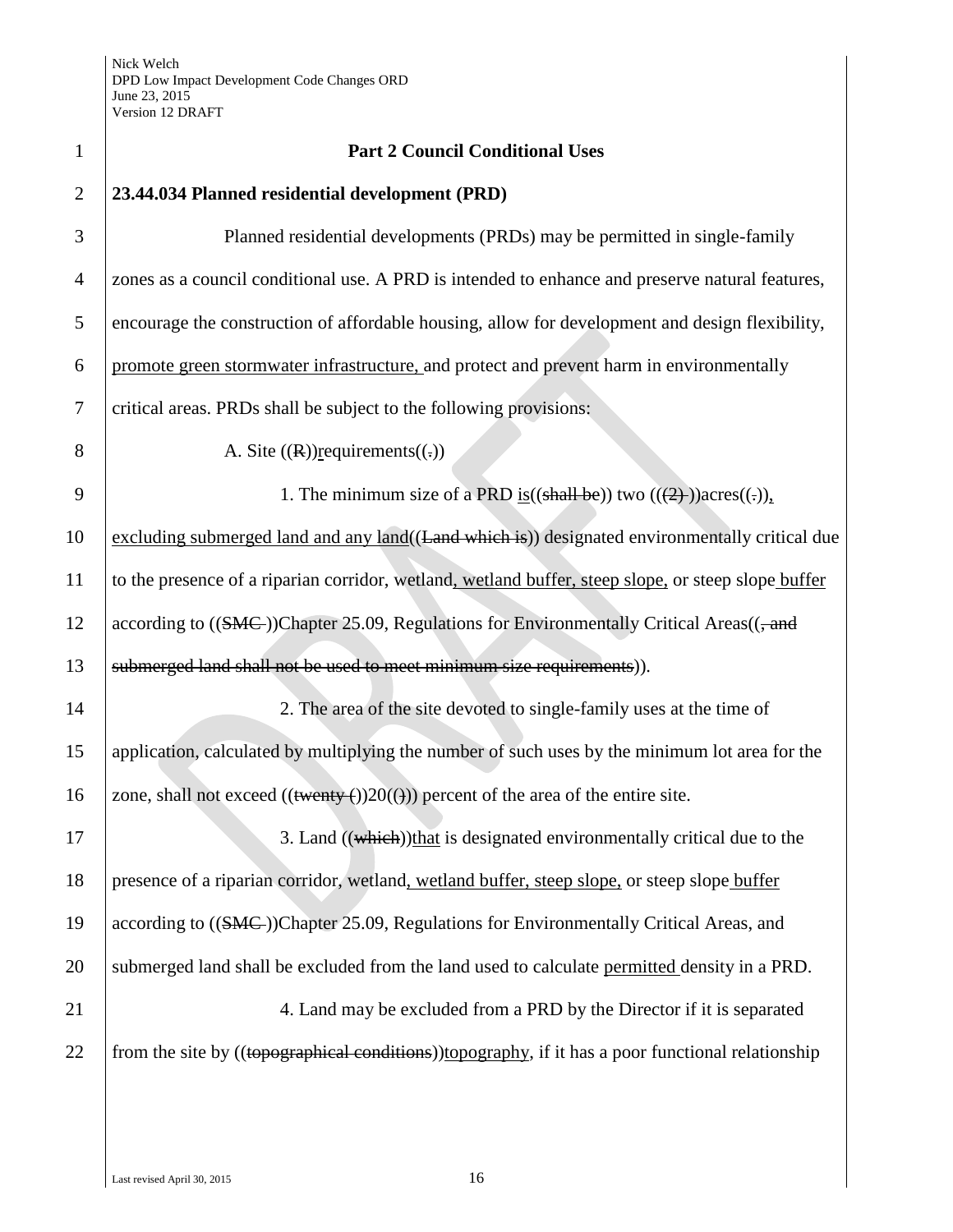1 with the site, or if ((inclusion of))including the land would have a negative ((negatively))impact 2 on adjacent single-family zoned lots. 3 5. Where portions of a site are designated environmentally critical due to 4 the presence of a riparian corridor, wetland, wetland buffer, steep slope, or steep slope buffer 5 according to ((SMC))Chapter 25.09, Regulations for Environmentally Critical Areas, the 6 conditional use provisions under Section 25.09.260 shall apply, superseding the standards of this 7 ((section))Section 23.44.034. 8 B. Type of housing permitted $((.)$ 9 1. Only single-family dwelling units <u>are</u>((shall be)) permitted within 100 10 feet of a  $((PRD<sup>2</sup>s))$ PRD lot line  $((which)$ that abuts or is directly across the street from a single-11 family zoned lot, except as provided in this subsection 23.44.034.B. 12 2. Single-family dwelling units, cottage housing developments, rowhouse 13 developments, and townhouse developments are permitted  $((\text{if}$ )within 100 feet of a lot line of a 14 PRD that does not abut and is not across a street from a single-family zoned lot, or that is 15 separated from the single-family zoned lot by physical barriers, such as bodies of water, ravines, 16 greenbelts, freeways, expressways, and other major traffic arterials or topographic breaks that 17 provide substantial separation from the surrounding single-family neighborhood. 18 3. Single-family dwelling units, cottage housing developments, rowhouse 19 developments, and townhouse developments are permitted when more than 100 feet from a 20  $\left($  ((PRD's))lot line of a PRD. 21 4. Cottage housing developments, rowhouse developments, and 22 townhouse developments shall meet the development standards for structures in  $((Lowrise))LR1$ 23 zones, unless otherwise specified in this Chapter 23.44.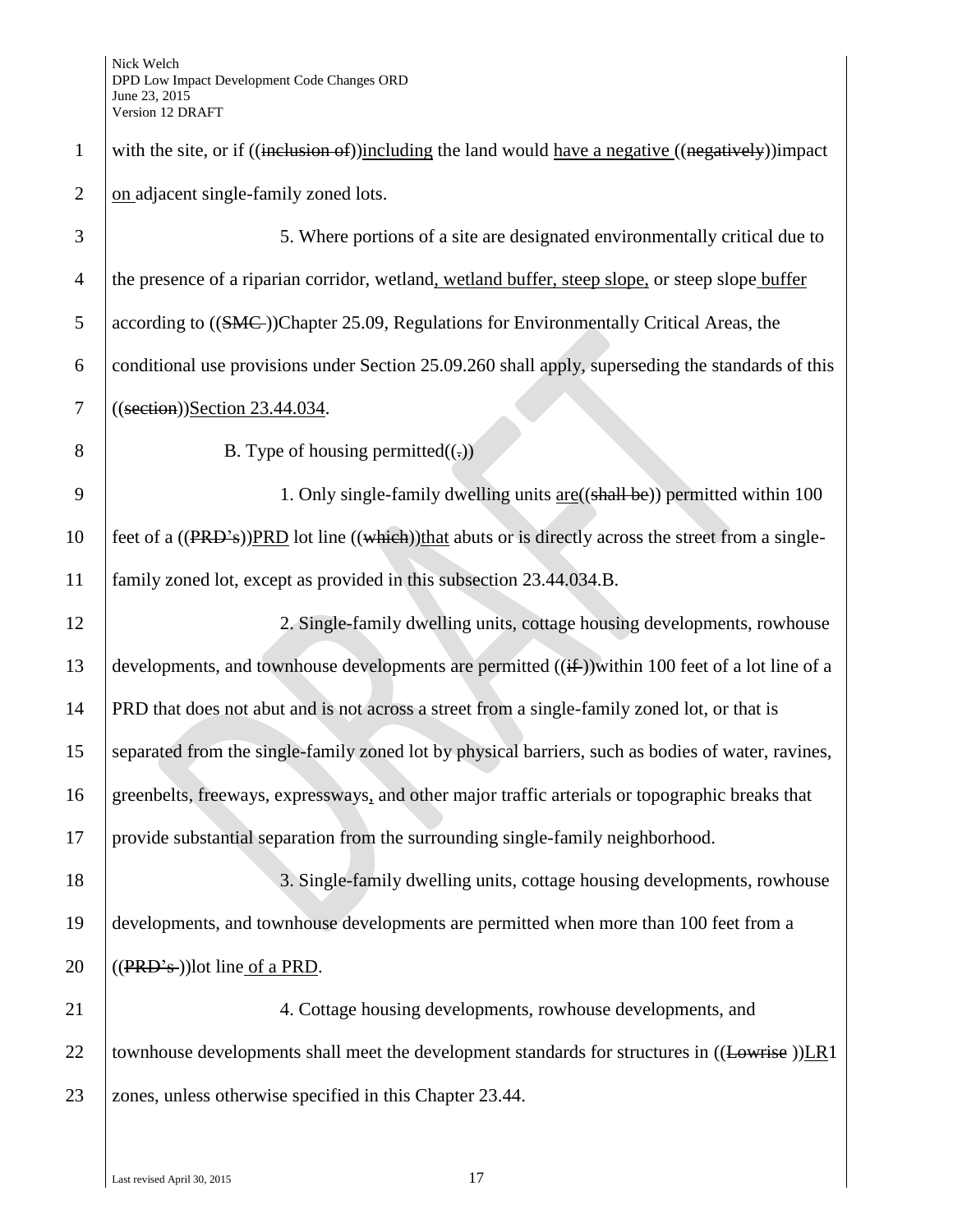| $\mathbf{1}$   | C. Number of $((\theta))$ dwelling $((\theta))$ units $((\theta))$ permitted $((\cdot))$                       |
|----------------|----------------------------------------------------------------------------------------------------------------|
| $\overline{2}$ | 1. The number of dwelling units permitted in a PRD shall be calculated by                                      |
| 3              | dividing the PRD lot area by the minimum lot ((size))area ((permitted))required in ((Section                   |
| $\overline{4}$ | 23.44.010 A))subsection 23.44.010.A. ((For PRD's which include)) If the PRD includes more                      |
| 5              | than one $((1))$ zone, the number of dwelling units shall be calculated based on the proportion of             |
| 6              | land area in each zone.                                                                                        |
| 7              | 2. An increase in number of dwelling units may be permitted in a PRD up                                        |
| 8              | to a maximum increase of $((\text{twenty-}))20(())$ percent. An increase in permitted density shall be         |
| 9              | based on the extent to which the proposed PRD provides substantial additional public benefits                  |
| 10             | such as the following:                                                                                         |
| 11             | a. Low-income housing, as defined in subsection 23.84A.016.H;                                                  |
| 12             | b. Usable open space;                                                                                          |
| 13             | c. $((Day))$ Child care center, meeting space, or recreational facilities                                      |
| 14             | open to the surrounding community( $(\cdot)$ ); and                                                            |
| 15             | d. Green stormwater infrastructure beyond the requirements of the                                              |
| 16             | City of Seattle Stormwater Code (Chapters 22.800 through 22.808.)                                              |
| 17             | D. Subdivision( $(.)$ )                                                                                        |
| 18             | 1. A PRD may be subdivided into lots of less than the minimum size                                             |
| 19             | required by subsection $((A \text{ of Section 23.44.010}))$ 23.44.010.A.                                       |
| 20             | 2. A minimum of $((three hundred-))300(())$ square feet $((per unit-))$ of                                     |
| 21             | private, landscaped open space $((\text{shall be}))$ is required $((,))$ and shall be provided at ground level |
| 22             | and directly accessible to the unit.                                                                           |
|                |                                                                                                                |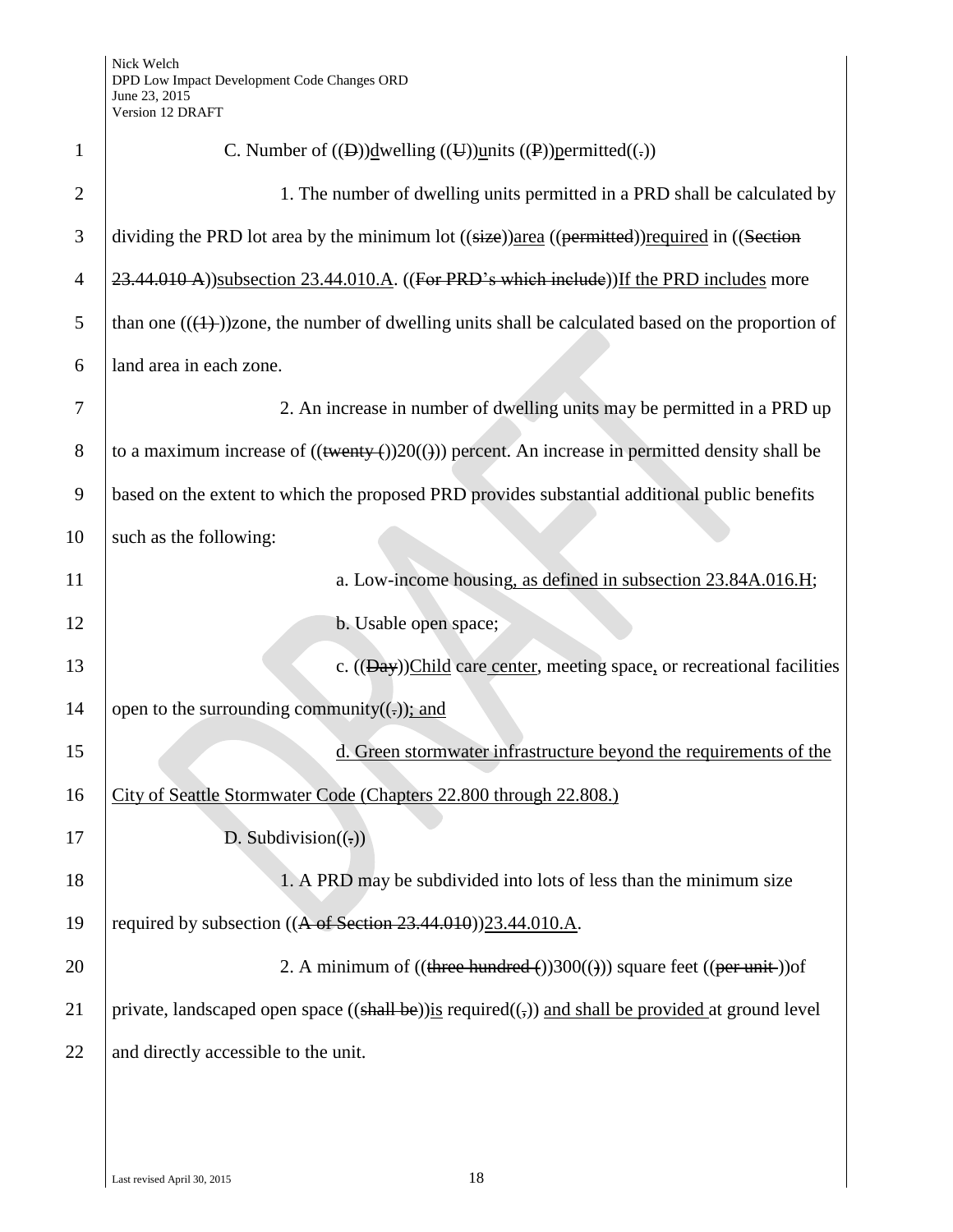| $\mathbf{1}$   | E. Yards. Yards shall be required for residential structures within a PRD. For the                                        |
|----------------|---------------------------------------------------------------------------------------------------------------------------|
| $\overline{2}$ | purposes of this subsection 23.44.034.E, setbacks shall be considered yards, and the provisions                           |
| 3              | relating to accessory structures in required yards of the applicable single-family zone shall apply.                      |
| $\overline{4}$ | 1. Structures ((which are )) within ((one hundred ())100(())) feet of the                                                 |
| 5              | $((\text{property}))$ exterior lot line of a PRD shall be set back a minimum distance of $((\text{twenty-}())20(\theta))$ |
| 6              | feet from the street $((\text{property}))$ <u>lot</u> line of a PRD.                                                      |
| 7              | 2. No dwelling unit in a PRD shall be closer than $((\text{five} (+))5(())$ feet to a                                     |
| 8              | side lot line of an abutting single-family zoned lot.                                                                     |
| 9              | 3. No dwelling unit in a PRD shall be closer than $((\text{twenty-five}())25(\theta))$                                    |
| 10             | feet to a rear lot line of an abutting single-family zoned lot.                                                           |
| 11             | 4. No dwelling unit in a PRD shall be closer than $((\text{five} (+))5(())$ feet to any                                   |
| 12             | lot line of an abutting non-single-family or non-residentially zoned lot.                                                 |
| 13             | 5. Principal structures shall be at least ((A minimum distance of ten                                                     |
| 14             | $(3)(0)(1)(1)(1)$ feet apart((shall be maintained between principal structures)).                                         |
| 15             | 6. To provide a sense of privacy and to mitigate the effects of shadows                                                   |
| 16             | between structures that $((which))$ are more than $((one hundred)(100(()))$ feet from the                                 |
| 17             | ((property))lot line of a PRD, the required ((distance))separation between structures shall vary                          |
| 18             | depending on the design of the facing facades as follows:                                                                 |
| 19             | a. Walls shall be $((not less than))$ at least $((ten ())10(())$ feet apart((                                             |
| 20             | at any point).                                                                                                            |
| 21             | b. A principal entrance to a structure shall be at least ((fifteen)                                                       |
| 22             | (i) 15((i)) feet from the nearest interior facade ((which contains no)) that does not have a principal                    |
| 23             | entrance.                                                                                                                 |
|                |                                                                                                                           |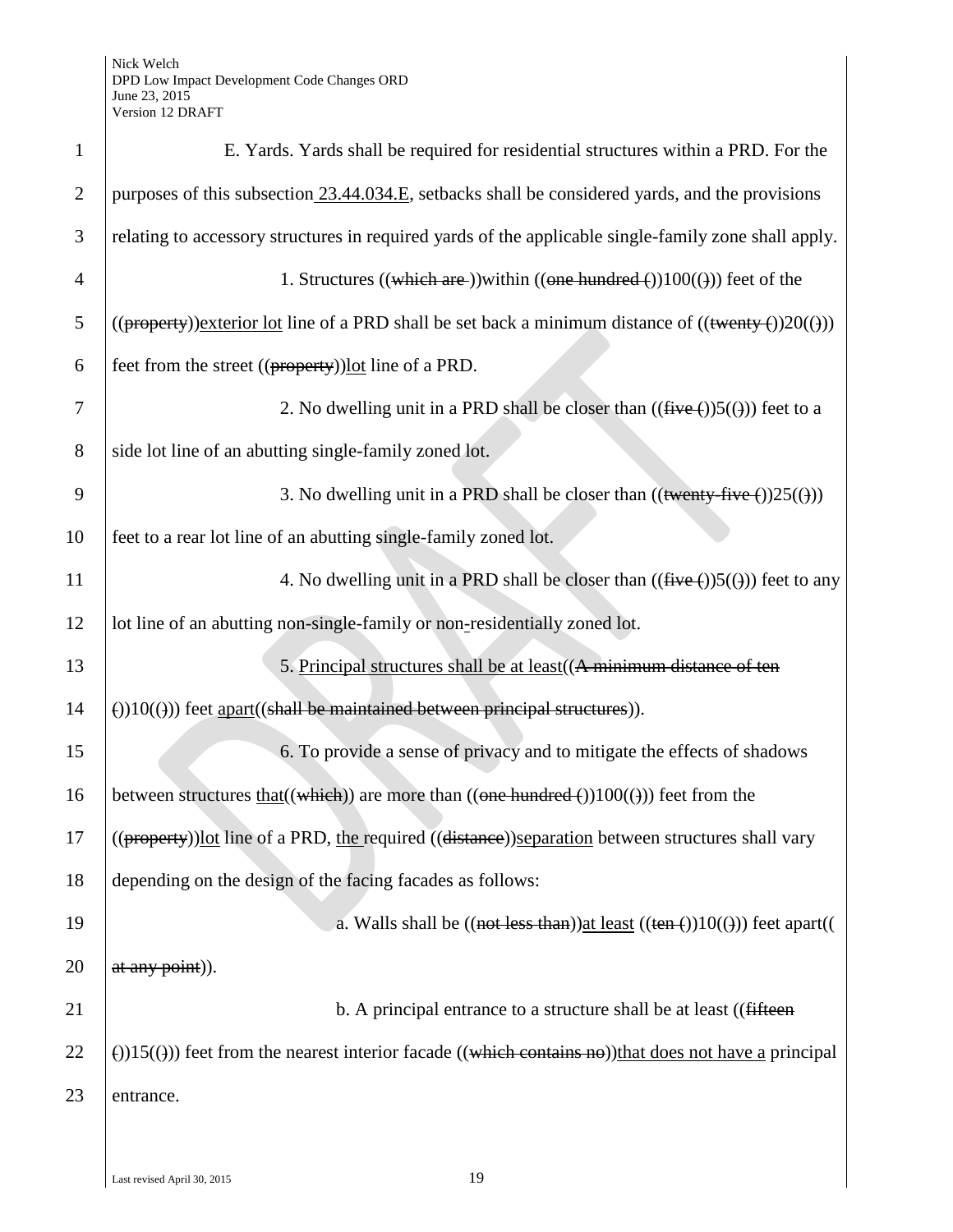| c. A principal entrance to a structure shall be at least ((twenty                                             |
|---------------------------------------------------------------------------------------------------------------|
| $\Theta$ )20( $\Theta$ )) feet from the nearest interior facade ((which contains)) with a principal entrance. |
| 7. The Director may modify the minimum required setbacks or require                                           |
| alternate spacing or placement of structures in order to preserve or enhance topographical                    |
| conditions, enhance the relationship with adjacent uses or the layout of the project, promote                 |
| green stormwater infrastructure and other measures to reduce stormwater runoff, or ((and to))                 |
| maintain a compatible scale and design with the surrounding community.                                        |
| F. Landscaping. The Director may require $((L))$ landscaping that is compatible                               |
| with surrounding flora and favors native species ((may be required)) to achieve one or more of                |
| the following: ((along some or all exterior lot lines of a PRD to minimize the effect of the PRD              |
| on adjacent uses. The retention of existing mature landscaping may be required. In addition,                  |
| landscaping may be required to reduce the potential for erosion or excessive stormwater runoff;               |
| reduce the site coverage by impervious surfaces; and screen parking from the view of adjacent                 |
| residentially zoned lots and the street.                                                                      |
| Plant species shall be compatible with surrounding flora.)                                                    |
| 1. Minimize the impacts of the PRD on adjacent land uses along some or                                        |
| all exterior lot lines;                                                                                       |
| 2. Reduce stormwater runoff, potential erosion, and impervious surfaces;                                      |
| and                                                                                                           |
| 3. Screen parking from the view of adjacent residentially zoned lots and                                      |
| the street.                                                                                                   |
|                                                                                                               |
|                                                                                                               |
|                                                                                                               |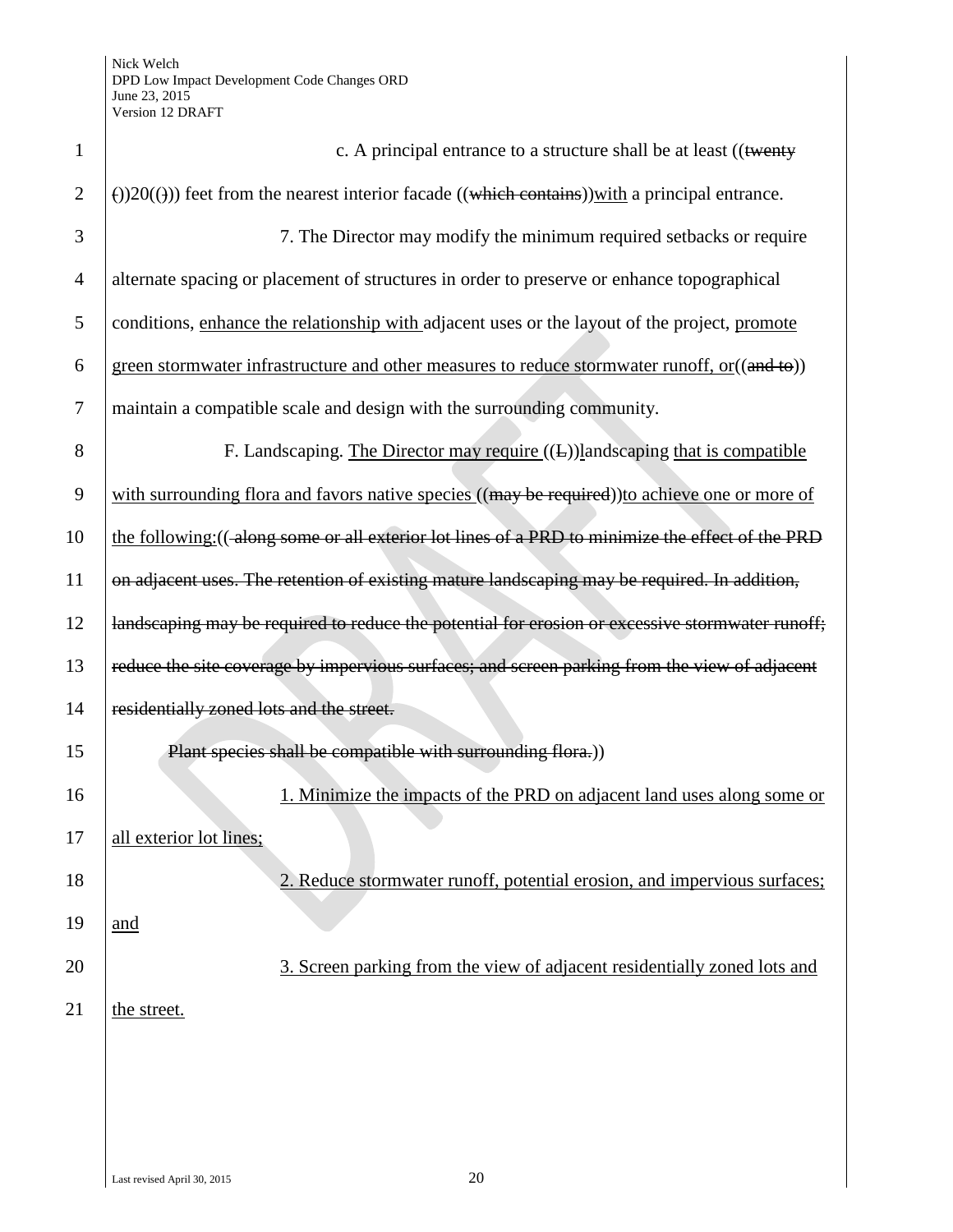| $\mathbf{1}$   | G. Maintenance of $((R))$ required $((L))$ landscaping and $((\Theta))$ open $((S))$ space.         |
|----------------|-----------------------------------------------------------------------------------------------------|
| $\overline{2}$ | Maintenance of required landscaping and open space shall be the continuing responsibility of the    |
| 3              | owner.                                                                                              |
| $\overline{4}$ | Section 10. Section 23.45.516 of the Seattle Municipal Code, last amended by Ordinance              |
| 5              | 124307, is amended as follows:                                                                      |
| 6              | 23.45.516 Additional height and extra residential floor area in ((Midrise and Highrise))            |
| 7              | <b>MR</b> and HR zones                                                                              |
| 8              | A. General. Definitions in Section 23.58A.004 apply in this Section 23.45.516 unless                |
| 9              | otherwise specified. According to the provisions of this Section 23.45.516, Section 23.45.526,      |
| 10             | and Chapter 23.58A:                                                                                 |
| 11             | 1. In MR, MR/85, and HR zones, extra residential floor area may be permitted up                     |
| 12             | to the maximum limits allowed by Section 23.45.510; and                                             |
| 13             | 2. In MR and HR zones, additional height( $(\tau)$ ) above the base height limit( $(\tau)$ ) is     |
| 14             | permitted for structures that qualify for extra residential floor area, up to the maximum limits    |
| 15             | allowed by Sections 23.45.514 and 23.45.516.                                                        |
| 16             | B. Eligible lots. The following lots are eligible for extra residential floor area and, except      |
| 17             | in MR/85 zones, additional height:                                                                  |
| 18             | 1. Lots in MR or MR/85 zones in urban villages, urban centers, and the Station                      |
| 19             | Area Overlay District, except when the lot abuts a lot zoned single-family or is directly across an |
| 20             | alley from a lot zoned single-family; and                                                           |
| 21             | 2. Lots in HR zones.                                                                                |
| 22             | C. Highrise zones $((.)$                                                                            |
|                |                                                                                                     |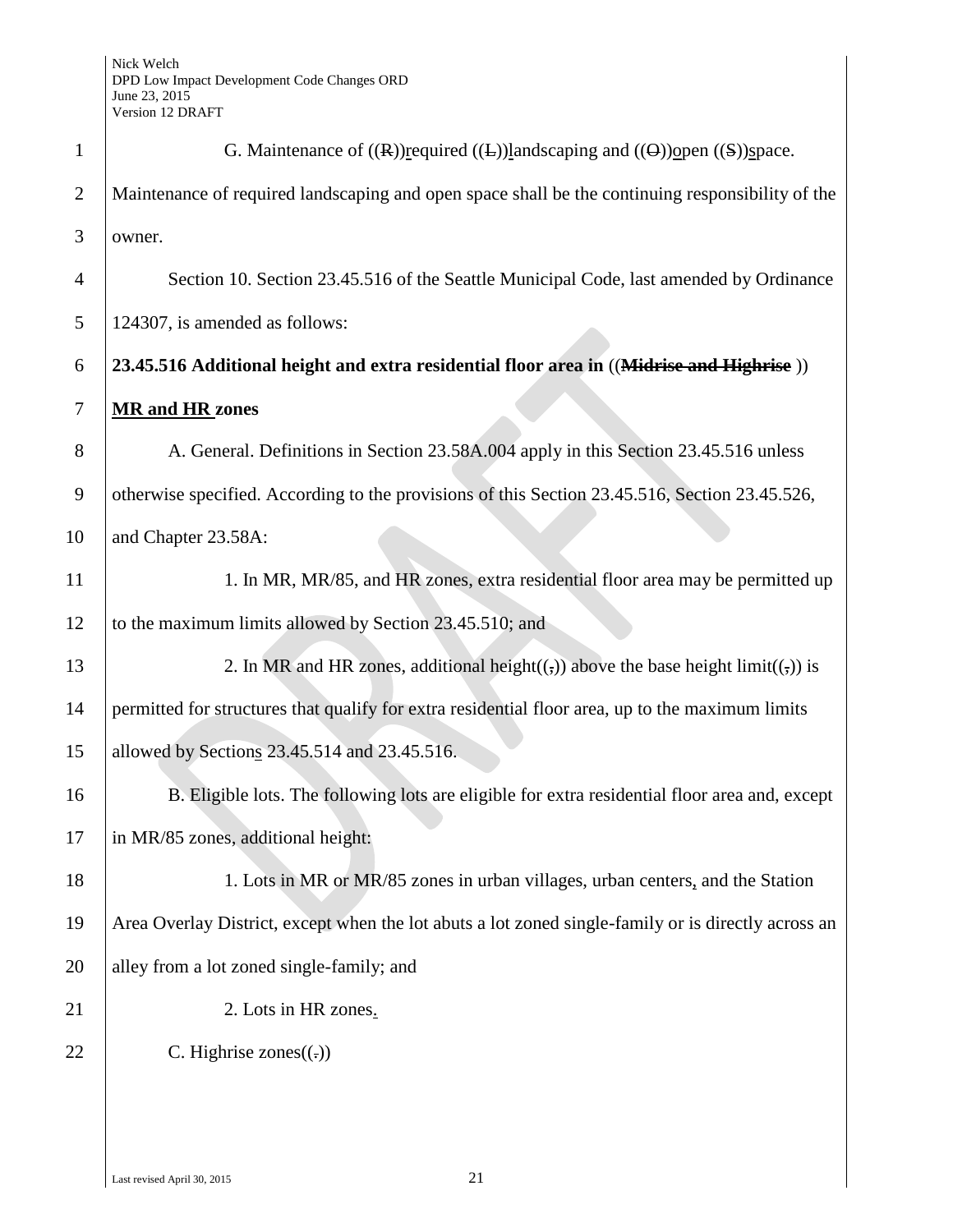| $\mathbf{1}$   | 1. Extra $((R))$ residential $((F))$ floor $((A))$ area. In HR zones extra residential floor        |
|----------------|-----------------------------------------------------------------------------------------------------|
| $\overline{2}$ | area may be gained in accordance with Chapter 23.58A subject to the conditions and limits in        |
| 3              | this Section 23.45.516. Up to all extra residential floor area may be gained through the affordable |
| $\overline{4}$ | housing incentive program provisions in Section 23.58A.014. Up to 40 percent of extra               |
| 5              | residential floor area may be gained by one or any combination of:                                  |
| 6              | a. transfer of development potential;                                                               |
| 7              | b. providing neighborhood open space or a payment in lieu thereof; and/or                           |
| 8              | c. providing a $((a))$ Neighborhood $((g))$ Green $((s))$ Street setback if allowed                 |
| 9              | pursuant to subsection 23.45.516.F, all in accordance with this Section 23.45.516 and Chapter       |
| 10             | 23.58A.                                                                                             |
| 11             | 2. Structure height $((.)$                                                                          |
| 12             | a. Structures 240 feet or less in height. The applicable height limit in an                         |
| 13             | HR zone under subsection 23.45.514.B is 240 feet if the applicant satisfies the conditions for      |
| 14             | extra floor area but not all of the conditions in subsection 23.45.516.C.2.b ((of this Section      |
| 15             | 23.45.516)) are met.                                                                                |
| 16             | b. Structures over 240 feet. The applicable height limit in an HR zone                              |
| 17             | under subsection 23.45.514.B is 300 feet if the applicant satisfies the conditions for extra floor  |
| 18             | area and the following additional conditions are met:                                               |
| 19             | 1) For any structure above a height of 85 feet, the average                                         |
| 20             | residential gross floor area per story above a height of 45 feet does not exceed 9,500 square       |
| 21             | feet: ((and))                                                                                       |
| 22             | 2) No parking is located at or above grade, unless it is separated                                  |
| 23             | from all street lot lines by another use; and                                                       |
|                |                                                                                                     |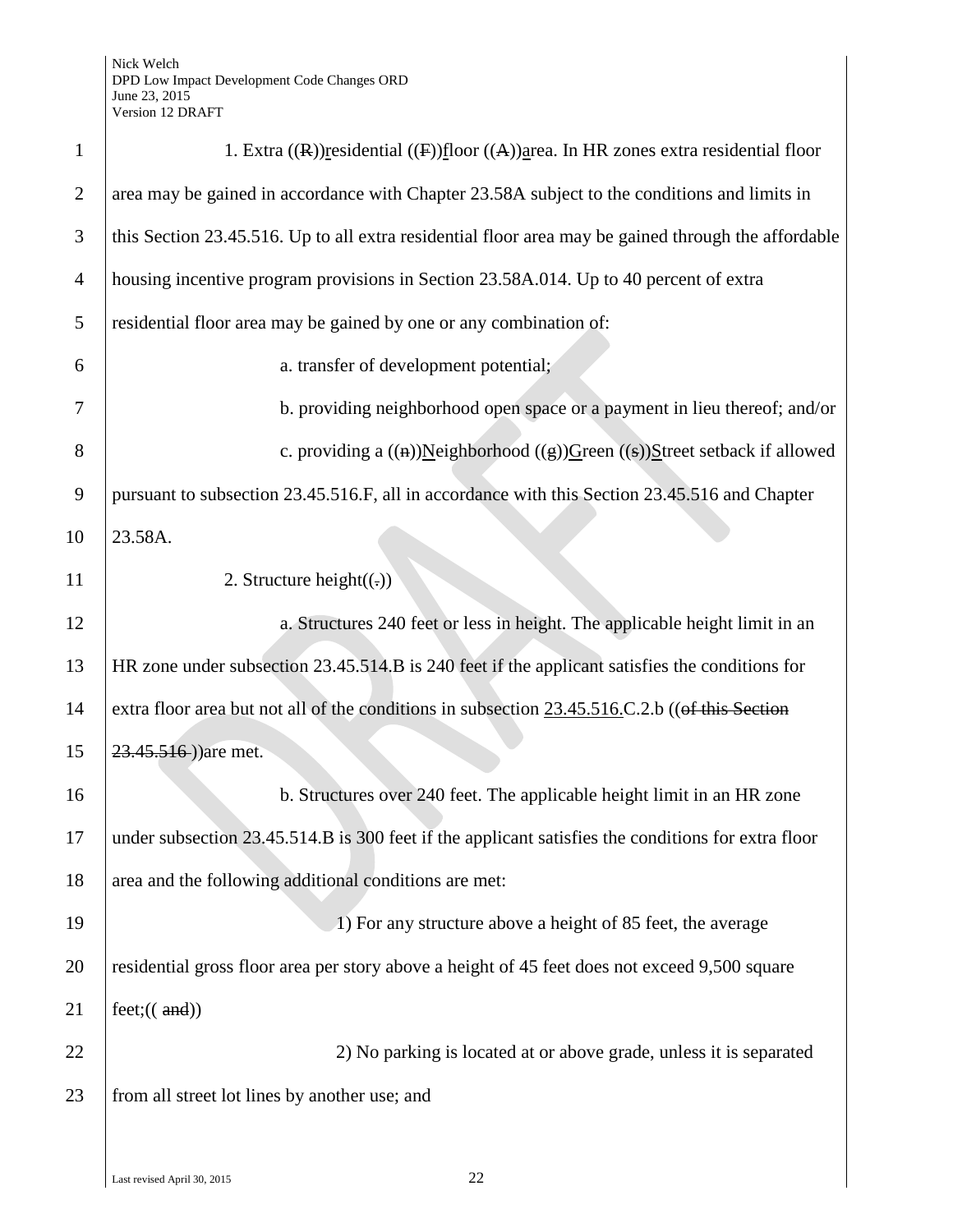| $\mathbf{1}$   | 3) At least 25 percent of the lot area at grade is one or more                               |
|----------------|----------------------------------------------------------------------------------------------|
| $\overline{2}$ | landscaped ((areas)) open spaces, each with a minimum horizontal dimension of 10 feet, or at |
| 3              | least 20 percent of the lot area at grade is landscaped, common amenity area meeting the     |
| $\overline{4}$ | standards of Section 23.45.522.                                                              |
| 5              | ***                                                                                          |
| 6              | Section 11. Section 23.45.518 of the Seattle Municipal Code, last amended by Ordinance       |
| 7              | 124378, is amended as follows:                                                               |
| 8              | 23.45.518 Setbacks and separations                                                           |
| 9              | ***                                                                                          |
| 10             | J. Structures in required setbacks or separations $((.)$                                     |
| 11             | ***                                                                                          |
| 12             | 10. Cisterns and above-grade bioretention facilities are permitted without setback           |
| 13             | or separation restrictions if:                                                               |
| 14             | a. Each cistern and bioretention facility is less than 4.5 feet tall excluding               |
| 15             | piping;                                                                                      |
| 16             | b. Each cistern and bioretention facility is less than 4 feet wide; and                      |
| 17             | c. The system's total storage capacity is no greater than 600 gallons.                       |
| 18             | 11. Cisterns and above-grade bioretention facilities larger than what is allowed in          |
| 19             | subsection 23.45.518.J.10 are permitted within a required setback or separation if:          |
| 20             | a. It does not exceed 10 percent coverage in any required setback or                         |
| 21             | separation area;                                                                             |
| 22             | b. It is not located closer than 2.5 feet from a side lot line; and                          |
| 23             | c. It projects no more than 5 feet into the front or rear setback area.                      |
|                |                                                                                              |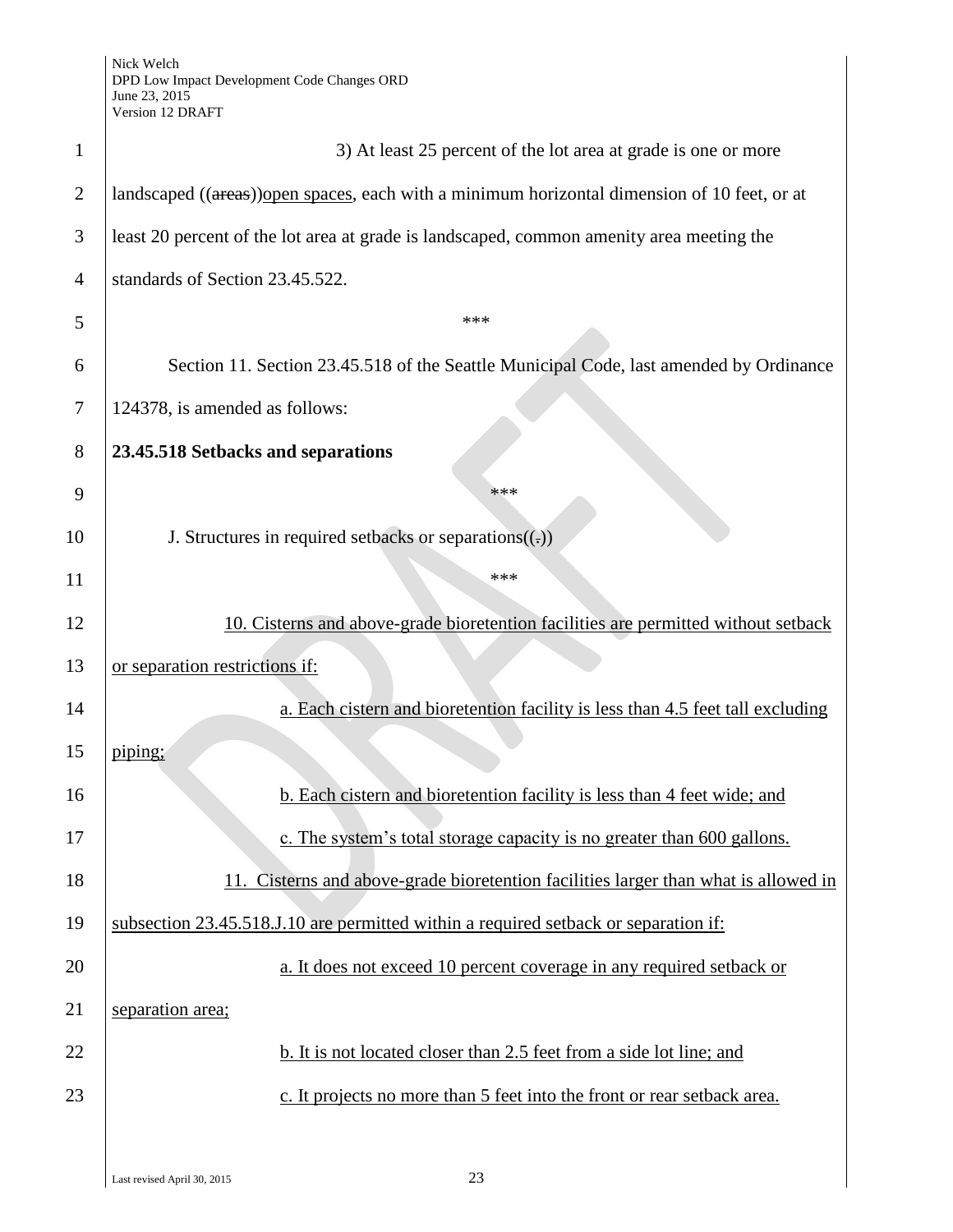| $\mathbf{1}$   | ***                                                                                             |
|----------------|-------------------------------------------------------------------------------------------------|
| $\overline{2}$ | Section 12. Section 23.45.522 of the Seattle Municipal Code, last amended by Ordinance          |
| 3              | 124378, is amended as follows:                                                                  |
| $\overline{4}$ | 23.45.522 Amenity area                                                                          |
| 5              | A. Amount of amenity area required for rowhouse and townhouse developments and                  |
| 6              | apartments in LR zones $((.)$                                                                   |
| 7              | 1. The required amount of amenity area for rowhouse and townhouse                               |
| 8              | developments and apartments in LR zones is equal to 25 percent of the lot area.                 |
| 9              | 2. A minimum of 50 percent of the required amenity area shall be provided at                    |
| 10             | ground level, except that amenity area provided on the roof of a structure that meets the       |
| 11             | provisions of subsection 23.45.510.E.5 may be counted as amenity area provided at ground level. |
| 12             | 3. For rowhouse and townhouse developments, amenity area required at ground                     |
| 13             | level may be provided as either private or common space.                                        |
| 14             | 4. For apartments, amenity area required at ground level shall be provided as                   |
| 15             | common space.                                                                                   |
| 16             | B. Amenity area requirements for cottage housing developments in all multi-family               |
| 17             | $\text{ zones}(\ldots)$                                                                         |
| 18             | 1. A minimum of 300 square feet of amenity area is required for each cottage.                   |
| 19             | 2. A minimum of 150 square feet of amenity area is required for each carriage                   |
| 20             | house.                                                                                          |
| 21             | 3. The required quantity shall be allocated as follows:                                         |
| 22             | a. Half of the amenity area required for each cottage, and all of the                           |
| 23             | amenity area required for each carriage house, shall be provided as common amenity area; and    |
|                |                                                                                                 |

 $\overline{\phantom{a}}$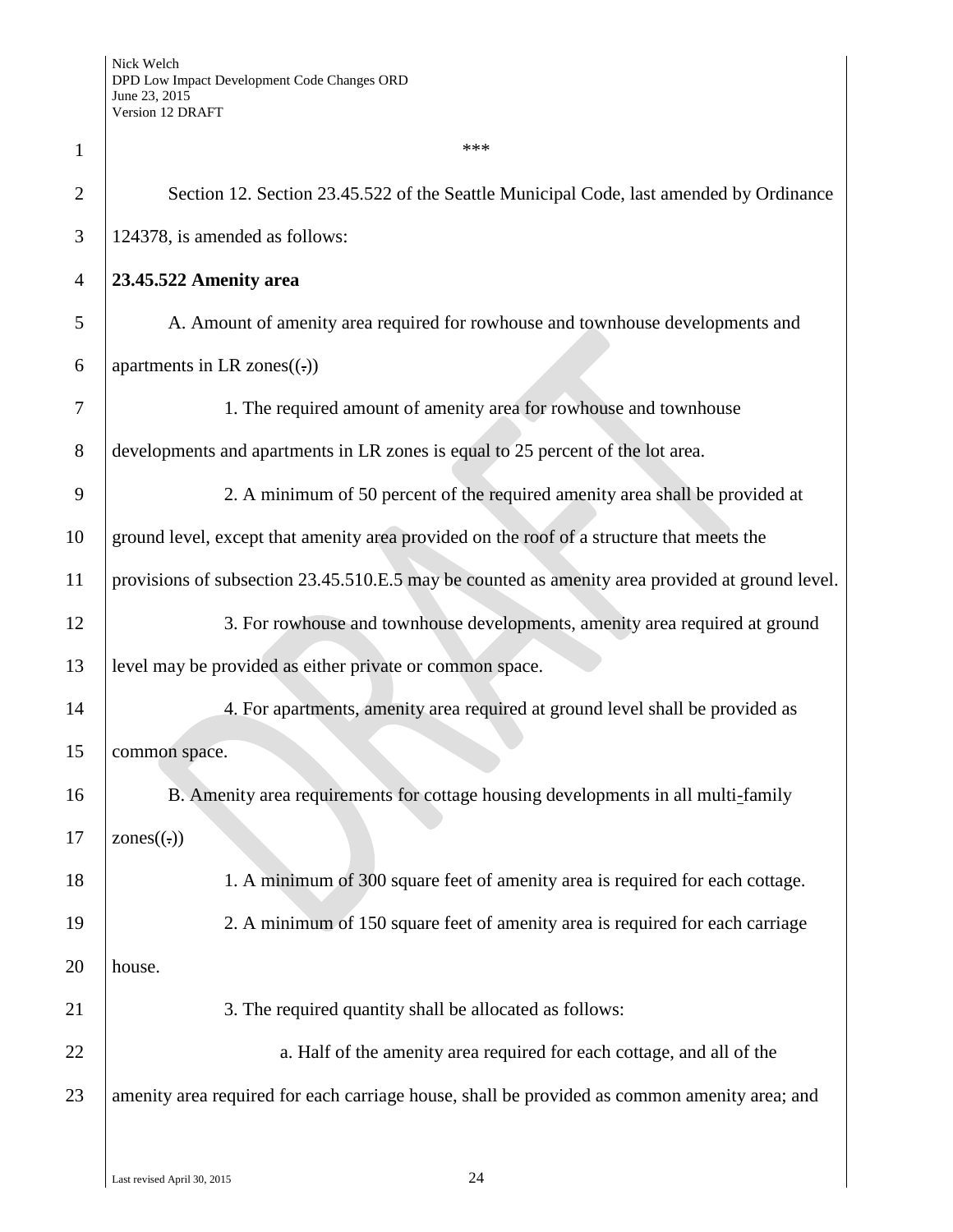| $\mathbf{1}$   | b. Half of the amenity area required for each cottage shall be provided as                         |
|----------------|----------------------------------------------------------------------------------------------------|
| $\overline{2}$ | private amenity area for that unit.                                                                |
| 3              | 4. The required common amenity area may be divided into no more than two                           |
| $\overline{4}$ | separate $area((,))$ and shall:                                                                    |
| 5              | a. have cottages or carriage houses abutting on at least two sides;                                |
| 6              | b. be in a location central to the cottage housing development; and                                |
| 7              | c. have no horizontal dimension of less than 10 feet.                                              |
| 8              | 5. Carriage houses shall have stairs that provide access to the common amenity                     |
| 9              | area.                                                                                              |
| 10             | C. Amount of amenity area required in MR and HR zones. The required amount of                      |
| 11             | amenity area in MR and HR zones is equal to 5 percent of the total gross floor area of a structure |
| 12             | in residential use, except that cottage housing developments shall meet the standards in           |
| 13             | subsection $((B \text{ of this Section}))23.45.522.B.$                                             |
| 14             | D. General requirements. Required amenity areas shall meet the following conditions:               |
| 15             | 1. All units shall have access to a common or private amenity area.                                |
| 16             | 2. Enclosed amenity area                                                                           |
| 17             | a. In LR zones, an amenity area shall not be enclosed within a structure.                          |
| 18             | b. In MR and HR zones, except for cottage housing, no more than 50                                 |
| 19             | percent of the amenity area may be enclosed, and this enclosed area shall be provided as           |
| 20             | common amenity area.                                                                               |
| 21             | 3. Projections into amenity areas. Structural projections that do not provide floor                |
| 22             | area, such as garden windows, may extend up to 2 feet into an amenity area if they are at least 8  |
| 23             | feet above finished grade.                                                                         |
|                |                                                                                                    |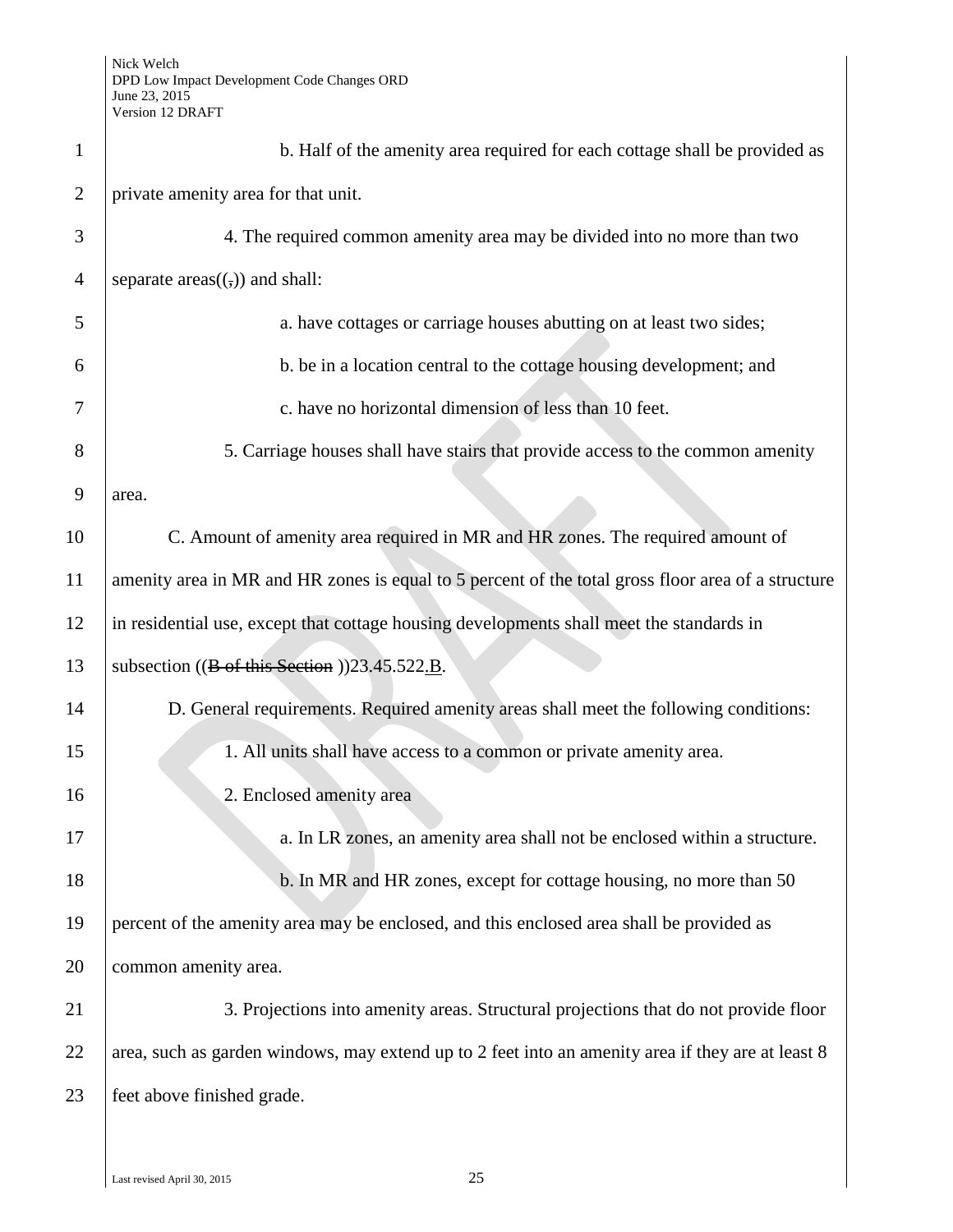| $\mathbf{1}$   | 4. Private amenity area                                                                               |
|----------------|-------------------------------------------------------------------------------------------------------|
| $\overline{2}$ | a. There is no minimum dimension for private amenity areas, except that if                            |
| 3              | a private amenity area abuts a side lot line that is not a side street lot line, the minimum          |
| $\overline{4}$ | horizontal dimension measured from the side lot line is 10 feet.                                      |
| 5              | b. An unenclosed porch that is a minimum of 60 square feet in $size((,))$                             |
| 6              | and that faces a street or a common amenity $area((,))$ may be counted as part of the private         |
| 7              | amenity area for the rowhouse, townhouse, or cottage to which it is attached.                         |
| 8              | 5. Common amenity area for rowhouse and townhouse developments and                                    |
| 9              | apartments shall meet the following conditions:                                                       |
| 10             | a. No common amenity area shall be less than 250 square feet in area, and                             |
| 11             | common amenity areas shall have a minimum horizontal dimension of 10 feet.                            |
| 12             | b. Common amenity area shall be improved as follows:                                                  |
| 13             | 1) At least 50 percent of common amenity area provided at ground                                      |
| 14             | level shall be landscaped with grass, ground cover, bushes, bioretention facilities, rain gardens,    |
| 15             | and/or trees.                                                                                         |
| 16             | 2) Elements that enhance the usability and livability of the space                                    |
| 17             | for residents, such as seating, outdoor lighting, weather protection, art, or other similar features, |
| 18             | shall be provided.                                                                                    |
| 19             | c. The common amenity area required at ground level for apartments shall                              |
| 20             | be accessible to all apartment units.                                                                 |
| 21             | 6. Parking areas, vehicular access easements, and driveways do not qualify as                         |
| 22             | amenity areas, except that a woonerf may provide a maximum of 50 percent of the amenity area          |
|                |                                                                                                       |
|                |                                                                                                       |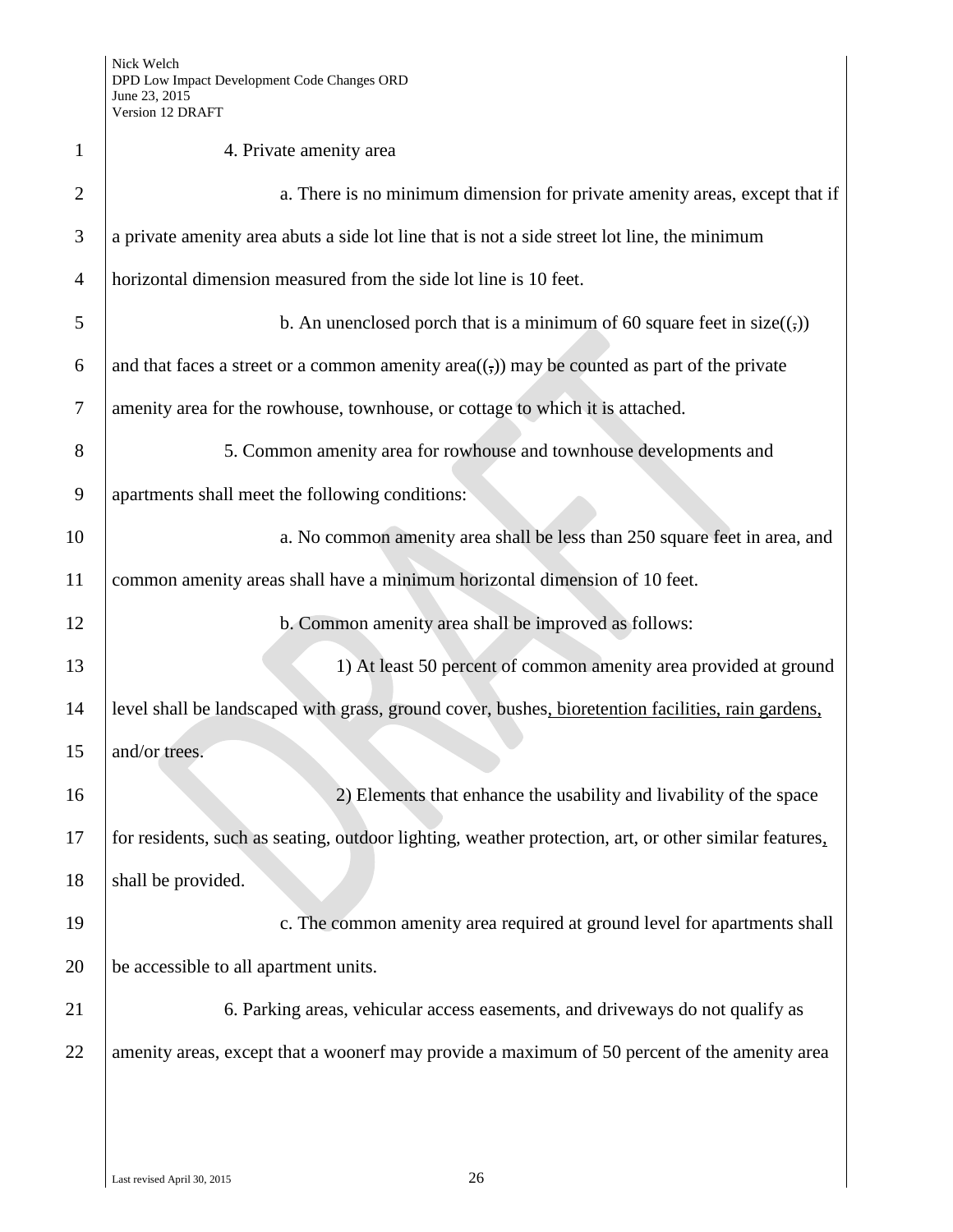|                | VEISIOII 12 DRAF I                                                                                                  |
|----------------|---------------------------------------------------------------------------------------------------------------------|
| $\mathbf{1}$   | if the design of the woonerf is approved through a design review process pursuant to Chapter                        |
| $\overline{2}$ | 23.41.                                                                                                              |
| 3              | 7. Swimming pools, spas, and hot tubs may be counted toward meeting the                                             |
| $\overline{4}$ | amenity area requirement.                                                                                           |
| 5              | 8. Rooftop areas excluded because they are near minor communication utilities                                       |
| 6              | and accessory communication devices, pursuant to subsection 23.57.011.C.1, do not qualify as                        |
| $\tau$         | amenity areas.                                                                                                      |
| 8              | ***                                                                                                                 |
| 9              | Section 13. Section 23.45.536 of the Seattle Municipal Code, last amended by Ordinance                              |
| 10             | 124378, is amended as follows:                                                                                      |
| 11             | 23.45.536 Parking location, access, and screening                                                                   |
| 12             | ***                                                                                                                 |
| 13             | C. Access to parking $((.)$                                                                                         |
| 14             | 1. Alley access required. Except as otherwise expressly required or permitted in                                    |
| 15             | subsections $23.45.536$ . C or $23.45.536$ . D(( $\rightarrow$ this Section 23.45.536)), access to parking shall be |
| 16             | from the alley if the lot abuts an alley and one of the conditions in this subsection 23.45.536.C.1                 |
| 17             | is met.                                                                                                             |
| 18             | a. The alley is improved to the standards of subsection 23.53.030.C;                                                |
| 19             | b. The development gains additional FAR pursuant to $((S))$ subsection                                              |
| 20             | 23.45.510.C; or                                                                                                     |
| 21             | c. The Director determines that alley access is feasible and desirable to                                           |
| 22             | mitigate parking access impacts, improve public safety, and/or maintain on-street parking                           |
| 23             | capacity.                                                                                                           |
|                |                                                                                                                     |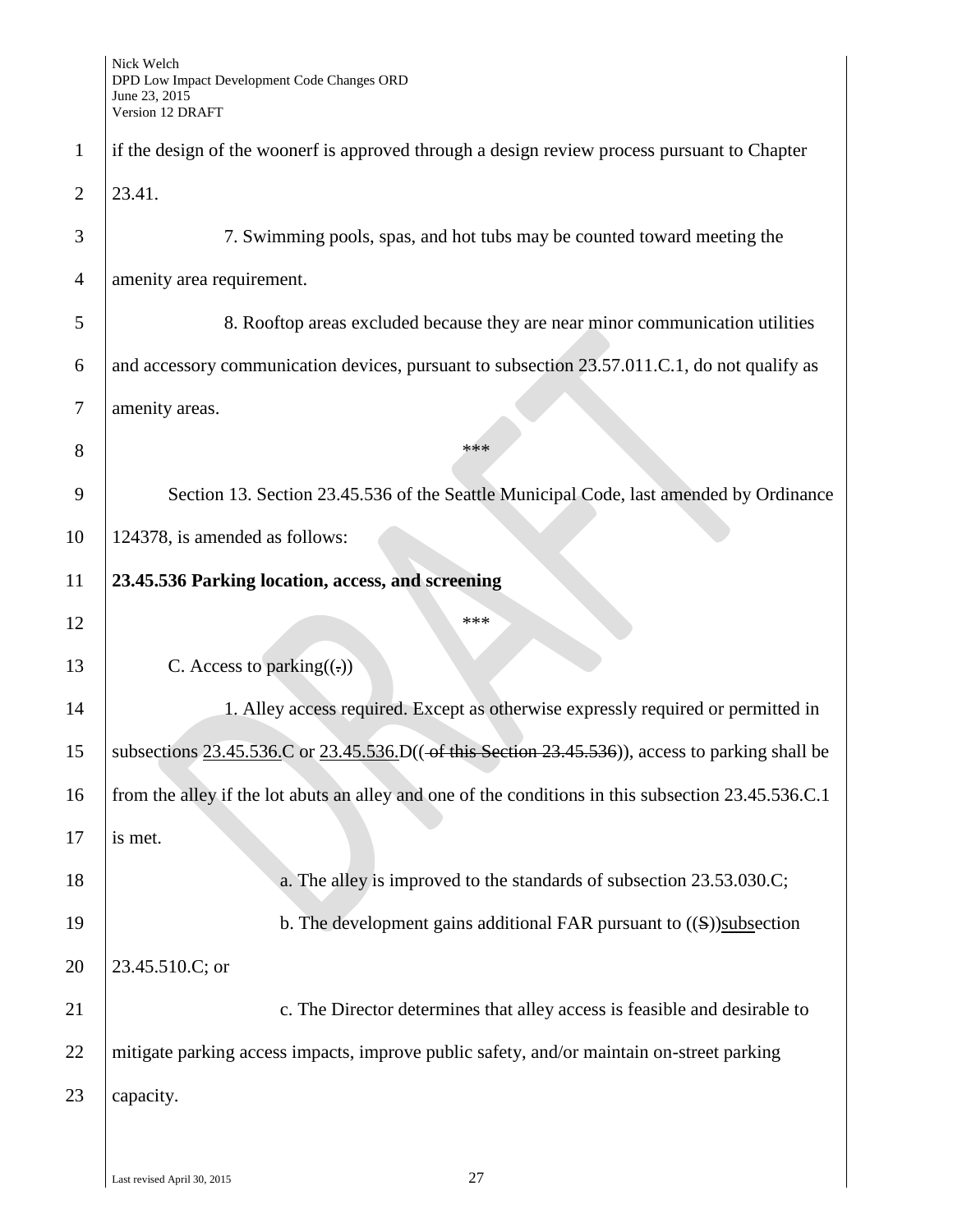| $\mathbf{1}$   | 2. Street access required. Access to parking shall be from the street if:                                                 |
|----------------|---------------------------------------------------------------------------------------------------------------------------|
| $\overline{2}$ | a. The lot does not abut an alley.                                                                                        |
| 3              | b. The lot abuts an alley, and the Director determines that the alley should                                              |
| $\overline{4}$ | not be used for $access((,))$ for one or more of the following reasons:                                                   |
| 5              | 1) Due to the relationship of the alley to the street system, use of                                                      |
| 6              | the alley for parking access would create a significant safety hazard; $((\rightarrow$ fre $))$                           |
| 7              | 2) Topography makes alley access infeasible( $(\cdot)$ ); or                                                              |
| $8\,$          | 3) The alley is on the uphill side of a steeply sloping lot, and the                                                      |
| 9              | following conditions are met:                                                                                             |
| 10             | $((\frac{1}{k}))$ <sub>a</sub> $((a))$ <sup><math>\Delta</math></sup> ccess from the street is to <u>a</u> common parking |
| 11             | garage in or under the structure, located a maximum of 4 feet above grade.                                                |
| 12             | $((\frac{ii}{ii})$ b) $((\frac{1}{ii})$ The siting of development results in an                                           |
| 13             | increased Green Factor score, larger ground-level amenity areas, and/or reduced surface parking                           |
| 14             | area than if alley access is used.                                                                                        |
| 15             | 3. On corner lots, if street access is permitted pursuant to subsection                                                   |
| 16             | 23.45.536.C.2, the applicant may determine the street from which access is taken, unless the                              |
| 17             | Director determines that the use of the street chosen by the applicant would create a significant                         |
| 18             | safety hazard.                                                                                                            |
| 19             | 4. On steeply sloping lots, the Director may permit the use of both an alley and a                                        |
| 20             | street for access, provided that the following conditions are met:                                                        |
| 21             | a. $((a))$ Access from the street is to a common parking garage in or under                                               |
| 22             | the structure, that is underground or extends no more than 4 feet above grade.                                            |
|                |                                                                                                                           |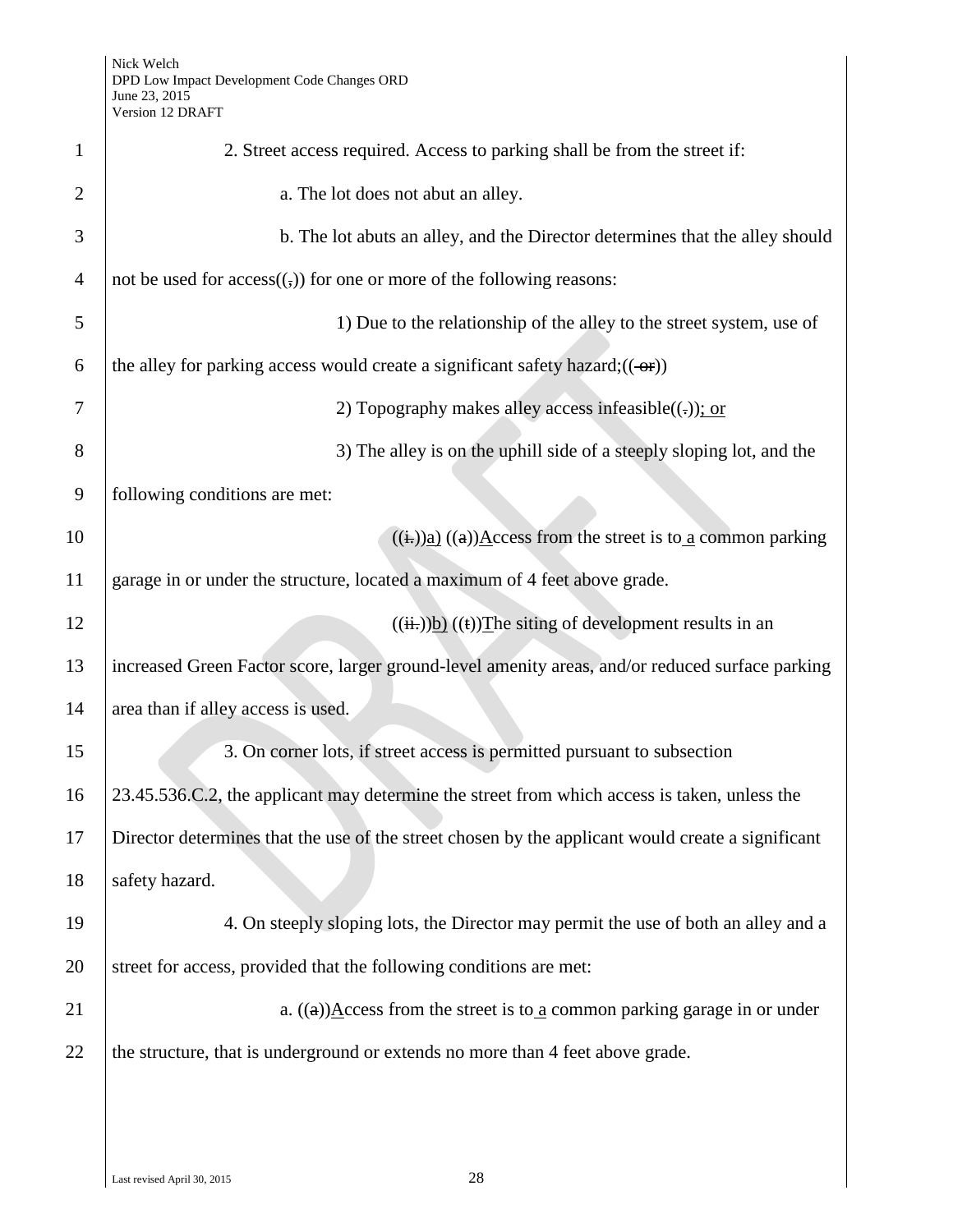| $\mathbf{1}$   | b. $((t))$ The siting of development results in an increased Green Factor                          |
|----------------|----------------------------------------------------------------------------------------------------|
| $\overline{2}$ | score, larger ground-level amenity areas, and/or reduced surface parking area than if alley access |
| 3              | alone is used.                                                                                     |
| $\overline{4}$ | c. In LR zones, if the project uses both the alley and street for access to                        |
| 5              | parking other than required barrier-free parking spaces, the project does not qualify for the      |
| 6              | higher FAR limit in ((S))subsection 23.45.510.B.                                                   |
| 7              | 5. Access to required barrier-free parking spaces that meet the standards in the                   |
| 8              | Seattle Residential Code, Section R322, or the Seattle Building Code, Chapter 11, may be from      |
| 9              | either the street or alley, or both.                                                               |
| 10             | 6. If the alley is used for access, the alley shall be improved according to the                   |
| 11             | standards in subsections 23.53.030.E and 23.53.030.F, except that if a development gains           |
| 12             | additional FAR pursuant to subsection 23.45.510.C, the alley shall be paved rather than            |
| 13             | improved with crushed rock, even for lots containing fewer than ten units.                         |
| 14             | 7. If the lot does not abut an improved alley or street, access may be permitted                   |
| 15             | from an easement that meets the provisions of Chapter 23.53, Requirements for Streets, Alleys,     |
| 16             | and Easements.                                                                                     |
| 17             | 8. If street access is required, either driveways that provide access from the street              |
| 18             | to the street-facing garages of individual townhouse or rowhouse units shall be paved with         |
| 19             | permeable materials and/or access to a majority of these garages shall be provided by shared       |
| 20             | driveways.                                                                                         |
| 21             | D. Screening of parking                                                                            |
| 22             | 1. Parking shall be screened from direct street view by:                                           |
| 23             | <u>a</u> . the street facing facade of a structure; $((,))$                                        |
|                |                                                                                                    |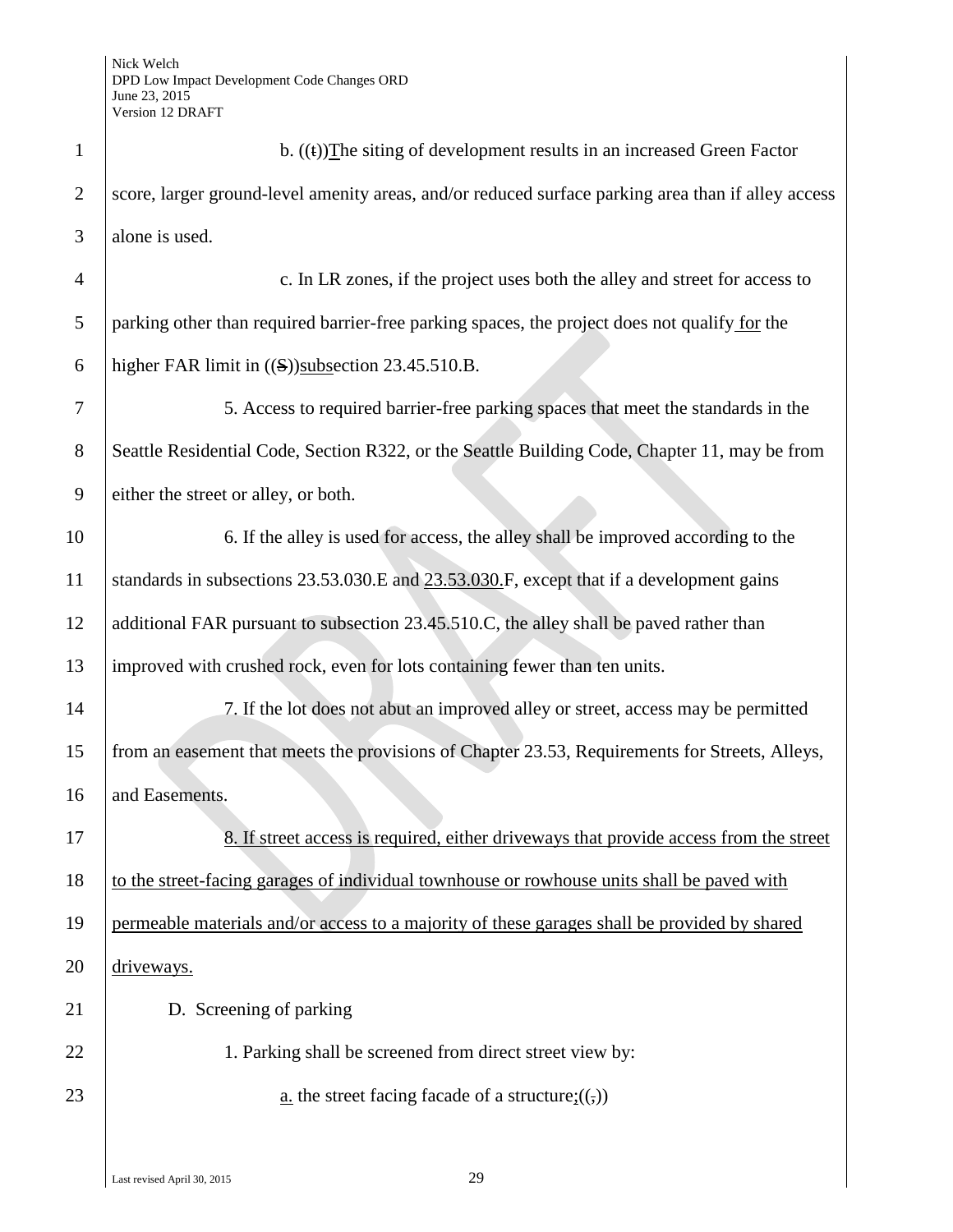|                | V EISIUII 1∠ DRAF I                                                                                  |
|----------------|------------------------------------------------------------------------------------------------------|
| $\mathbf{1}$   | $\underline{b}$ . ((by-))garage doors: ((,))                                                         |
| $\overline{2}$ | c. $((or by))$ a fence or wall; or                                                                   |
| 3              | d. landscaped areas, including level plantings, berms, or bioretention                               |
| $\overline{4}$ | facilities.                                                                                          |
| 5              |                                                                                                      |
| 6              | provided by a fence or wall, the fence or wall)) shall not be located within any required sight      |
| $\overline{7}$ | triangle $((,))$ and shall meet the following conditions:                                            |
| 8              | a. $((t))$ The fence, $((\rightarrow r))$ wall, or vegetation in the landscaped area shall be        |
| 9              | at least 3 feet tall measured from the elevation of the curb, or from the elevation of the street if |
| 10             | no curb is present. If the elevation of the ground at the base of the fence, $((-eF))$ wall, or      |
| 11             | landscaped area is higher than the finished elevation of the parking surface, the difference in      |
| 12             | elevation may be measured as a portion of the required height of the screen, so long as the          |
| 13             |                                                                                                      |
| 14             | setback, the fence or wall shall meet the requirements of subsection 23.45.518.J.7.                  |
| 15             | b. $((t))$ The fence, $((\rightarrow r))$ wall, or landscaped area shall be set back at least 3      |
| 16             | feet from the lot line.                                                                              |
| 17             | ***                                                                                                  |
| 18             | Section 14. Section 23.47A.009 of the Seattle Municipal Code, last amended by                        |
| 19             | Ordinance 124378, is amended as follows:                                                             |
| 20             | 23.47A.009 Standards applicable to specific areas                                                    |
| 21             | ***                                                                                                  |
| 22             | B. West Seattle Junction Hub Urban Village. The following provisions apply to                        |
| 23             | development in the NC3 $85(4.75)$ zone.                                                              |
|                |                                                                                                      |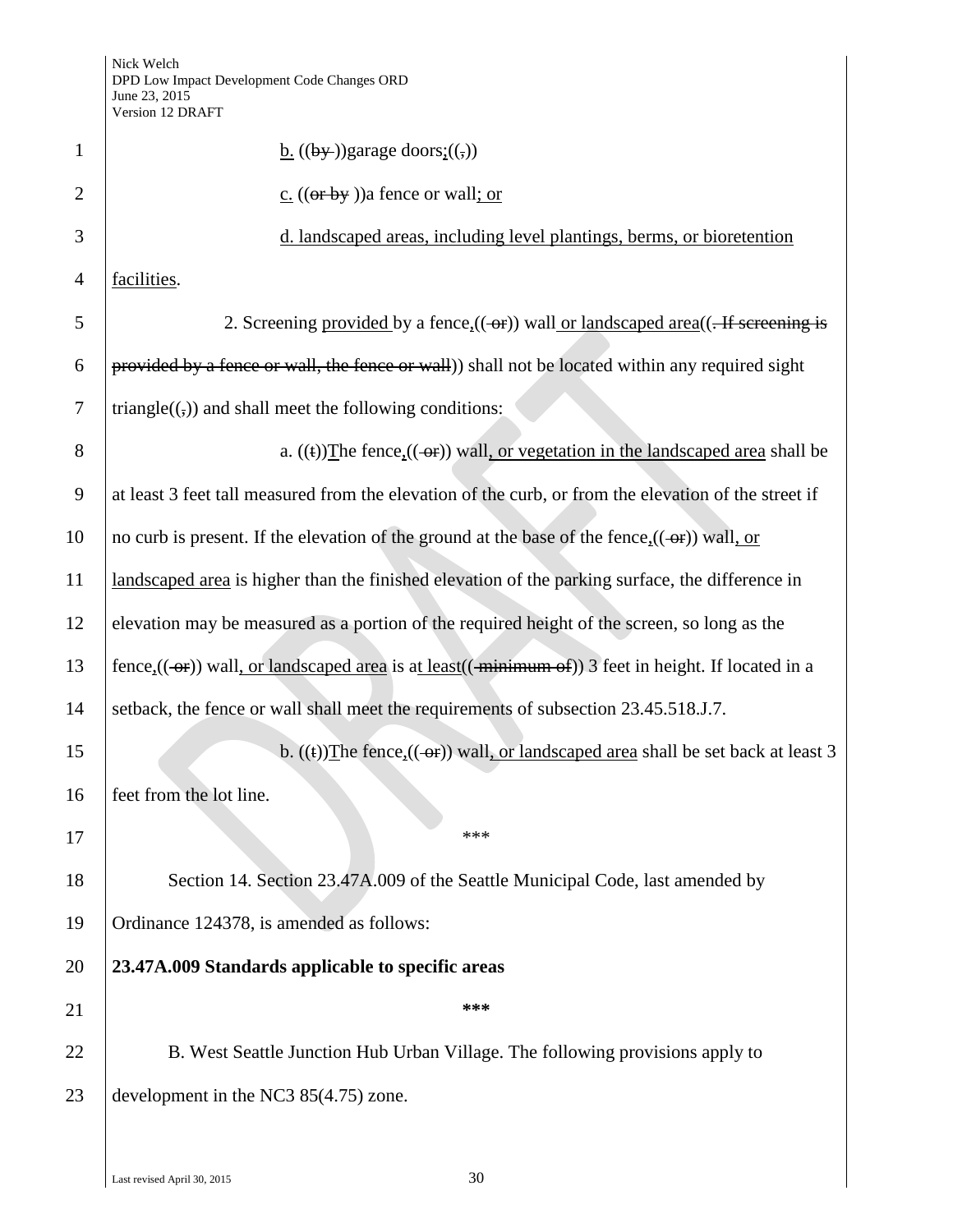| 1              | ***                                                                                      |
|----------------|------------------------------------------------------------------------------------------|
| $\overline{2}$ | 4. Setback and $((S))$ separation $((R))$ requirements $((.)$                            |
| 3              | a. The following standards apply to structures greater than 250 feet in                  |
| $\overline{4}$ | width measured parallel to a north-south street lot line:                                |
| 5              | ***                                                                                      |
| 6              | 3) Structures permitted in required setback and separation areas                         |
| 7              | pursuant to subsections $23.47((.)$ )A.009.A.4.a and $23.47A.009$ .A.4.b are:            |
| 8              | ***                                                                                      |
| 9              | g) Cisterns and above-grade bioretention facilities are                                  |
| 10             | permitted without setback or separation restrictions if:                                 |
| 11             | i) Each cistern and bioretention facility is less than                                   |
| 12             | 4.5 feet tall excluding piping:                                                          |
| 13             | ii) Each cistern and bioretention facility is less than                                  |
| 14             | 4 feet wide; and                                                                         |
| 15             | iii) The system's total storage capacity is no greater                                   |
| 16             | than 600 gallons.                                                                        |
| 17             | h) Cisterns and above-grade bioretention facilities larger                               |
| 18             | than what is allowed in subsection 23.47.009.B.4.a.3.g are permitted within a setback or |
| 19             | separation if:                                                                           |
| 20             | i) It does not exceed ten percent coverage in any                                        |
| 21             | setback area;                                                                            |
| 22             | ii) It is not located closer than 2.5 feet from a side                                   |
| 23             | lot line; and                                                                            |
|                |                                                                                          |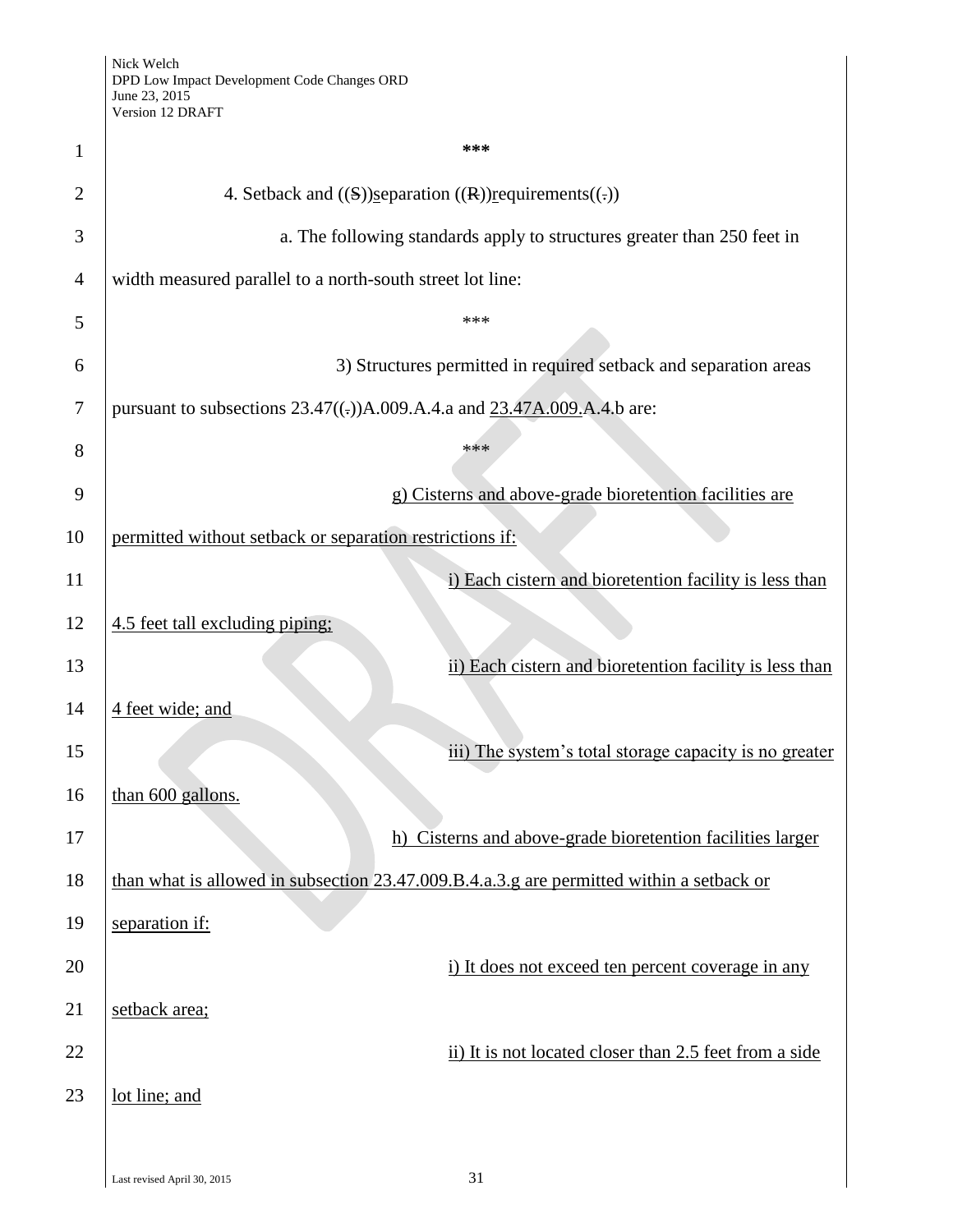|                | Nick Welch<br>DPD Low Impact Development Code Changes ORD<br>June 23, 2015<br>Version 12 DRAFT |
|----------------|------------------------------------------------------------------------------------------------|
| $\mathbf{1}$   | iii) It projects no more than 5 feet into the front or                                         |
| $\overline{2}$ | rear setback area.                                                                             |
| 3              | ***                                                                                            |
| $\overline{4}$ | D. Roosevelt Urban Village. The following provisions apply within the area shown on            |
| 5              | Map A for 23.47A.009.                                                                          |
| 6              | 1. Setback requirements                                                                        |
| 7              | ***                                                                                            |
| 8              | b. Structures permitted in required setbacks are:                                              |
| 9              | ***                                                                                            |
| 10             | 7) Cisterns and above-grade bioretention facilities are permitted                              |
| 11             | without setback restrictions if:                                                               |
| 12             | a) Each cistern and bioretention facility is less than 4.5 feet                                |
| 13             | tall excluding piping;                                                                         |
| 14             | b) Each cistern and bioretention facility is less than 4 feet                                  |
| 15             | wide; and                                                                                      |
| 16             | c) The system's total storage capacity is no greater than 600                                  |
| 17             | gallons.                                                                                       |
| 18             | 8) Green stormwater infrastructure larger than what is allowed in                              |
| 19             | subsection 23.47.009.D.1.b.7 are permitted within a setback if:                                |
| 20             | a. It does not exceed 10 percent coverage in any setback                                       |
| 21             | area;                                                                                          |
| 22             | b) It is not located closer than 2.5 feet from a side lot line;                                |
| 23             | and                                                                                            |
|                |                                                                                                |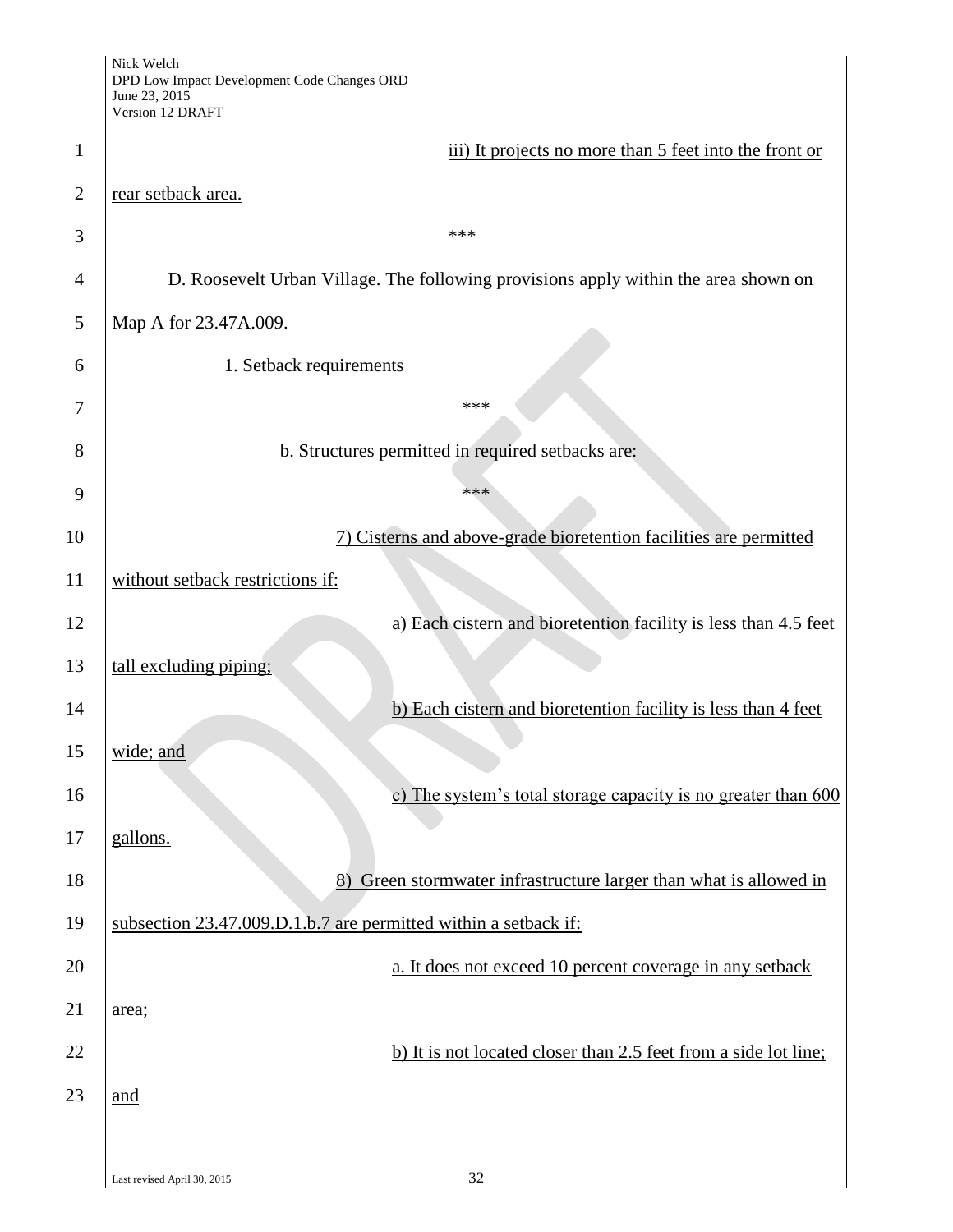| Nick Welch                                  |
|---------------------------------------------|
| DPD Low Impact Development Code Changes ORD |
| June 23, 2015                               |
| Version 12 DRAFT                            |

|                | June 23, 2015<br>Version 12 DRAFT                                                 |
|----------------|-----------------------------------------------------------------------------------|
| $\mathbf{1}$   | c) It projects no more than 5 feet into the front or rear                         |
| $\overline{2}$ | setback area.                                                                     |
| 3              | ***                                                                               |
| 4              | Section 15. Section 23.47A.014 of the Seattle Municipal Code, last amended by     |
| 5              | Ordinance 124378, is amended as follows:                                          |
| 6              | 23.47A.014 Setback requirements                                                   |
| 7              | ***                                                                               |
| 8              | E. Structures in $((R))$ required $((S))$ set backs $((.)$                        |
| 9              | ***                                                                               |
| 10             | 9. Cisterns and above-grade bioretention facilities are permitted without setback |
| 11             | restrictions if:                                                                  |
| 12             | a. Each cistern and bioretention facility is less than 4.5 feet tall excluding    |
| 13             | piping;                                                                           |
| 14             | b. Each cistern and bioretention facility is less than 4 feet wide; and           |
| 15             | c. The system's total storage capacity is no greater than 600 gallons.            |
| 16             | 10. Green stormwater infrastructure larger than what is allowed in subsection     |
| 17             | 23.47A.014.E.9 is permitted within a setback if:                                  |
| 18             | a. It does not exceed 10 percent coverage in any setback area;                    |
| 19             | b. It is not located closer than 2.5 feet from a side lot line                    |
| 20             | c. It projects no more than 5 feet into the front or rear setback area.           |
| 21             | ***                                                                               |
| 22             | Section 16. Section 23.47A.016 of the Seattle Municipal Code, last amended by     |
| 23             | Ordinance 124608, is amended as follows:                                          |
|                |                                                                                   |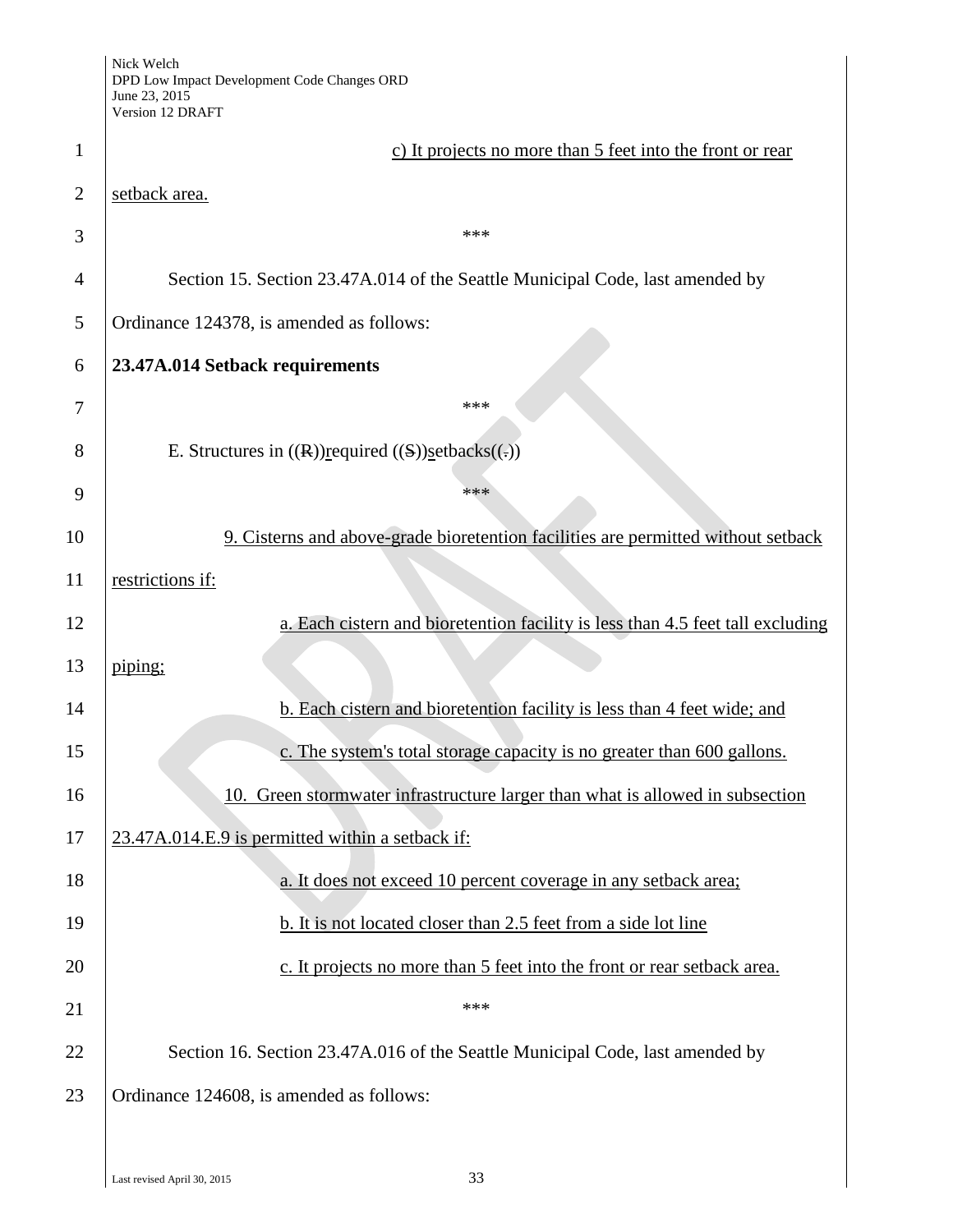| $\mathbf{1}$   | 23.47A.016 Landscaping and screening standards                                                      |
|----------------|-----------------------------------------------------------------------------------------------------|
| $\overline{2}$ | ***                                                                                                 |
| 3              | C. General standards for screening and landscaping where required for specific uses $((.)$          |
| $\overline{4}$ | 1. Screening shall consist of fences, walls, or landscaped areas, including level                   |
| 5              | plantings, berms, or bioretention facilities ((hedges, or landscaped berms)). Any type of screening |
| 6              | shall be at least as tall as the height specified in subsection 23.47A.016.D.                       |
| 7              | 2. Landscaped areas ((and berms))required under subsection 23.47A.016.D must                        |
| 8              | meet rules promulgated by the Director pursuant to subsection 23.47A.016.A.1. Decorative            |
| 9              | features such as decorative pavers, sculptures or fountains, or pedestrian access meeting the       |
| 10             | Seattle Building Code, Chapter 11, may cover a maximum of 30 percent of each landscaped area        |
| 11             | or berm used to satisfy requirements under subsection 23.47A.016.D.                                 |
| 12             | D. Screening and landscaping requirements for specific uses. When there is more than                |
| 13             | one use that requires screening or landscaping, the requirement that results in the greater amount  |
| 14             | applies.                                                                                            |
| 15             | 1. Surface parking $area((.)$                                                                       |
| 16             | a. Landscaping requirements for surface parking areas are                                           |
| 17             | ((summarized))established in Table C for 23.47A.016.                                                |
|                | Table C for 23.47A.016                                                                              |
|                | <b>Landscaping requirements for surface parking areas</b>                                           |
|                | Number of ((P))parking ((S))spaces<br>Required ((L)landscaped ((A))area                             |
|                | 20 to 50<br>18 square feet( $(f)$ ) per parking space                                               |
|                | 51 to 99<br>25 square feet( $(f)$ ) per parking space                                               |
|                |                                                                                                     |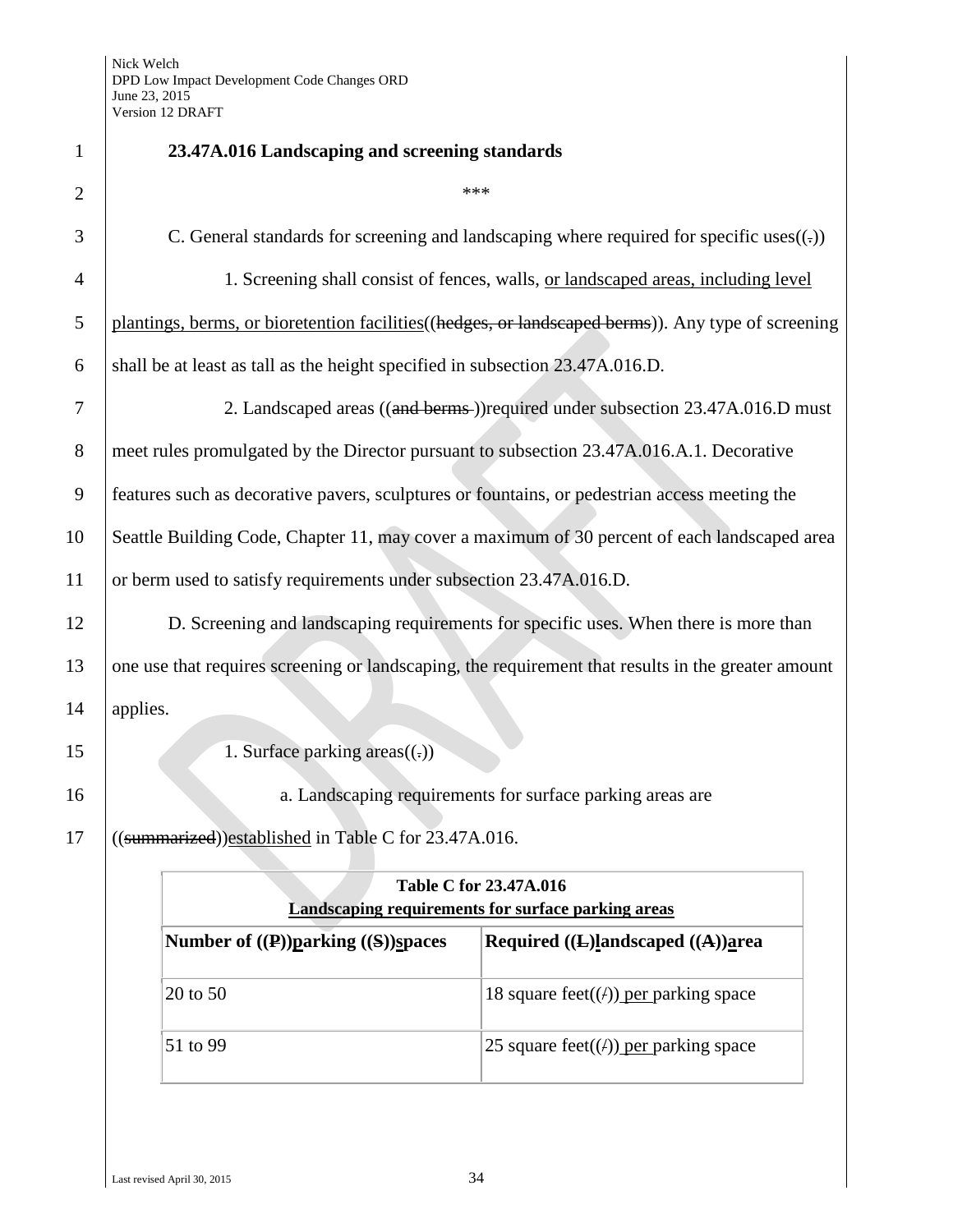|                | 100 or more<br>35 square feet( $(f)$ ) per parking space                                            |
|----------------|-----------------------------------------------------------------------------------------------------|
| 1              |                                                                                                     |
| $\overline{2}$ | 1) Each landscaped area shall be no smaller than 100 square feet                                    |
| 3              | and must be ((enclosed)) protected by permanent curbs or structural barriers.                       |
| 4              | 2) No part of a landscaped area shall be less than 4 feet in width or                               |
| 5              | length except those parts of landscaped areas created by turning radii or angles of parking spaces. |
| 6              | 3) No parking space shall be more than 60 feet from a required                                      |
| 7              | landscaped area.                                                                                    |
| 8              | b. The landscaped area may include bioretention facilities and/or rain                              |
| 9              | gardens.                                                                                            |
| 10             | $c$ . Trees in surface parking areas $((.)$                                                         |
| 11             | 1) One tree is required for every ten parking spaces.                                               |
| 12             | 2) Trees shall be selected in consultation with the Director of                                     |
| 13             | Transportation.                                                                                     |
| 14             | $((e))$ d. Screening of surface parking areas $((.)$                                                |
| 15             | 1) Three-foot-high screening is required along street lot lines.                                    |
| 16             | 2) Surface parking abutting or across an alley from a lot in a                                      |
| 17             | residential zone must have 6-foot-high screening along the abutting lot line and a 5-foot-deep      |
| 18             | landscaped area inside the screening (see Exhibit A for 23.47A.016).                                |
| 19             | ***                                                                                                 |
| 20             | Section 17. Section 23.47A.024 of the Seattle Municipal Code, last amended by                       |
| 21             | Ordinance 123495, is amended as follows:                                                            |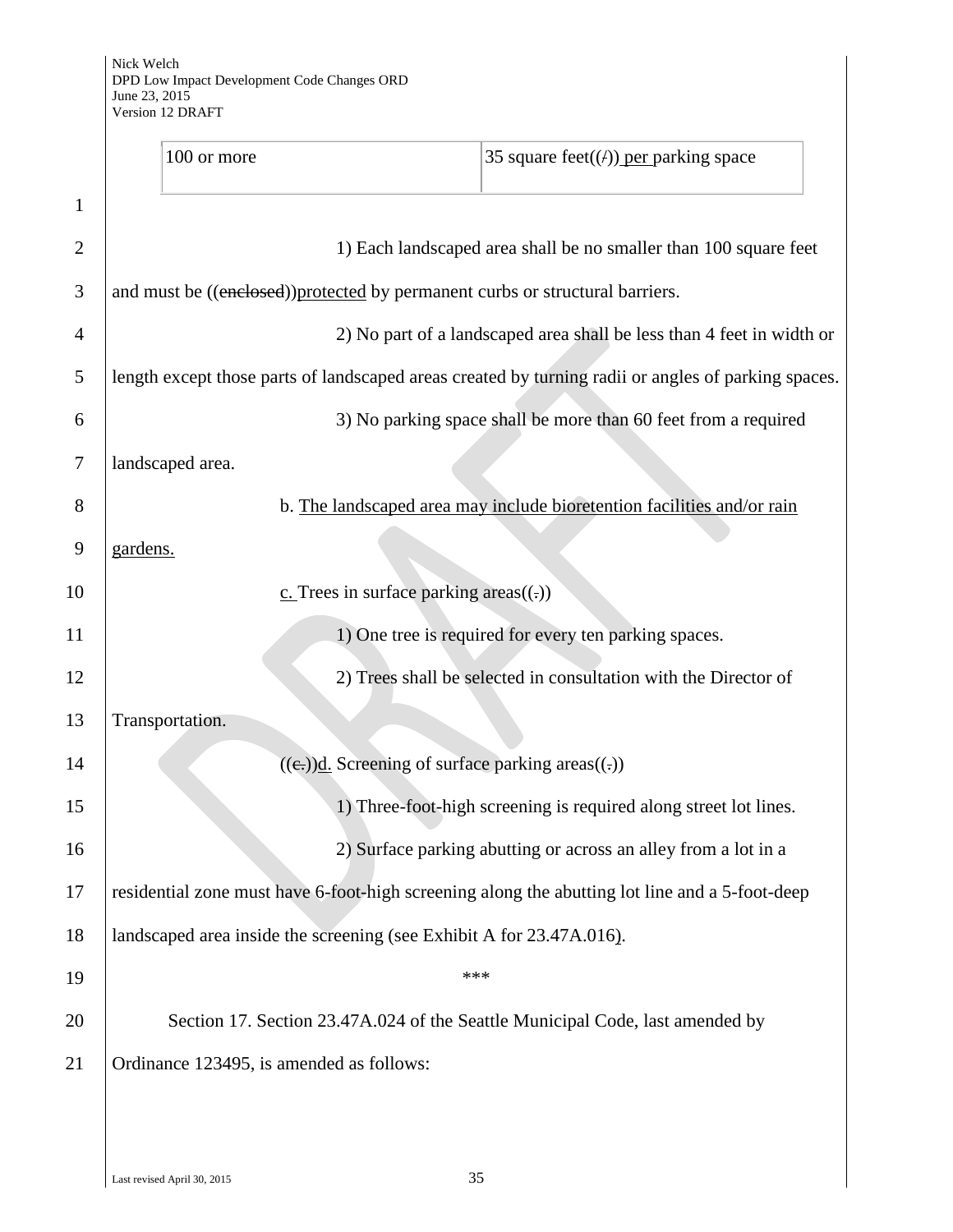## 1 **23.47A.024 Amenity area** 2 A. Amenity areas are required in an amount equal to 5 percent of the total gross floor area 3 in residential use, except as otherwise specifically provided in this Chapter 23.47A. Gross floor 4 area, for the purposes of this subsection  $23.47A.024.A$ , excludes areas used for mechanical 5 equipment and accessory parking. 6 B. Required amenity areas shall meet the following standards, as applicable: 7 1. All residents shall have access to at least one common or private amenity 8  $|area((;))$ . 9 2. Amenity areas shall not be enclosed $((\frac{1}{2}))$ . 10 3. Parking areas, vehicular access easements, and driveways do not count as 11 amenity areas, except that a woonerf may provide a maximum of 50 percent of the amenity area 12 if the design of the woonerf is approved through a design review process pursuant to Chapter 13  $|23.41((1))$ . 14 4. Common amenity areas shall have a minimum horizontal dimension of 10 feet, 15 and no common amenity area shall be less than 250 square feet in size( $(i)$ ). 16 5. Private balconies and decks shall have a minimum area of 60 square feet, and 17 no horizontal dimension shall be less than 6 feet. 18 6. Rooftop areas excluded because they are near minor communication utilities 19 and accessory communication devices, pursuant to  $((S))$ subsection 23.57.012.C.1.d, do not

20 qualify as amenity areas.

21 7. Bioretention facilities and rain gardens may be counted towards meeting the 22 amenity area requirement.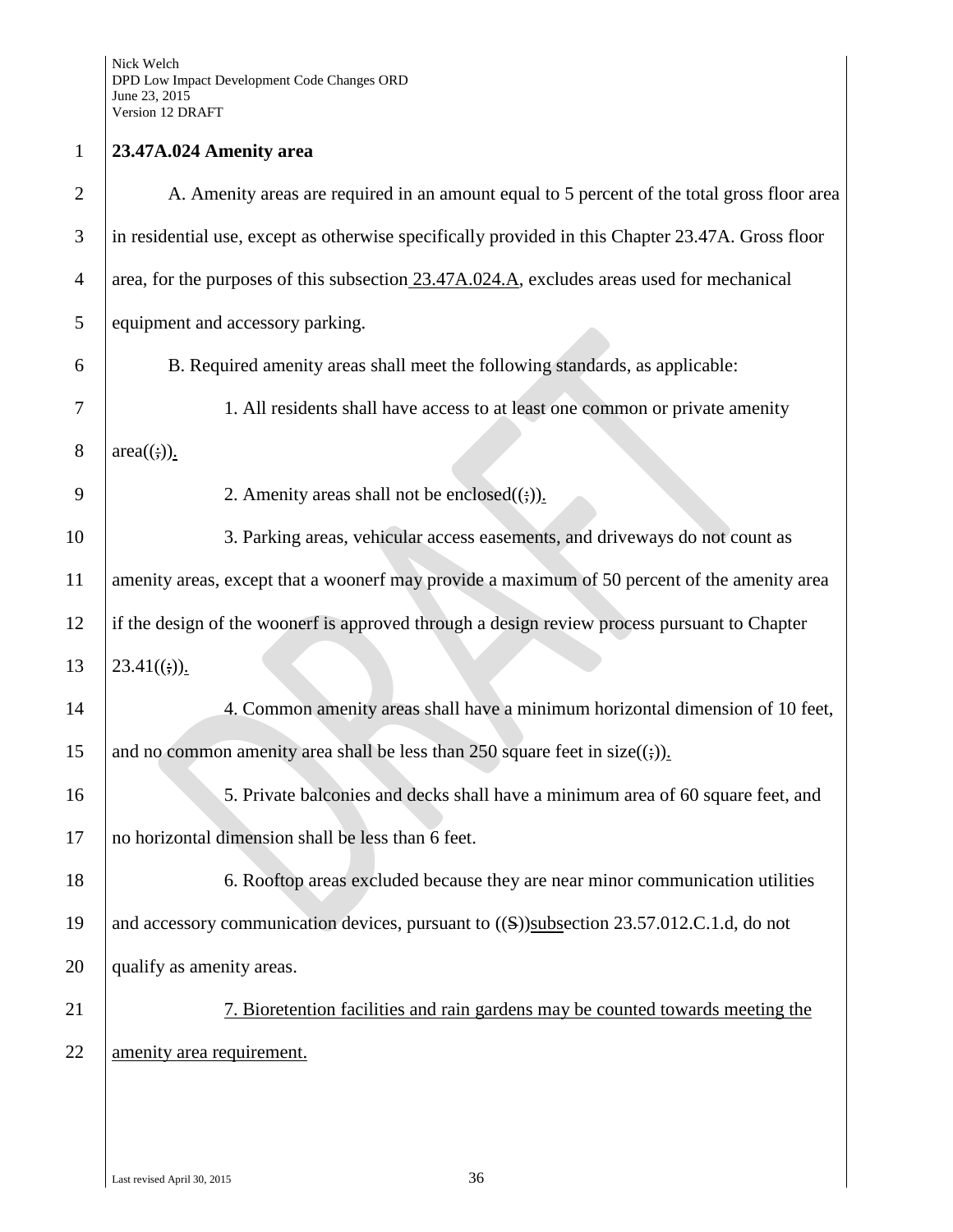| $\mathbf{1}$   | Section 18. Section 23.49.019 of the Seattle Municipal Code, last amended by Ordinance                        |
|----------------|---------------------------------------------------------------------------------------------------------------|
|                |                                                                                                               |
| $\overline{2}$ | 124680, is amended as follows:                                                                                |
| 3              | 23.49.019 Parking quantity, location, and access requirements( $\left(\frac{1}{2}\right)$ ) and screening and |
| 4              | landscaping of surface parking areas                                                                          |
| 5              | ***                                                                                                           |
| 6              | I. Screening and landscaping of surface parking areas                                                         |
| 7              | 1. Screening. Surface parking areas for more than five vehicles shall be screened                             |
| 8              | in accordance with the following requirements:                                                                |
| 9              | a. Screening is required along each street lot line.                                                          |
| 10             | b. Screening shall consist of: ((a landscaped berm, or a view obscuring                                       |
| 11             | fence or wall at least 3 feet in height.)                                                                     |
| 12             | 1) A view-obscuring fence or wall at least 3 feet in height, or                                               |
| 13             | 2) A landscaped area with vegetation at least 3 feet in height.                                               |
| 14             | Landscaped areas may be bioretention, rain gardens, flat planting areas, or landscaped berms,                 |
| 15             | provided that the top of the vegetation is at least 3 feet above the surrounding grade.                       |
| 16             | c. A landscaped strip on the street side of the fence or wall shall be                                        |
| 17             | provided if a fence or wall is used for screening. The strip shall be an average of 3 feet from the           |
| 18             | property line, but at no point less than 1.5 feet wide. Each landscaped strip shall be planted with           |
| 19             | sufficient shrubs, grass and/or evergreen groundcover so that the entire strip, excluding                     |
| 20             | driveways, will be covered in three years. Each landscaped strip may be bioretention, at grade, or            |
| 21             | a raised berm.                                                                                                |
| 22             | d. Sight triangles shall be provided in accordance with Section 23.54.030,                                    |
| 23             | Parking space standards.                                                                                      |
|                |                                                                                                               |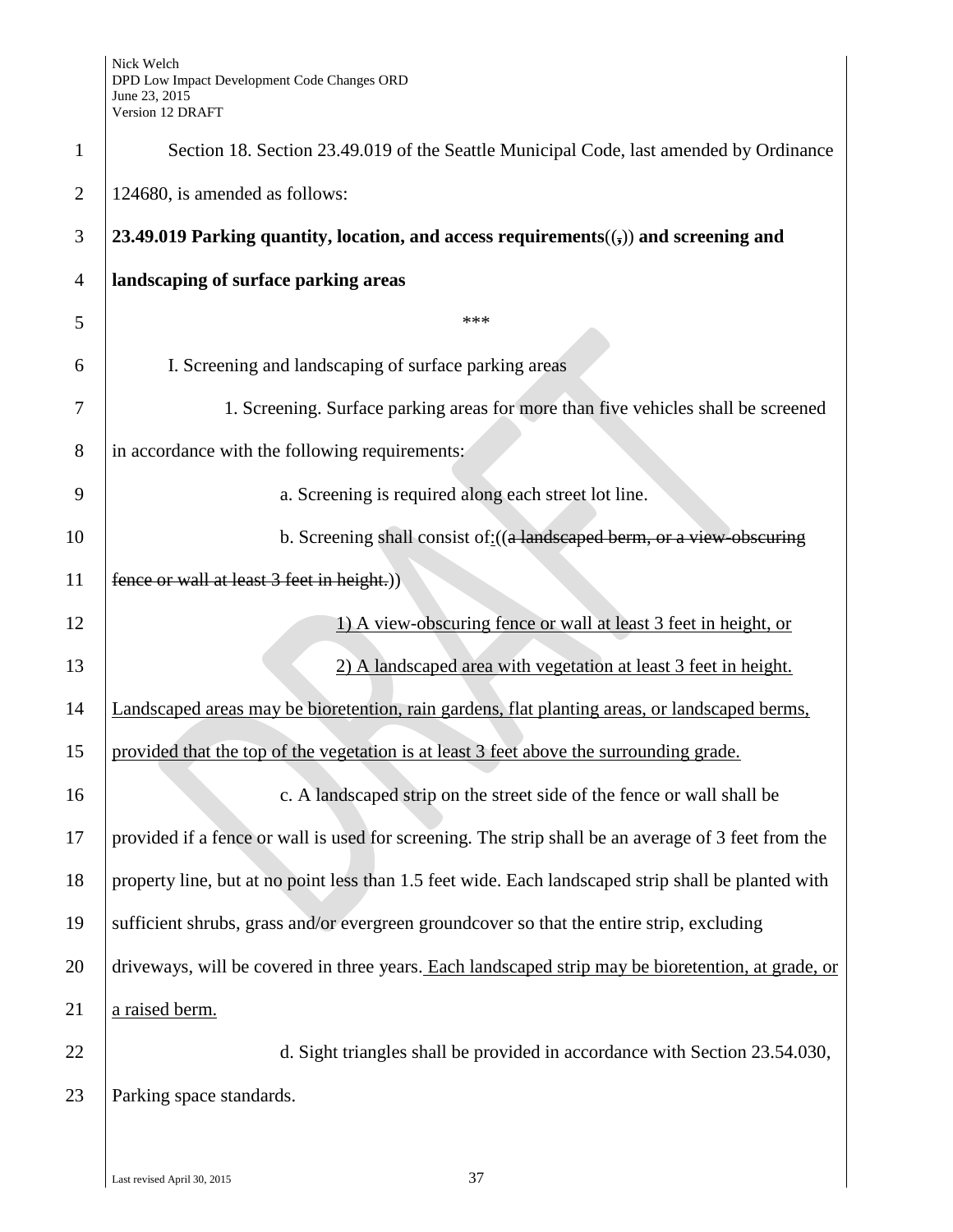| $\mathbf{1}$   |                                                                                                | 2. Landscaping. Surface parking areas for 20 or more vehicles, except temporary          |
|----------------|------------------------------------------------------------------------------------------------|------------------------------------------------------------------------------------------|
| $\overline{2}$ | surface parking areas, shall be landscaped according to the following requirements:            |                                                                                          |
| 3              |                                                                                                | a. The amount of landscaped area required is shown on Table B for                        |
| $\overline{4}$ | 23.49.019:                                                                                     |                                                                                          |
|                | <b>Table B for 23.49.019</b>                                                                   |                                                                                          |
|                | Required Landscaping for Surface Parking Areas with 20 or More Parking Spaces                  |                                                                                          |
|                | <b>Total number of parking spaces</b>                                                          | Minimum required landscaped area                                                         |
|                | 20 to 50                                                                                       | 18 square feet per parking space                                                         |
|                | 51 to 99                                                                                       | 25 square feet per parking space                                                         |
|                | 100 or more spaces                                                                             | 35 square feet per parking space                                                         |
| 5              |                                                                                                | b. The minimum size of a required landscaped area is 100 square feet.                    |
| 6              | Berms provided to meet the screening standards in subsection 23.49.019.I.1((-of this section)) |                                                                                          |
| 7              | may be counted as part of a landscaped area. No part of a landscaped area shall be less than 4 |                                                                                          |
| 8              | feet in any dimension except those dimensions reduced by turning radii or angles of parking    |                                                                                          |
| 9              | spaces.                                                                                        |                                                                                          |
| 10             |                                                                                                | c. The landscaped area may include bioretention facilities and/or rain                   |
| 11             | gardens.                                                                                       |                                                                                          |
| 12             |                                                                                                | d. No parking stall shall be more than 60 feet from a required landscaped                |
| 13             | area.                                                                                          |                                                                                          |
| 14             |                                                                                                | $((d))$ <u>e</u> . One tree per every five parking spaces is required.                   |
| 15             |                                                                                                | $((e))$ <u>f</u> . Each tree shall be at least 3 feet from any curb of a landscaped area |
| 16             | or edge of the parking area.                                                                   |                                                                                          |
|                |                                                                                                |                                                                                          |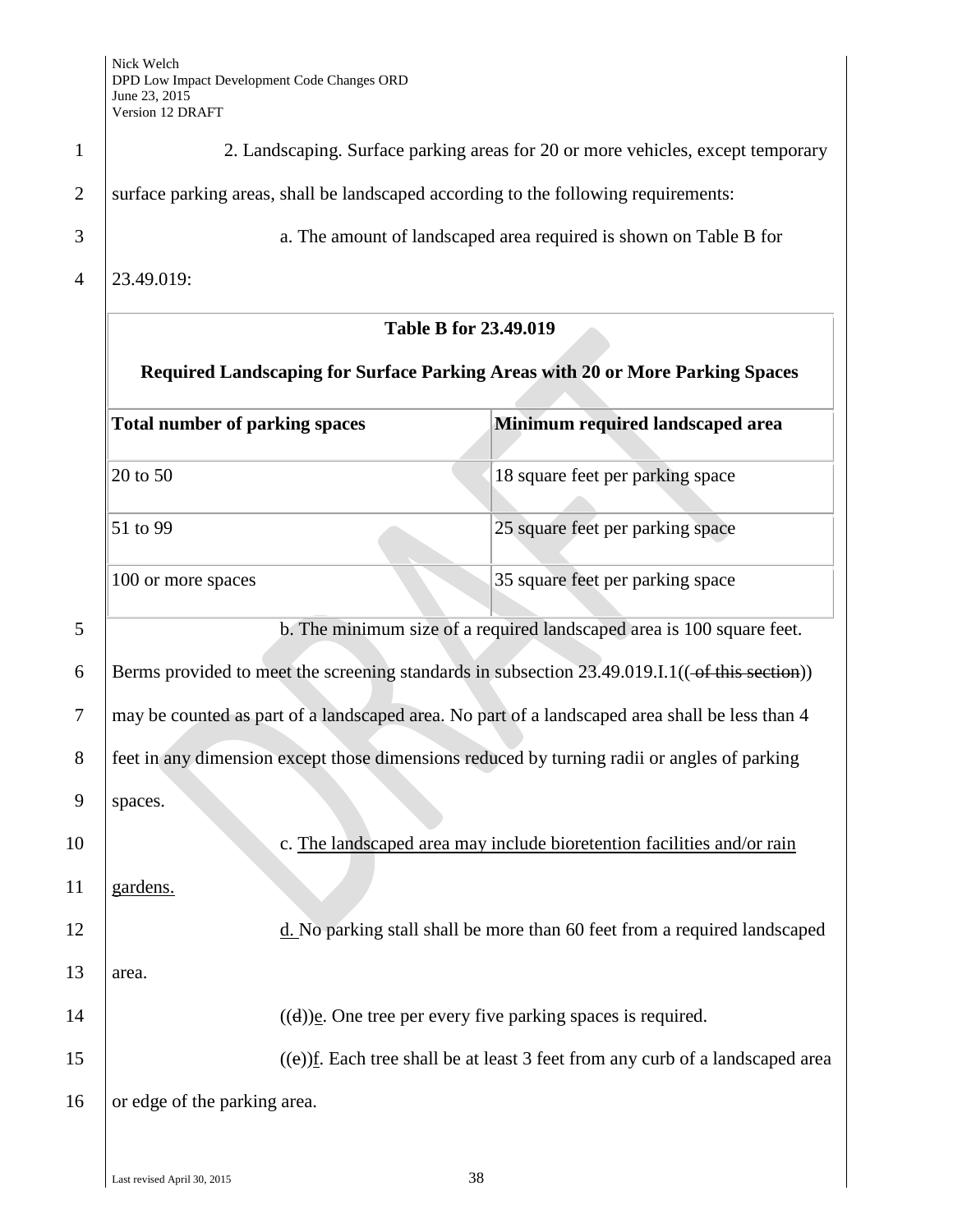| $\mathbf{1}$   | $((f))$ g. Permanent curbs or structural barriers shall $((\text{enclose}))$ protect                   |
|----------------|--------------------------------------------------------------------------------------------------------|
| $\overline{2}$ | landscaped areas.                                                                                      |
| 3              | $((g))$ h. Sufficient hardy evergreen groundcover shall be planted to cover                            |
| 4              | each landscaped area completely within three years. Trees shall be selected from Seattle               |
| 5              | Department of Transportation's list for parking area planting.                                         |
| 6              | Section 19. Section 23.49.036 of the Seattle Municipal Code, last amended by Ordinance                 |
| $\tau$         | 122054, is amended as follows:                                                                         |
| 8              | 23.49.036 Planned community developments $(PCDs)((=))$                                                 |
| 9              | A. Authority. Planned community developments may be permitted by the Director as a                     |
| 10             | Type II Land Use Decision pursuant to Chapter 23.76, Procedures for Master Use Permits and             |
| 11             | Council Land Use Decisions.                                                                            |
| 12             | B. Public $((B))$ benefit $((P))$ priorities. The Director shall determine public benefit              |
| 13             | priorities for the PCD. These priorities shall be prepared prior to application for a Master Use       |
| 14             | Permit. They shall include priorities for public benefits listed in subsection 23.49.036.F and         |
| 15             | priorities for implementing the goals of the Comprehensive Plan, including adopted                     |
| 16             | neighborhood plans for the area affected by the PCD, and a determination of whether the                |
| 17             | proposed PCD may use public right-of-way area to meet the minimum site size set forth in               |
| 18             | subsection 23.49.036.E. Before the priorities are prepared, the Director shall cause a public          |
| 19             | meeting to be held to identify concerns about the site and to receive public input into priorities     |
| 20             | for public benefits identified in adopted neighborhood plans and subsection 23.49.036.F. Notice        |
| 21             | for the meeting shall be provided pursuant to Section 23.76.011. The Director shall prepare            |
| 22             | priorities for the PCD taking into account comments made at the public meeting or in writing to        |
| 23             | the Director, and the criteria in this $((s))$ Section 23.49.036. The Director shall distribute a copy |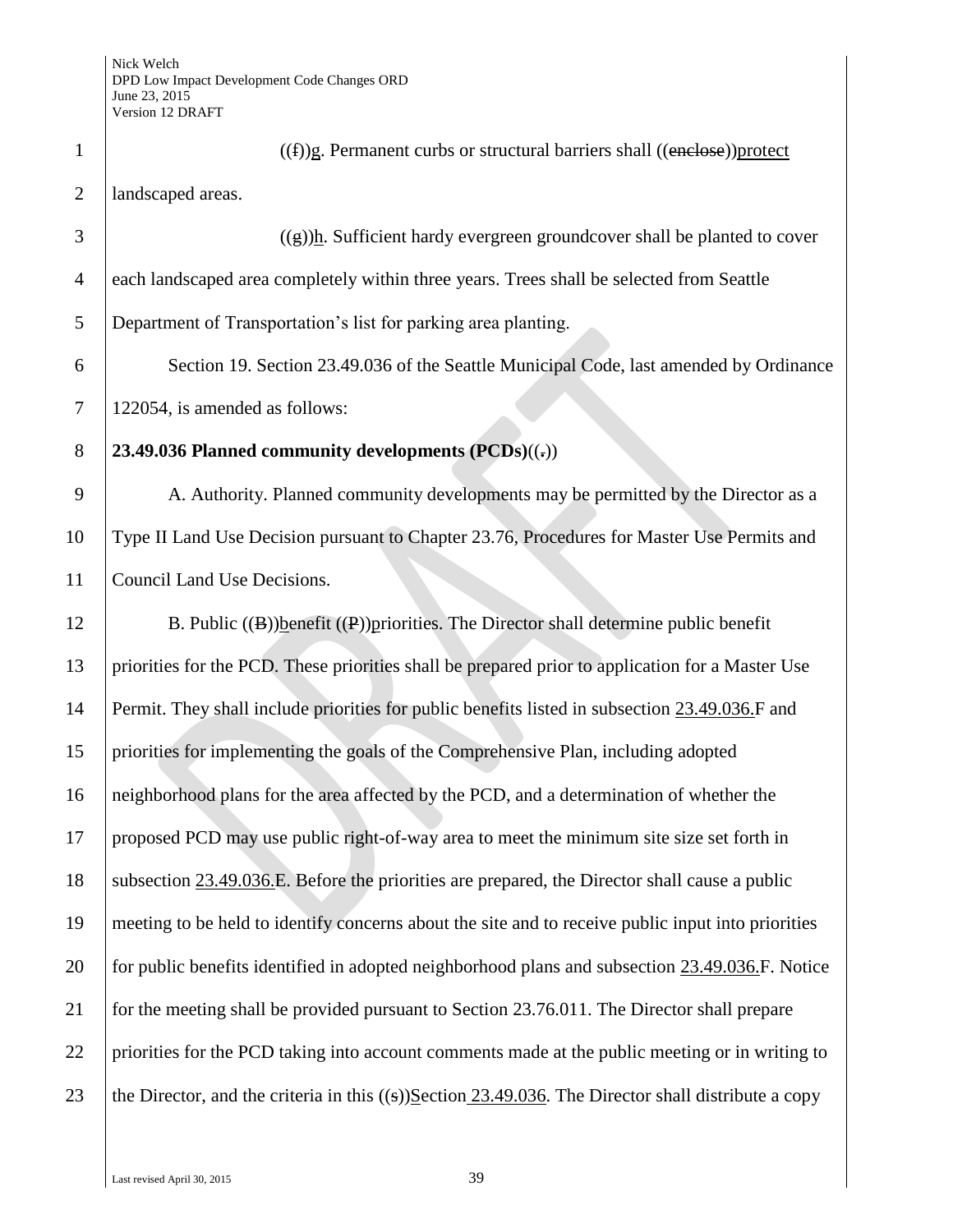| $\mathbf{1}$   | of the priorities to all those who provided addresses for this purpose at the public meeting, to           |
|----------------|------------------------------------------------------------------------------------------------------------|
| $\overline{2}$ | those who sent in comments or otherwise requested notification, and to the project proponent.              |
| 3              | C. A PCD shall not be permitted if the Director determines it would be likely to result in                 |
| $\overline{4}$ | a net loss of housing units or if it would result in significant alteration to any designated feature      |
| 5              | of a Landmark structure, unless a Certificate of Approval for the alteration is granted by the             |
| 6              | Landmarks Preservation Board.                                                                              |
| 7              | D. Location( $(.)$ )                                                                                       |
| 8              | 1. ((Planned Community Developments)) PCDs may be permitted in all                                         |
| $\overline{9}$ | Downtown zones except the ((Pike Market Mixed)) PMM zone and the ((Downtown Harborfront                    |
| 10             | $\pm$ ))DH1 zone.                                                                                          |
| 11             | 2. A portion of a PCD may extend into any non-downtown zone(s) within the                                  |
| 12             | Downtown Urban Center and adjacent to a downtown zone subject to the following conditions:                 |
| 13             | a. The provisions of this title applicable in the non-downtown zone(s)                                     |
| 14             | regulate the density of non-residential use by floor area ratio; and                                       |
| 15             | b. The portion of a PCD project located in non-downtown zone(s) ((shall                                    |
| 16             | be not more than)) must not exceed $((\text{twenty-}))20(())$ percent of the total area of the PCD.        |
| $17\,$         | E. Minimum $((S))$ size. A PCD shall include a minimum site size of $((one hundred$                        |
| 18             | $\frac{\text{thousand}(1)}{100,000(1)}$ square feet within one $((+))$ or more of the Downtown zones where |
| 19             | PCDs are permitted according to subsection 23.49.036.D.1. The total area of a PCD shall be                 |
| 20             | contiguous. Public right-of-way shall not be considered a break in contiguity. At the Director's           |
| 21             | discretion, public right-of-way area may be included in the minimum area calculations if actions           |
| 22             | related to the PCD will result in significant enhancements to the streetscape of the public right-         |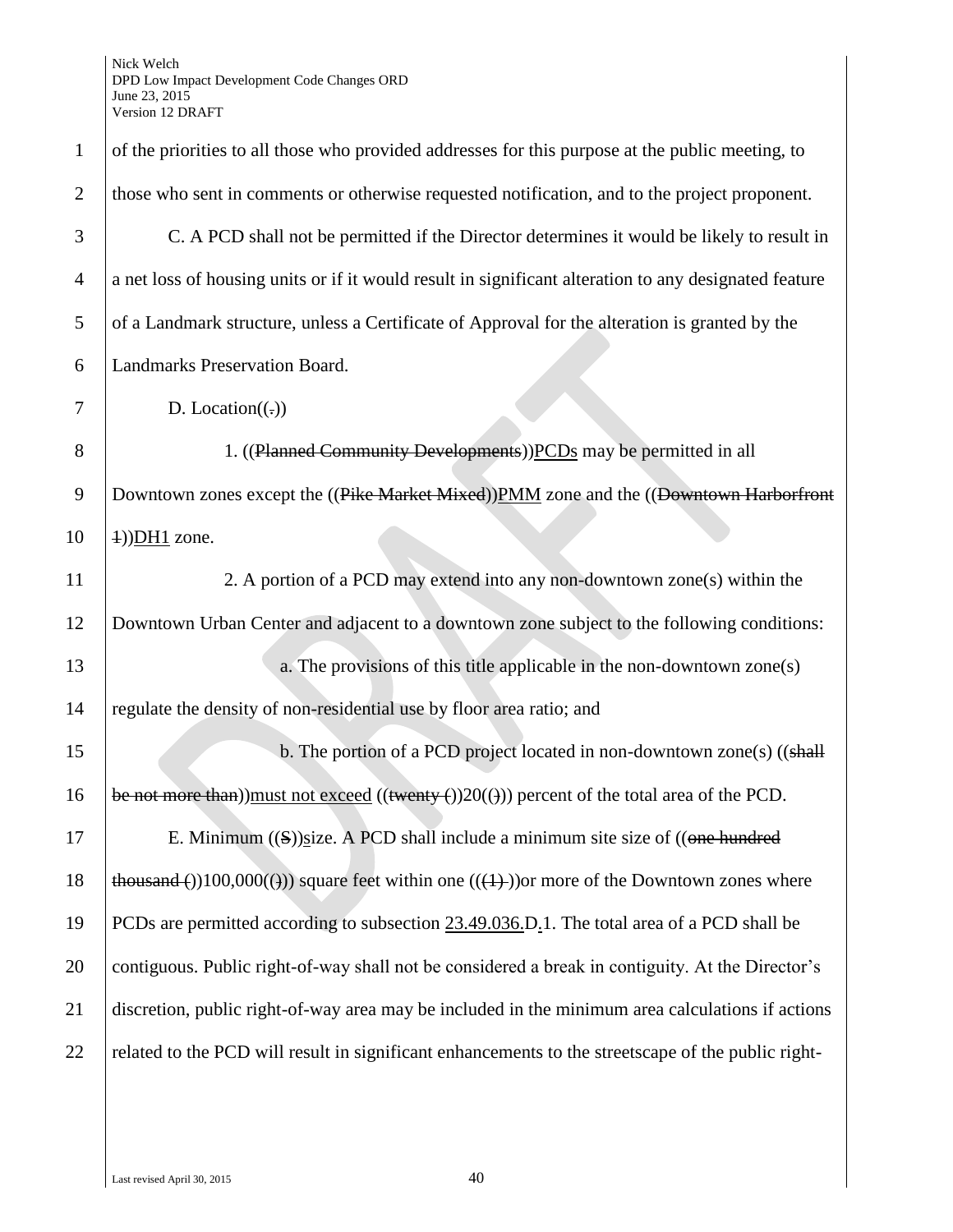| $\mathbf{1}$   | of-way, improved transit access and expanded transit facilities in the area, and/or significant   |
|----------------|---------------------------------------------------------------------------------------------------|
| $\overline{2}$ | improvement to local circulation, especially for transit and pedestrians.                         |
| 3              | F. Evaluation of PCDs. A proposed PCD shall be evaluated on the basis of public                   |
| $\overline{4}$ | benefits provided, possible impacts of the project, and consistency with the standards contained  |
| 5              | in this subsection 23.49.036.F.                                                                   |
| 6              | 1. Public ((B))benefits. A proposed PCD shall address the priorities for public                   |
| $\tau$         | benefits identified through the process outlined in subsection 23.49.036.B. The PCD shall         |
| 8              | include <u>at least</u> three $(((3) \text{ or more}))$ of the following elements:                |
| 9              | a. low-income housing,                                                                            |
| 10             | b. townhouse development,                                                                         |
| 11             | c. historic preservation,                                                                         |
| 12             | d. public open space,                                                                             |
| 13             | e. implementation of adopted neighborhood plans,                                                  |
| 14             | f. improvements in pedestrian circulation,                                                        |
| 15             | g. improvements in urban form,                                                                    |
| 16             | h. improvements in transit facilities, ((-and/or))                                                |
| 17             | i. green stormwater infrastructure beyond the requirements of the City of                         |
| 18             | Seattle Stormwater Code (Chapter 22.800 through 22.808), and/or                                   |
| 19             | <i>i</i> other elements that further an adopted City policy and provide a                         |
| 20             | demonstrable public benefit.                                                                      |
| 21             | 2. Potential $(4)$ impacts. The Director shall evaluate the potential impacts of a                |
| 22             | proposed PCD including, but not necessarily limited to, the impacts on housing, particularly low- |
|                |                                                                                                   |
|                |                                                                                                   |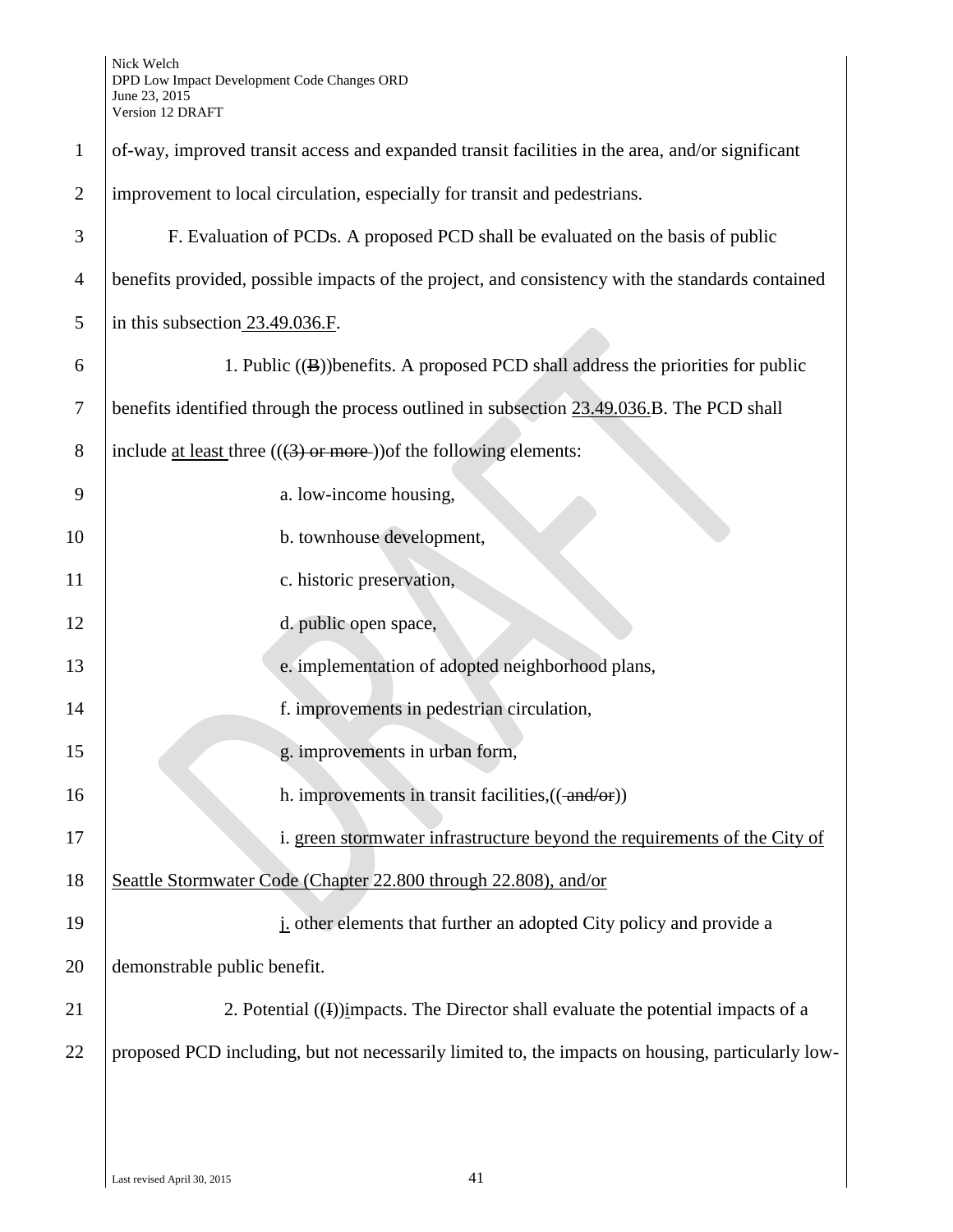| $\mathbf{1}$   | income housing, transportation systems, parking, energy, and public services, as well as             |
|----------------|------------------------------------------------------------------------------------------------------|
| $\overline{2}$ | environmental factors such as noise, air, light, glare, public views, and water quality.             |
| 3              | ***                                                                                                  |
| $\overline{4}$ | Section 20. Section 23.49.041 of the Seattle Municipal Code, last amended by Ordinance               |
| 5              | 123046, is amended as follows:                                                                       |
| 6              | 23.49.041 Combined lot development $((.)$                                                            |
| 7              | When authorized by the Director pursuant to this $((s))$ Section 23.49.041, lots located on          |
| $8\,$          | the same block in DOC1 or DOC2 zones, or in DMC zones with a maximum FAR of ((ten                    |
| 9              | $(3)(10(4))$ , or lots zoned DOC1 and DMC on the same block, may be combined, whether                |
| 10             | contiguous or not, solely for the purpose of allowing some or all of the capacity for chargeable     |
| 11             | floor area on one such lot under this ((c))Chapter 23.49 to be used on one (( $(1)$ )) or more other |
| 12             | lots, according to the following provisions:                                                         |
| 13             | A. Up to all of the capacity on one $((+))$ lot, referred to in this $((s))$ Section23.49.041 as     |
| 14             | the "sending lot," for chargeable floor area in addition to the base FAR, pursuant to Section        |
| 15             | 23.49.011 (referred to in this $((s))$ Section 23.49.041 as "bonus capacity"), may be used on one or |
| 16             | more other lots, subject to compliance with all conditions to use of such bonus capacity, pursuant   |
| 17             | to Sections 23.49.011((-)) through 23.49.014, as modified in this $((s))$ Section 23.49.041. For     |
| 18             | purposes of applying any conditions related to amenities or features provided on site under          |
| 19             | Section 23.49.013, only the lot or lots on which such bonus capacity shall be used are considered    |
| 20             | to be the lot or site using a bonus. Criteria for use of bonus that apply to the structure or        |
| 21             | structures shall be applied only to the structure(s) on the lots using the transferred bonus         |
| 22             | capacity.                                                                                            |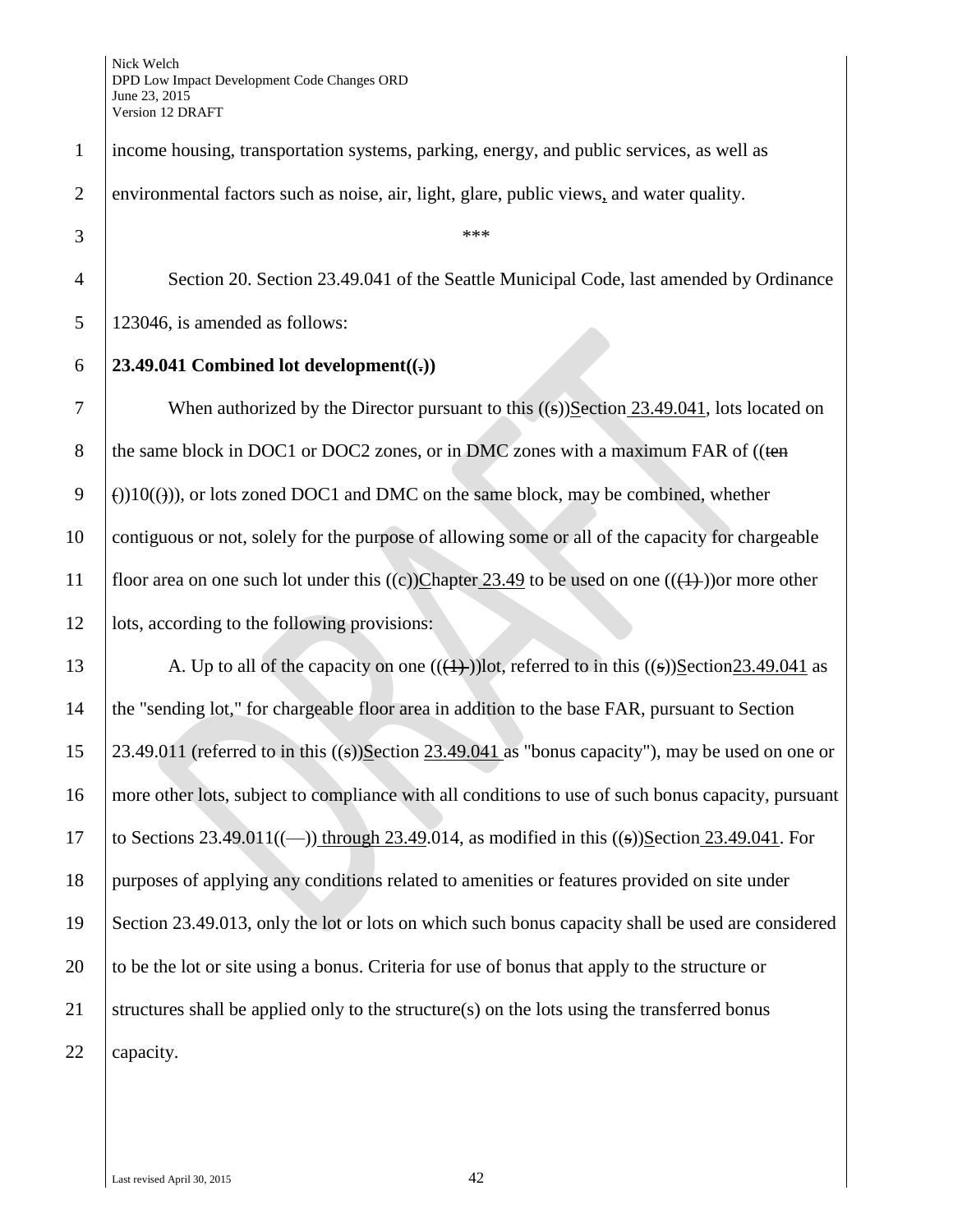## Nick Welch DPD Low Impact Development Code Changes ORD June 23, 2015 Version 12 DRAFT

1 B. Only if all of the bonus capacity on one  $((\{+) \})$  lot shall be used on other lots pursuant 2 to this  $((s))$ Section 23.49.041, there may also be transferred from the sending lot, to one or more such other lots, up to all of the unused base FAR on the sending lot, without regard to limits on the transfer or on use of TDR in Section 23.49.014. Such transfer shall be treated as a transfer of TDR for purposes of determining remaining development capacity on the sending lot and TDR 6 available to transfer under  $((SMC))$ Section 23.49.014, but shall be treated as additional base FAR on the other lots, and to the extent so treated shall not qualify such lots for bonus development. If less than all of the bonus capacity of the sending lot shall be used on such other lots, then unused base FAR on the sending lot still may be transferred to the extent permitted for within-block TDR under Section 23.49.014, and if the sending lot qualifies for transfer of TDR 11 | under any other category of sending lot in Table  $\overline{A}$  for 23.49.014( $(A)$ ), such unused base FAR 12 may be transferred to the extent permitted for such category, but in each case only to satisfy in part the conditions to use of bonus capacity, not as additional base FAR.

14 C. To the extent permitted by the Director, the maximum chargeable floor area for any 15 one  $((1))$  or more lots in the combined lot development may be increased up to the combined maximum chargeable floor area under Section 23.49.011 computed for all lots participating in the combined lot development. To the extent permitted by the Director, and subject to subsection  $\left(23.49.041.B((-of this section)),$  the base floor area for any one  $((+))$  or more lots in the combined lot development may be increased up to the combined maximum base chargeable floor 20 area under Section 23.49.011 computed for all lots participating in the combined lot development.

22 D. The Director shall allow combined lot development only to the extent that the Director 23 determines( $(\cdot, \cdot)$ ) in a Type I land use decision( $(\cdot, \cdot)$ ) that permitting more chargeable floor area than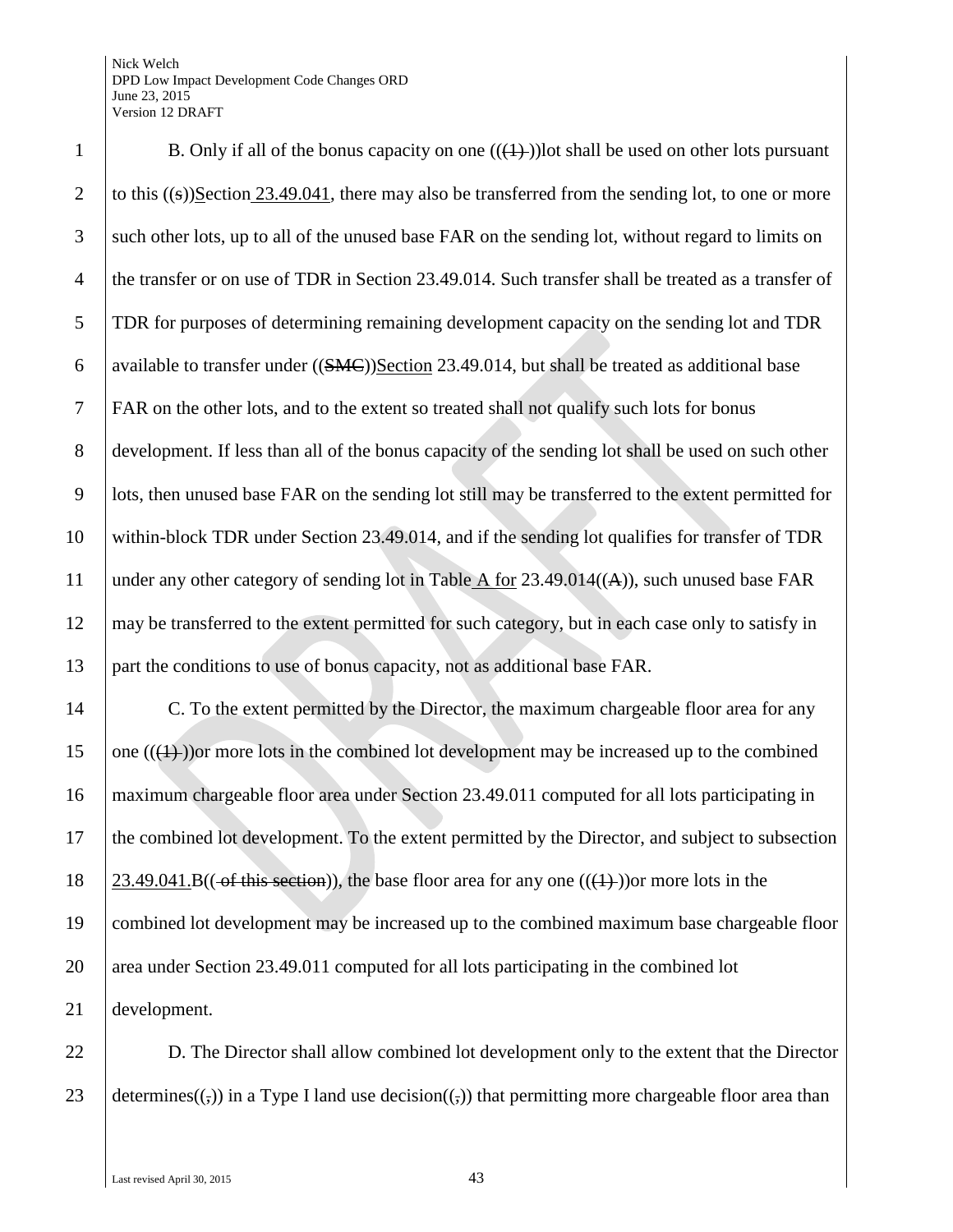| $\mathbf{1}$   | would otherwise be allowed on a lot shall result in a significant public benefit. In addition to   |
|----------------|----------------------------------------------------------------------------------------------------|
| $\overline{2}$ | features for which floor area bonuses are granted, the Director may also consider the following    |
| 3              | as public benefits that could satisfy this condition when provided for as a result of the lot      |
| $\overline{4}$ | combination:                                                                                       |
| 5              | 1. preservation of a ((1))Landmark structure located on the block or adjacent                      |
| 6              | blocks;                                                                                            |
| $\overline{7}$ | 2. uses serving the downtown residential community, such as a grocery store, at                    |
| 8              | appropriate locations;                                                                             |
| 9              | 3. public facilities serving the $((\theta))$ downtown population, including schools,              |
| 10             | parks, community centers, human service facilities, and clinics;                                   |
| 11             | 4. transportation facilities promoting pedestrian circulation and transit use,                     |
| 12             | including through((-))-block pedestrian connections, transit stations, and bus layover facilities; |
| 13             | 5. ((S))short-term parking on blocks within convenient walking distance of the                     |
| 14             | retail core or other $((\theta))$ downtown business areas where the amount of available short term |
| 15             | parking is determined to be insufficient;                                                          |
| 16             | 6. a significant amount of housing serving households with a range of income                       |
| 17             | levels;                                                                                            |
| 18             | 7. improved massing of development on the block that achieves a better                             |
| 19             | relationship with surrounding conditions, including: better integration with adjacent              |
| 20             | development, greater compatibility with an established scale of development, especially relative   |
| 21             | to $((1))$ <i>Landmark structures, or improved conditions for adjacent public open spaces,</i>     |
| 22             | ((d))Designated ((g))Green ((s))Streets, or other special street environments;                     |
| 23             | 8. public view protection within an area; ((and/or))                                               |
|                |                                                                                                    |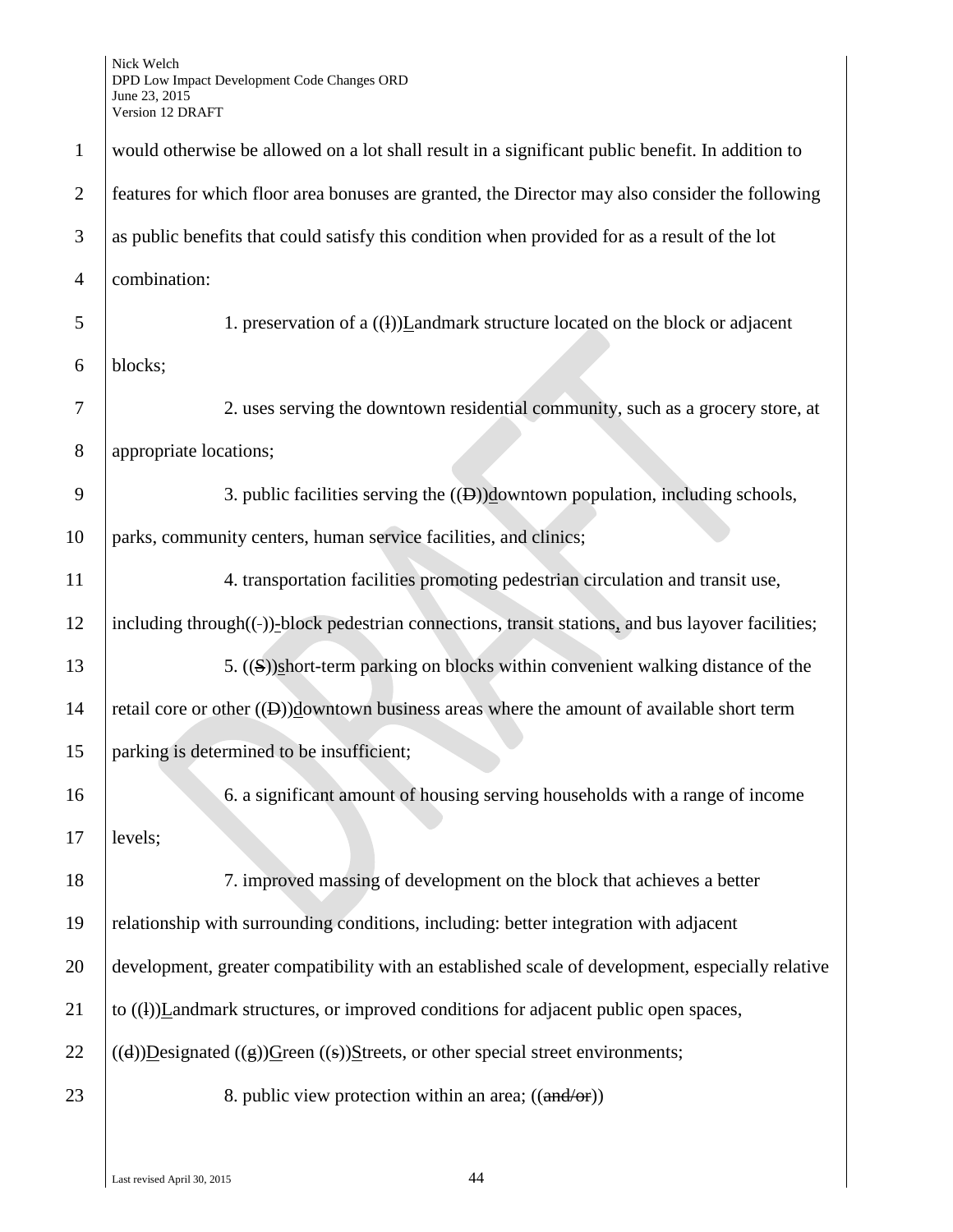| $\mathbf{1}$   | 9. arts and cultural facilities, including a museum or museum expansion                            |
|----------------|----------------------------------------------------------------------------------------------------|
| $\overline{2}$ | $space((.))$ ; and/or                                                                              |
| 3              | 10. green stormwater infrastructure beyond the requirements of the City of Seattle                 |
| $\overline{4}$ | Stormwater Code (Chapter 22.800 through 22.808).                                                   |
| 5              | ***                                                                                                |
| 6              | Section 21. Section 23.50.034 of the Seattle Municipal Code, last amended by Ordinance             |
| $\overline{7}$ | 123547, is amended as follows:                                                                     |
| 8              | 23.50.034 Screening and landscaping                                                                |
| 9              | The following types of screening and landscaping may be required according to the                  |
| 10             | provisions of Sections 23.50.036, 23.50.038, and 23.50.040:                                        |
| 11             | A. Three-foot $((3')$ H)) $high ((S))$ screening. Three-foot $((3')$ ))high screening may be       |
| 12             | either:                                                                                            |
| 13             | 1. A fence or wall at least $((\text{three}))\underline{3}$ feet $(((3))$ ) in height; or          |
| 14             | 2. A landscaped area with vegetation at least 3 feet in height. Landscaped areas                   |
| 15             | may be bioretention, rain gardens, flat planting areas, or landscaped berms, provided that the top |
| 16             | of the vegetation is at least 3 feet above the surrounding grade. ((A hedge or landscaped berm at  |
| 17             | least three feet $(3')$ in height.)                                                                |
| 18             | B. View-obscuring $((S))$ screening. View-obscuring screening may be either:                       |
| 19             | 1. A fence or wall $((\overrightarrow{six}))$ feet $((\overrightarrow{6})$ ) in height; or         |
| 20             | 2. A landscaped area with vegetation at least 5 feet in height. Landscaped areas                   |
| 21             | may be bioretention, rain gardens, flat planting areas, or landscaped berms, provided that the top |
| 22             | of the vegetation will be at least 5 feet above the surrounding grade within three years of        |
| 23             | planting. ((A landscaped berm at least five feet (5') in height; or                                |
|                |                                                                                                    |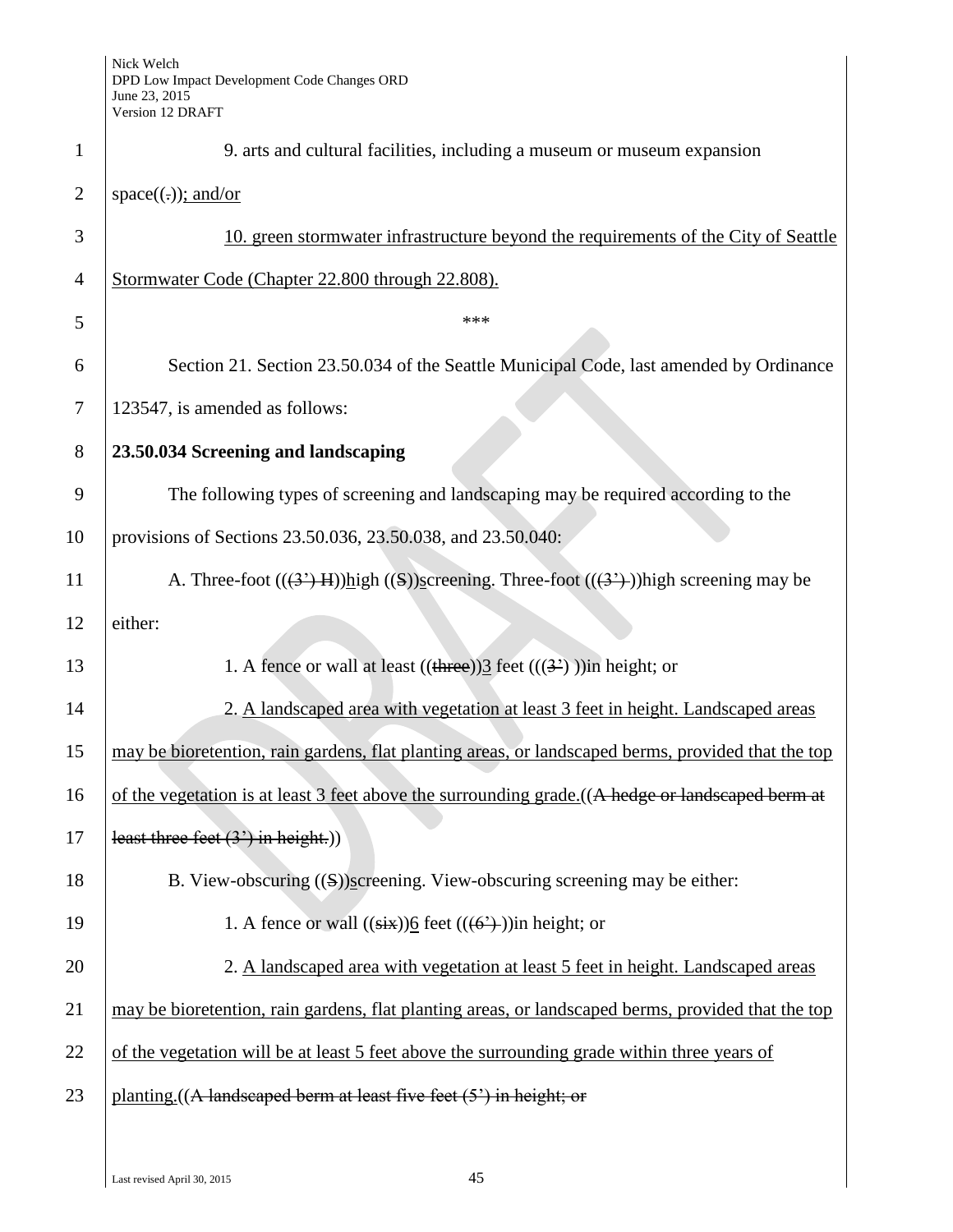| $\mathbf{1}$   | 3. A hedge which would achieve a height of at least five feet $(5')$ within three $(3)$                                           |
|----------------|-----------------------------------------------------------------------------------------------------------------------------------|
| $\overline{2}$ | years of planting; or                                                                                                             |
| 3              | 4. Any combination of the features listed above which achieves a height of at least                                               |
| $\overline{4}$ | five feet $(5')$ within three $(3)$ years of planting.)                                                                           |
| 5              | C. Landscaped $((A))$ areas and $((B))$ berms. Each area or berm required to be landscaped                                        |
| 6              | shall be planted with trees, shrubs and grass, or evergreen ground cover, in a manner that the                                    |
| $\overline{7}$ | total required setback, excluding driveways, will be covered in three $((3+))$ years. Features such                               |
| 8              | as walkways, decorative paving, sculptures, or fountains may cover a maximum of $((\text{thirty}))30$                             |
| 9              | percent $((30\%)$ ) of each required landscaped area or berm.                                                                     |
| 10             | D. Street $((\texttt{T}))$ trees. When required $((by this Code))$ , street trees shall be provided in the                        |
| 11             | planting strip according to Seattle Department of Transportation Tree Planting Standards. If it is                                |
| 12             | not feasible to plant street trees in the planting strip according to City standards, they shall be                               |
| 13             | planted in the $5\text{-foot-}((\text{five-foot} (5')))(\text{deep landscape} and \text{setback area along the street property})$ |
| 14             | line. Trees planted in this setback area shall be at least $2 \text{ feet}((\text{two feet } (2')))$ from the street lot          |
| 15             | line.                                                                                                                             |
| 16             | E. Combinations of $((S))$ screening and $((E))$ landscaping $((R))$ requirements $((.)$                                          |
| 17             | 1. When there is more than one $((+))$ type of use which requires screening or                                                    |
| 18             | landscaping, the requirement which results in the greater amount of screening and landscaping                                     |
| 19             | shall be followed.                                                                                                                |
| 20             | 2. Different types of screening or landscaping may be combined on one $((1+))$ lot.                                               |
| 21             | F. Landscaping meeting Seattle Green Factor standards, pursuant to Section 23.86.019.                                             |
| 22             | Section 22. Section 23.57.008 of the Seattle Municipal Code, last amended by Ordinance                                            |
| 23             | 124172, is amended as follows:                                                                                                    |
|                |                                                                                                                                   |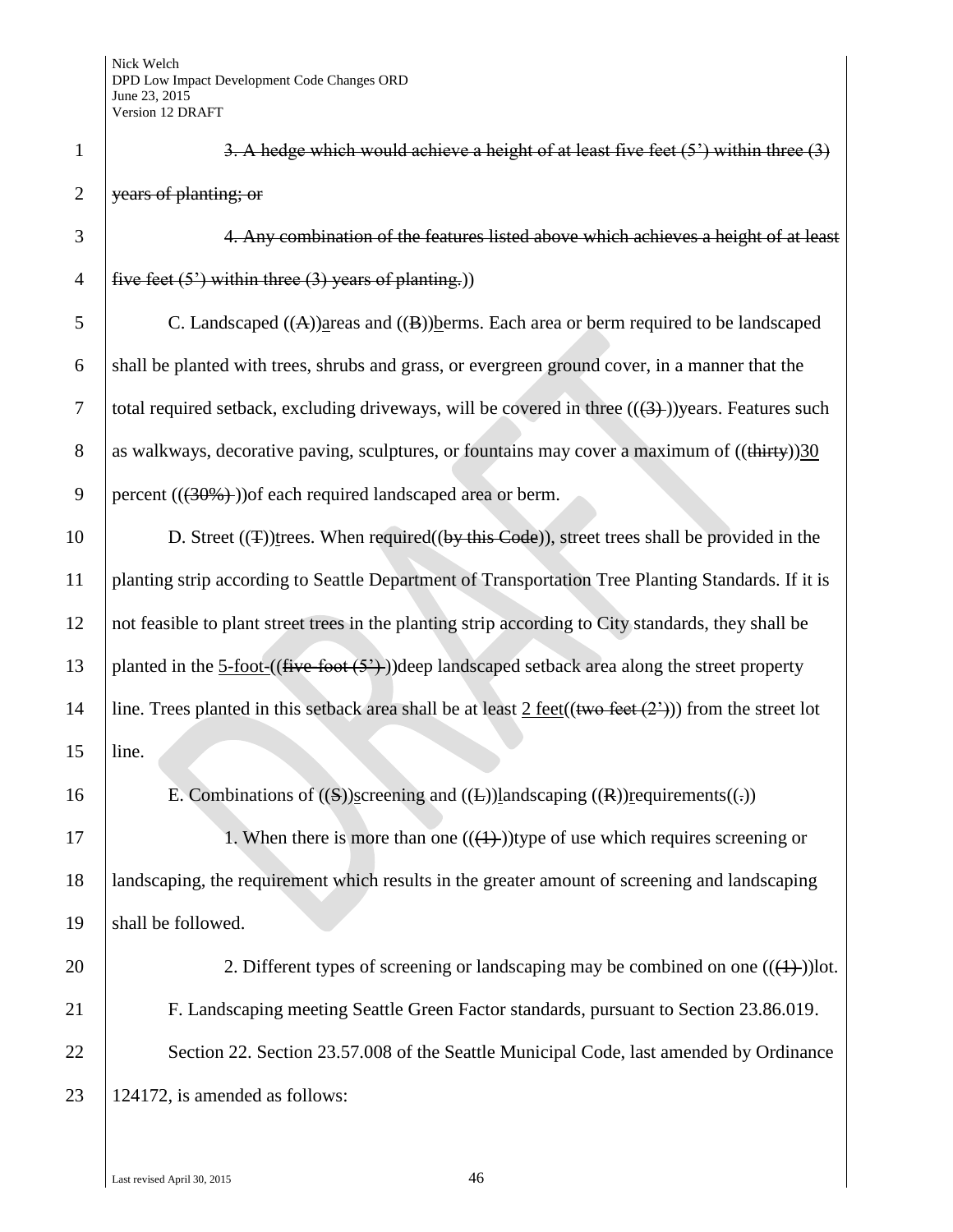| $\mathbf{1}$   | 23.57.008 Development standards                                                                     |
|----------------|-----------------------------------------------------------------------------------------------------|
| $\overline{2}$ | ***                                                                                                 |
| 3              | C. Setbacks and landscaping                                                                         |
| 4              | ***                                                                                                 |
| 5              | 2. The required setback shall be landscaped as follows:                                             |
| 6              | a. A $5((-))$ -foot $((-))$ -deep setback measured perpendicular to the lot lines                   |
| 7              | shall be planted with ground cover.                                                                 |
| 8              | b. The area between 5 feet and 10 feet in from all lot lines shall be planted                       |
| 9              | with continuous vegetation consisting of bushes.                                                    |
|                |                                                                                                     |
| 10             | c. The area between 10 feet and 20 feet in from all lot lines shall be                              |
| 11             | planted with view-obscuring vegetation consisting of evergreen hedges and evergreen trees a         |
| 12             | minimum of 10 feet tall at the time of planting and expected to reach at least 30 feet at maturity. |
| 13             | d. All landscaping shall conform to the Director's Rule on Landscape                                |
| 14             | Standards.                                                                                          |
| 15             | e. Bioretention facilities and rain gardens are allowed as part of the                              |
| 16             | landscaping requirement if the resulting screening and mitigation of visual impacts is the same as  |
| 17             | would otherwise result from the provision of the requirements of this subsection 23.57.008.C.2.     |
| 18             | ***                                                                                                 |
|                |                                                                                                     |
| 19             | Section 23. Section 23.75.140 of the Seattle Municipal Code, last amended by Ordinance              |
| 20             | 124378, is amended as follows:                                                                      |
| 21             | 23.75.140 Setbacks and projections                                                                  |
| 22             | ***                                                                                                 |
| 23             | J. Structures in required setbacks $((.)$                                                           |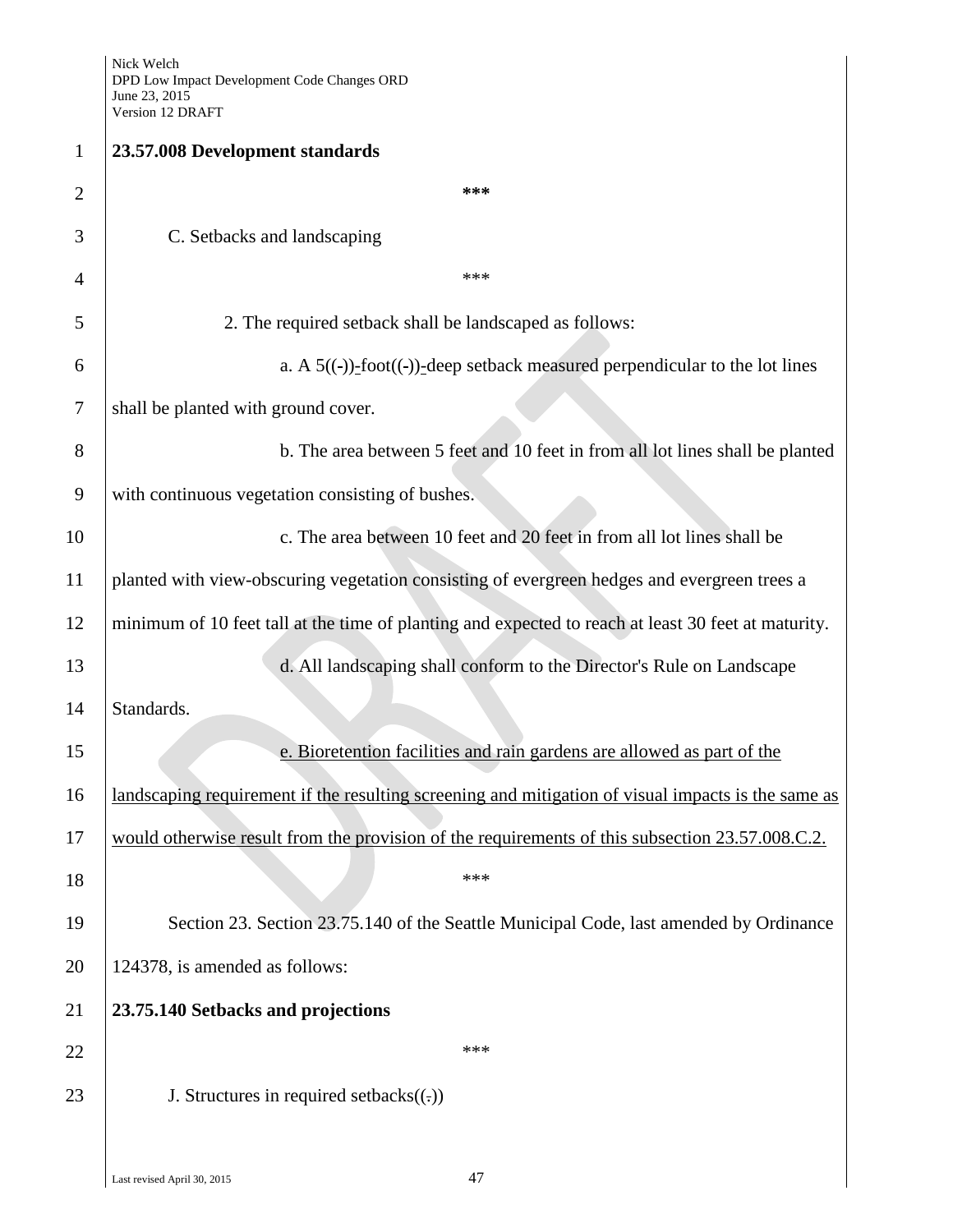| $\mathbf{1}$   | ***                                                                                          |
|----------------|----------------------------------------------------------------------------------------------|
| $\overline{2}$ | 9. Cisterns and above-grade bioretention facilities are permitted without setback            |
| 3              | restrictions if:                                                                             |
| 4              | a. Each cistern and bioretention facility is less than 4.5 feet tall excluding               |
| 5              | piping;                                                                                      |
| 6              | b. Each cistern and bioretention facility is less than 4 feet wide; and                      |
| 7              | c. The system's total storage capacity is no greater than 600 gallons.                       |
| 8              | 10. Cisterns and above-grade bioretention facilities larger than what is allowed in          |
| 9              | subsection 23.75.140.J.9 are permitted within a setback if:                                  |
| 10             | a. It does not exceed 10 percent coverage in any setback area;                               |
| 11             | b. It is not located closer than 2.5 feet from a side lot line: and                          |
| 12             | c. It projects no more than 5 feet into the front or rear setback area.                      |
| 13             | ***                                                                                          |
| 14             | Section 24. Section 23.84A.014 of the Seattle Municipal Code, last amended by                |
| 15             | Ordinance 124378, is amended as follows:                                                     |
| 16             | 23.84A.014 "G"                                                                               |
| 17             | ***                                                                                          |
| 18             | "Green roof" means a landscaped area on the roof of a structure.                             |
| 19             | "Green stormwater infrastructure" means a drainage control facility that uses infiltration,  |
| 20             | evapotranspiration, or stormwater reuse. Examples of green stormwater infrastructure include |
| 21             | permeable pavement, bioretention facilities, and green roofs.                                |
|                |                                                                                              |
|                |                                                                                              |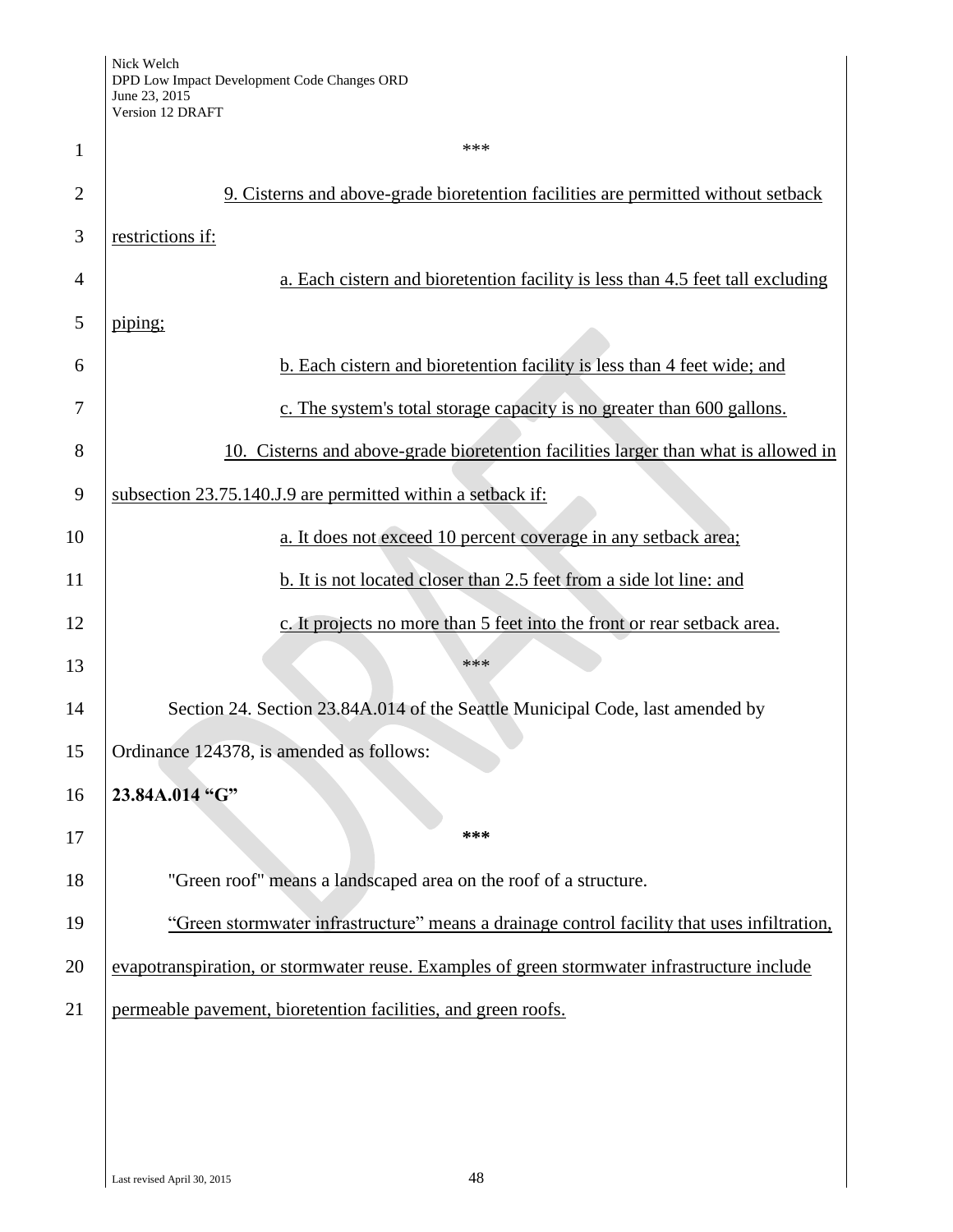| $\mathbf{1}$   | "Green street" means a street right-of-way that is part of the street circulation pattern, that   |
|----------------|---------------------------------------------------------------------------------------------------|
| $\overline{2}$ | through a variety of treatments, such as sidewalk widening, landscaping, traffic calming, and     |
| 3              | pedestrian-oriented features, is enhanced for pedestrian circulation and open space use.          |
| $\overline{4}$ | ***                                                                                               |
| 5              | Section 25. Section 23.84A.028 of the Seattle Municipal Code, last amended by                     |
| 6              | Ordinance 124378, is amended as follows:                                                          |
| $\tau$         | 23.84A.028 "O"                                                                                    |
| 8              | ***                                                                                               |
| 9              | "Open space, landscaped" means exterior space, at ground level, predominantly open to             |
| 10             | public view and used for the planting of trees, shrubs, ground cover, bioretention, rain gardens, |
| 11             | and other natural vegetation.                                                                     |
| 12             | ***                                                                                               |
| 13             |                                                                                                   |
|                |                                                                                                   |
|                |                                                                                                   |
|                |                                                                                                   |
|                |                                                                                                   |
|                |                                                                                                   |
|                |                                                                                                   |
|                |                                                                                                   |
|                |                                                                                                   |
|                |                                                                                                   |
|                |                                                                                                   |
|                |                                                                                                   |
|                |                                                                                                   |